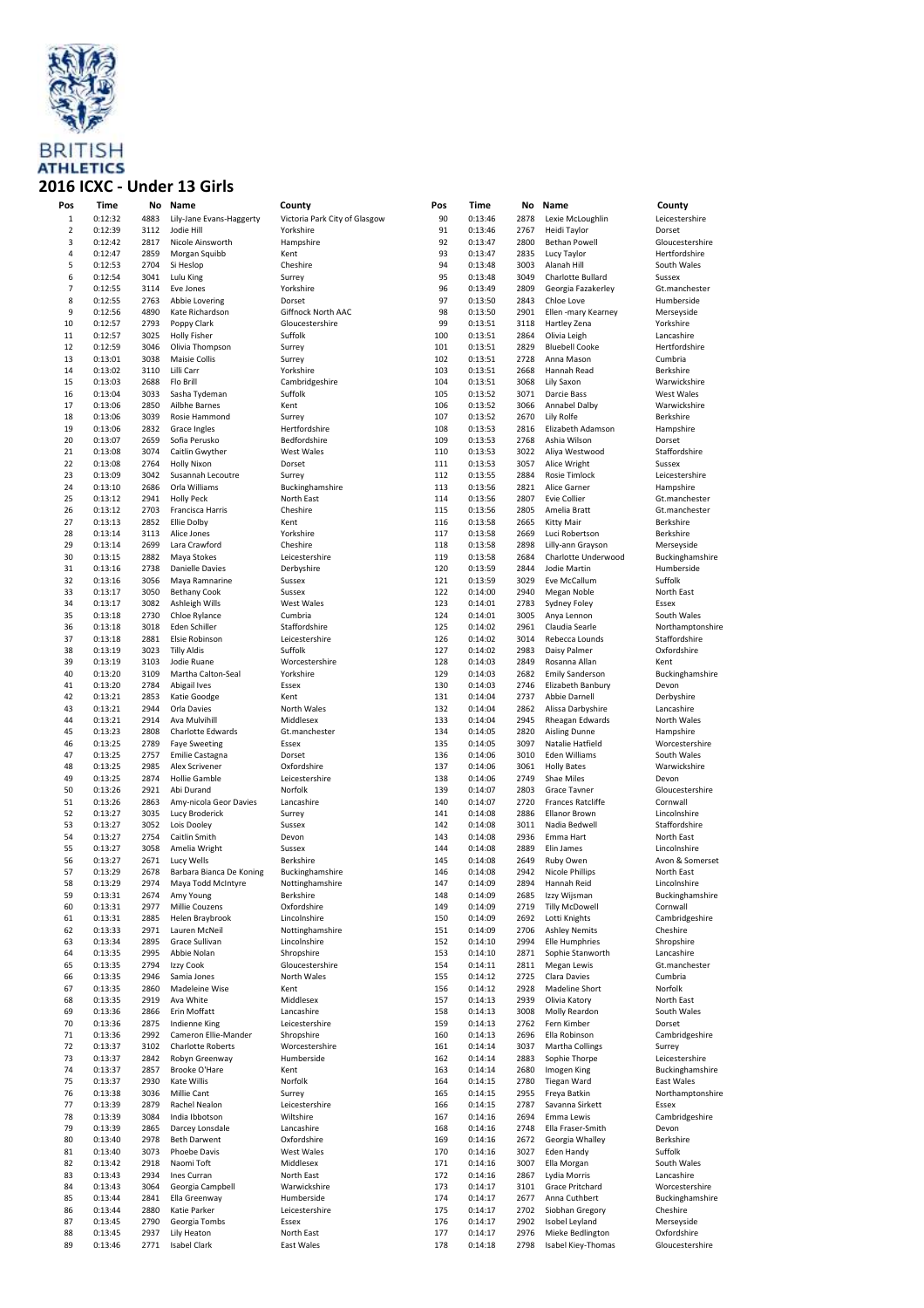#### **2016 ICXC - Under 13 Girls**

| Pos        | Time               | No           | Name                                       | County                             | Pos                  | Time               |                  | No Name                                        | County                      |  |
|------------|--------------------|--------------|--------------------------------------------|------------------------------------|----------------------|--------------------|------------------|------------------------------------------------|-----------------------------|--|
| 179        | 0:14:18            | 3020         | Maisie Tinwell                             | Staffordshire                      | 279                  | 0:15:23            | 3095             | Chloe Everton                                  | Worcestershire              |  |
| 180        | 0:14:18            | 2735         | Imogen Armstrong                           | Derbyshire                         | 280                  | 0:15:23            | 2830             | Christina Durbin                               | Hertfordshire               |  |
| 181        | 0:14:18            | 2824         | Eloise O'Neill                             | Hampshire                          | 281                  | 0:15:24            | 2729             | Lauren Mattinson                               | Cumbria                     |  |
| 182        | 0:14:19            | 2869         | Caitlyn Preddy                             | Lancashire                         | 282                  | 0:15:25            | 2952             | <b>Eve Scott</b>                               | North Wales                 |  |
| 183        | 0:14:20            | 2982         | Olivia Newhouse                            | Oxfordshire                        | 283                  | 0:15:27            | 2733             | Annabelle Taylor                               | Cumbria                     |  |
| 184        | 0:14:21            | 3059         | Emma Alloggan                              | Warwickshire                       | 284                  | 0:15:31            | 2716             | Sydney Godwin                                  | Cornwall                    |  |
| 185        | 0:14:21            | 2963         | Holly Walker                               | Northamptonshire                   | 285                  | 0:15:32            | 2970             | <b>Caitlin Elliott</b>                         | Nottinghamshire             |  |
| 186        | 0:14:22            | 3108         | Lydia Barker                               | Yorkshire                          | 286                  | 0:15:33            | 2657             | Niamh Huxford                                  | Bedfordshire                |  |
| 187<br>188 | 0:14:22<br>0:14:23 | 2904<br>2949 | Olivia Logan<br>Georgia Parkinson          | Merseyside<br>North Wales          | 287<br>288           | 0:15:35<br>0:15:36 | 2966<br>2717     | Maisie Archer-Dytch<br><b>Catherine Groves</b> | Nottinghamshire<br>Cornwall |  |
| 189        | 0:14:23            | 2911         | Melina Duer                                | Middlesex                          | 289                  | 0:15:36            | 2795             | Lauren Farley                                  | Gloucestershire             |  |
| 190        | 0:14:23            | 2851         | Katie Burgess                              | Kent                               | 290                  | 0:15:37            | 3024             | Chloe Cavill                                   | Suffolk                     |  |
| 191        | 0:14:24            | 4888         | Alessandra Prince                          | Oxford City AC                     | 291                  | 0:15:38            | 3092             | Rose Warren                                    | Wiltshire                   |  |
| 192        | 0:14:24            | 2779         | Lowri Thomas                               | East Wales                         | 292                  | 0:15:39            | 2797             | Julie Anne Johnson                             | Gloucestershire             |  |
| 193        | 0:14:25            | 2747         | <b>Brooke Coldwell</b>                     | Devon                              | 293                  | 0:15:39            | 2776             | Maisie Pearce                                  | East Wales                  |  |
| 194        | 0:14:25            | 2972         | Alana Meenan                               | Nottinghamshire                    | 294                  | 0:15:39            | 3017             | Louise Saul-Braddock                           | Staffordshire               |  |
| 195        | 0:14:25            | 2964         | Lucy Watts                                 | Northamptonshire                   | 295                  | 0:15:40            | 2846             | Olivia Nelsey                                  | Humberside                  |  |
| 196        | 0:14:25            | 2786         | Kiera Scott                                | Essex                              | 296                  | 0:15:43            | 3083             | Ebony Hammond                                  | Wiltshire                   |  |
| 197        | 0:14:25            | 2828         | Amy Cassidy                                | Hertfordshire                      | 297                  | 0:15:50            | 2741             | Bronwyn Lessiter                               | Derbyshire                  |  |
| 198<br>199 | 0:14:25<br>0:14:25 | 3026<br>2799 | Grace Forster<br><b>Isobel Parnaby</b>     | Suffolk<br>Gloucestershire         | 298<br>299           | 0:16:06<br>0:16:07 | 2758<br>2655     | Demi-marie Goddard<br>Niquole Carter           | Dorset<br>Bedfordshire      |  |
| 200        | 0:14:26            | 2643         | <b>Alice Bridger Morales</b>               | Avon & Somerset                    | 300                  | 0:16:11            | 3104             | <b>Eleanor Stark</b>                           | Worcestershire              |  |
| 201        | 0:14:26            | 2813         | Anna Potter                                | Gt.manchester                      | 301                  | 0:16:17            | 2833             | Elena Roncarali                                | Hertfordshire               |  |
| 202        | 0:14:26            | 2750         | April Oakshott                             | Devon                              | 302                  | 0:16:21            | 2993             | Ruby Hancox                                    | Shropshire                  |  |
| 203        | 0:14:26            | 2664         | Freya Jones                                | Berkshire                          | 303                  | 0:16:28            | 4882             | Amy Condlyffe                                  | City of Stoke AC            |  |
| 204        | 0:14:27            | 2658         | Jay Leah                                   | Bedfordshire                       | 304                  | 0:16:37            | 2840             | <b>Blossom Green</b>                           | Humberside                  |  |
| 205        | 0:14:27            | 2831         | Niamh Gallagher                            | Hertfordshire                      | <b>Team Results:</b> |                    |                  |                                                |                             |  |
| 206        | 0:14:27            | 3091         | Imogen Tanner                              | Wiltshire                          |                      |                    |                  |                                                |                             |  |
| 207        | 0:14:27            | 3106         | Abi Timmington                             | Worcestershire<br>Northamptonshire | Pos                  | Points             | County           |                                                | Placings                    |  |
| 208<br>209 | 0:14:27<br>0:14:28 | 2959<br>2815 | Katy Mannix<br>Jessica Spilsbury           | Gt.manchester                      | $\mathbf 1$          | 49                 | Surrey           |                                                | (6121318)                   |  |
| 210        | 0:14:29            | 3016         | Brogan Pugh                                | Staffordshire                      | $\overline{2}$       | 51                 | Yorkshire        |                                                | (271428)                    |  |
| 211        | 0:14:29            | 2708         | Lucia Pyne                                 | Cheshire                           | 3                    | 90                 | Kent             |                                                | (4172742)                   |  |
| 212        | 0:14:31            | 2721         | Jessica Spry                               | Cornwall                           | $\overline{4}$       | 168                | Dorset           |                                                | (8224791)                   |  |
| 213        | 0:14:31            | 2891         | Evie Odlin                                 | Lincolnshire                       | 5                    | 173                | Sussex           |                                                | (3235355)                   |  |
| 214        | 0:14:31            | 2887         | <b>Emily Crookes</b>                       | Lincolnshire                       | 6                    | 186                | Leicestershire   |                                                | (30374970)                  |  |
| 215        | 0:14:31            | 2724         | <b>Skyler Bowes</b>                        | Cumbria                            | $\overline{7}$       | 186                | Suffolk          |                                                | (111638121)                 |  |
| 216        | 0:14:32            | 2743         | Elizabeth Webster                          | Derbyshire                         | 8                    | 211                | Cheshire         |                                                | (52629151)                  |  |
| 217        | 0:14:33            | 3089         | Olivia Roderick                            | Wiltshire                          | 9                    | 241                | West Wales       |                                                | (213481105)                 |  |
| 218        | 0:14:33            | 2834         | Freya Stapleton                            | Hertfordshire                      | 10                   | 297                | Essex            |                                                | (414687123)                 |  |
| 219        | 0:14:34            | 3070         | Ellen Taylor                               | Warwickshire                       | 11                   | 299                | Lancashire       |                                                | (516979100)                 |  |
| 220<br>221 | 0:14:35<br>0:14:36 | 2732<br>2912 | <b>Emily Swarbrick</b><br>Ellie Gilmore    | Cumbria<br>Middlesex               | 12                   | 306                | Gloucestershire  |                                                | (106592139)                 |  |
| 222        | 0:14:37            | 3062         | Freya Bennett                              | Warwickshire                       | 13                   | 315                | Oxfordshire      |                                                | (486080127)                 |  |
| 223        | 0:14:37            | 2917         | Lily Salkeld                               | Middlesex                          | 14                   | 318                | North East       |                                                | (258388122)                 |  |
| 224        | 0:14:38            | 2906         | Caitlin Robinson                           | Merseyside                         | 15                   | 325                | Berkshire        |                                                | (5659103107)                |  |
| 225        | 0:14:38            | 2848         | Millie Weaver                              | Humberside                         | 16                   | 329                | Buckinghamshire  |                                                | (2457119129)                |  |
| 226        | 0:14:39            | 3098         | Libby Hawkswell                            | Worcestershire                     | 17                   | 358                | Hampshire        |                                                | (3108113134)                |  |
| 227        | 0:14:39            | 3075         | Siwan Jones-Evans                          | West Wales                         | 18                   | 370                | Gt.manchester    |                                                |                             |  |
| 228        | 0:14:40            | 2697         | Katie Tasker                               | Cambridgeshire                     | 19                   |                    | Humberside       |                                                | (4596114115)                |  |
| 229        | 0:14:40            | 2769         | Molly Ball                                 | East Wales                         |                      | 375                | Middlesex        |                                                | (738597120)                 |  |
| 230<br>231 | 0:14:40<br>0:14:40 | 2935<br>2698 | Jessica Hall<br>Matilda Taylor             | North East                         | 20                   | 383                |                  |                                                | (446882189)                 |  |
| 232        | 0:14:41            | 2909         | Imogen Deakin                              | Cambridgeshire<br>Middlesex        | 21                   | 409                | Lincolnshire     |                                                | (6163141144)                |  |
| 233        | 0:14:41            | 2973         | Isabelle Skelton                           | Nottinghamshire                    | 22                   | 410                | Hertfordshire    |                                                | (19 93 101 197)             |  |
| 234        | 0:14:41            | 4880         | Lydia Attwell                              | Stroud & District AC               | 23                   | 414                | Staffordshire    |                                                | (36110126142)               |  |
| 235        | 0:14:41            | 3006         | Moli Lyons                                 | South Wales                        | 24                   | 419                | Worcestershire   |                                                | (39 72 135 173)             |  |
| 236        | 0:14:42            | 2819         | Emma Boswell                               | Hampshire                          | 25                   | 430                | North Wales      |                                                | (4366133188)                |  |
| 237        | 0:14:44            | 2723         | Jemma Atkinson                             | Cumbria                            | 26                   | 431                | Warwickshire     |                                                | (84 104 106 137 )           |  |
| 238        | 0:14:44            | 2759         | Maddy Herbert                              | Dorset                             | 27                   | 490                | Devon            |                                                | (54130138168)               |  |
| 239        | 0:14:45            | 2979         | Emily Haines-Gray                          | Oxfordshire                        | 28                   | 492                | Cambridgeshire   |                                                | (15150160167)               |  |
| 240        | 0:14:45            | 2641         | Grace Ashurst                              | Avon & Somerset                    | 29                   | 507                | Cumbria          |                                                | (35102155215)               |  |
| 241<br>242 | 0:14:45<br>0:14:45 | 2956<br>2951 | Mia Brockway<br>Fion Madi Rees-Jones       | Northamptonshire<br>North Wales    | 30                   | 512                | South Wales      |                                                | (94 124 136 158)            |  |
| 243        | 0:14:47            | 2931         | Meg Willis                                 | Norfolk                            | 31                   | 524                | Norfolk          |                                                | (50 75 156 243)             |  |
| 244        | 0:14:47            | 2947         | Imogen Owen                                | North Wales                        | 32                   | 540                | Shropshire       |                                                | (6471152253)                |  |
| 245        | 0:14:48            | 3021         | Misha Twardochleb                          | Staffordshire                      | 33                   | 547                | Nottinghamshire  |                                                | (58 62 194 233)             |  |
| 246        | 0:14:48            | 2739         | Michaela Dick                              | Derbyshire                         | 34                   | 558                | Derbyshire       |                                                | (31131180216)               |  |
| 247        | 0:14:49            | 2953         | Ellie Small                                | North Wales                        | 35                   | 579                | Merseyside       |                                                | (98 118 176 187)            |  |
| 248        | 0:14:50            | 3051         | Milly Dickinson                            | Sussex                             | 36                   | 670                | Northamptonshire |                                                | (125 165 185 195)           |  |
| 249        | 0:14:50            | 3077         | Maddie Morgan                              | West Wales                         | 37                   | 674                | East Wales       |                                                | (89 164 192 229)            |  |
| 250        | 0:14:52            | 2923         | Grace Jermy                                | Norfolk                            | 38                   | 752                | Cornwall         |                                                | (140 149 212 251)           |  |
| 251<br>252 | 0:14:52<br>0:14:52 | 2722<br>3087 | Lauren Webster<br>Rachel Oram              | Cornwall<br>Wiltshire              | 39                   | 753                | Wiltshire        |                                                | (78 206 217 252)            |  |
| 253        | 0:14:53            | 2987         | Leonie Bottomley                           | Shropshire                         | 40                   | 781                | Bedfordshire     |                                                | (20204271286)               |  |
| 254        | 0:14:54            | 2785         | Charlotte Pratt                            | Essex                              | 41                   | 846                | Avon & Somerset  |                                                | (145 200 240 261)           |  |
| 255        | 0:14:54            | 3107         | Poppy Anderson                             | Yorkshire                          |                      |                    |                  |                                                |                             |  |
| 256        | 0:14:55            | 2756         | Olivia Travers                             | Devon                              |                      |                    |                  |                                                |                             |  |
| 257        | 0:14:55            | 3060         | Heidi Bach                                 | Warwickshire                       |                      |                    |                  |                                                |                             |  |
| 258        | 0:14:56            | 2775         | Bethan Morgan                              | East Wales                         |                      |                    |                  |                                                |                             |  |
| 259        | 0:14:57            | 2967         | Nancy Britten                              | Nottinghamshire                    |                      |                    |                  |                                                |                             |  |
| 260        | 0:14:58            | 3088         | Eva Porter                                 | Wiltshire                          |                      |                    |                  |                                                |                             |  |
| 261        | 0:14:58            | 2642         | Connie Ballentine                          | Avon & Somerset                    |                      |                    |                  |                                                |                             |  |
| 262<br>263 | 0:14:59<br>0:14:59 | 2707<br>2736 | Rebecca Nixon<br>Helen Bourne              | Cheshire<br>Derbyshire             |                      |                    |                  |                                                |                             |  |
| 264        | 0:15:03            | 2996         | <b>Emily Pyle</b>                          | Shropshire                         |                      |                    |                  |                                                |                             |  |
| 265        | 0:15:03            | 2908         | Freya Walsh                                | Merseyside                         |                      |                    |                  |                                                |                             |  |
| 266        | 0:15:05            | 2770         | Holly-Mai Bowen                            | East Wales                         |                      |                    |                  |                                                |                             |  |
| 267        | 0:15:05            | 2958         | Elysia Lay                                 | Northamptonshire                   |                      |                    |                  |                                                |                             |  |
| 268        | 0:15:07            | 2827         | <b>Emily Squibbs</b>                       | Hampshire                          |                      |                    |                  |                                                |                             |  |
| 269        | 0:15:08            | 2744         | Eleanor Wilson                             | Derbyshire                         |                      |                    |                  |                                                |                             |  |
| 270        | 0:15:09            | 2925         | Erin McNulty                               | Norfolk                            |                      |                    |                  |                                                |                             |  |
| 271        | 0:15:11            | 2662         | Sophie Worrall                             | Bedfordshire                       |                      |                    |                  |                                                |                             |  |
| 272        | 0:15:13            | 2900<br>2989 | Rachel Hurst                               | Merseyside                         |                      |                    |                  |                                                |                             |  |
| 273<br>274 | 0:15:15<br>0:15:16 | 2968         | Edith Charlesworth<br><b>Harriet Cross</b> | Shropshire<br>Nottinghamshire      |                      |                    |                  |                                                |                             |  |
| 275        | 0:15:18            | 2997         | Keeley Sargent                             | Shropshire                         |                      |                    |                  |                                                |                             |  |
| 276        | 0:15:19            | 2709         | <b>Ruby Spencer</b>                        | Cheshire                           |                      |                    |                  |                                                |                             |  |
| 277        | 0:15:21            | 2845         | Katy McCabe                                | Humberside                         |                      |                    |                  |                                                |                             |  |
| 278        | 0:15:22            | 2745         | Millie Ayres                               | Devon                              |                      |                    |                  |                                                |                             |  |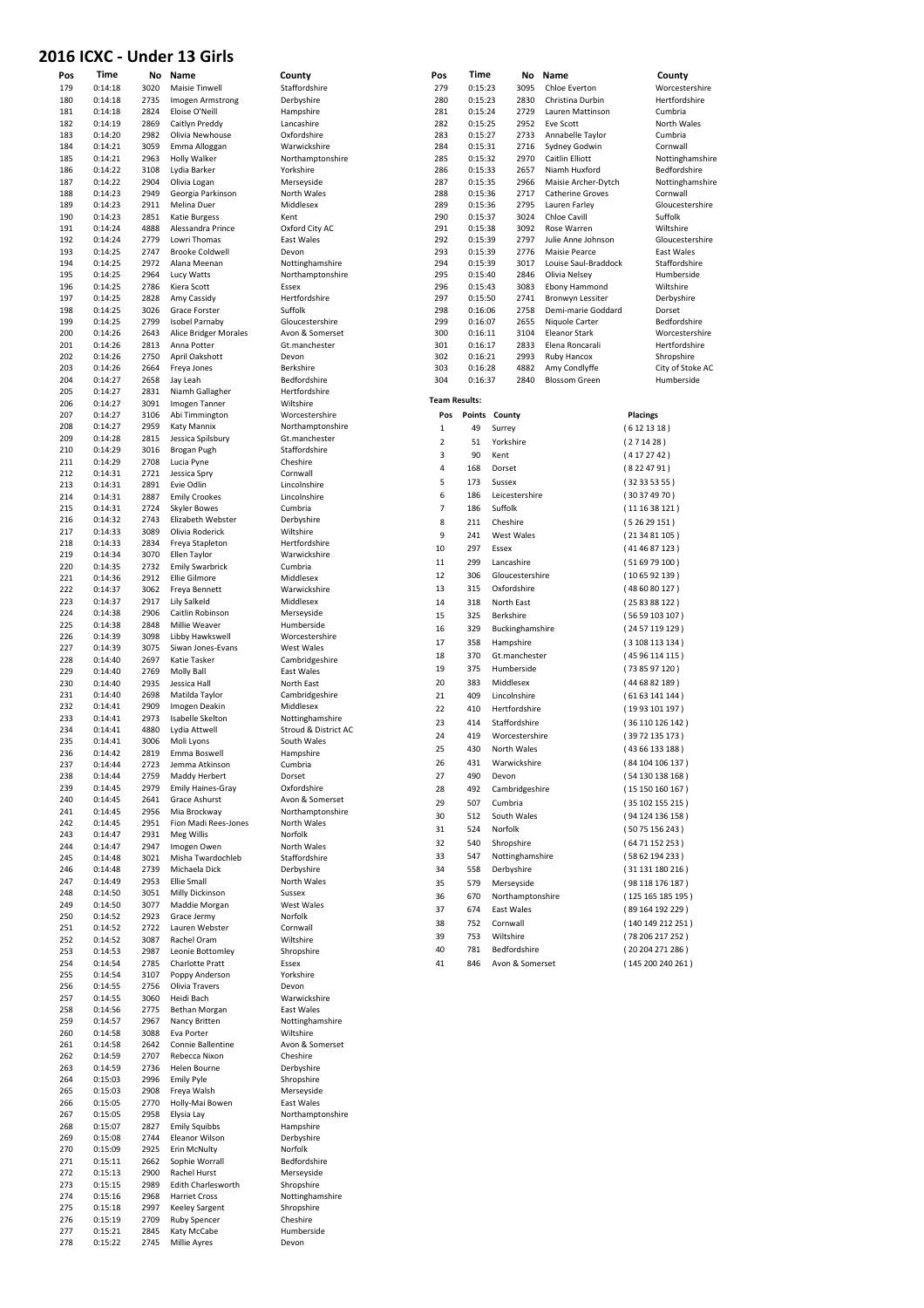

#### **2016 ICXC - Under 13 Boys**

| Pos            | Time    | No   | Name                            | County                 | Pos | Time    | No  | Name                     | County           |
|----------------|---------|------|---------------------------------|------------------------|-----|---------|-----|--------------------------|------------------|
| $\mathbf 1$    | 0:11:07 | 733  | Harley Norman                   | Surrey                 | 90  | 0:12:37 | 662 | Lewis Edge               | Nottinghamshire  |
| $\mathbf 2$    | 0:11:22 | 800  | <b>Tommy Dawson</b>             | Yorkshire              | 91  | 0:12:37 | 558 | Matthew Knowles          | Lancashire       |
| 3              | 0:11:31 | 378  | Angus Williams                  | Buckinghamshire        | 92  | 0:12:38 | 722 | Jonny Peate              | Suffolk          |
| 4              | 0:11:33 | 807  | <b>Scott Nutter</b>             | Yorkshire              | 93  | 0:12:38 | 573 | Luca Mayes               | Leicestershire   |
| 5              | 0:11:36 | 658  | Archie Parkinson                | Northamptonshire       | 94  | 0:12:38 | 537 |                          | Humberside       |
|                |         |      |                                 |                        |     |         |     | George Gale              |                  |
| 6              | 0:11:41 | 632  | Henry Johnson                   | North East             | 95  | 0:12:39 | 450 | Tor Swann                | Devon            |
| $\overline{7}$ | 0:11:46 | 700  | Joseph Reardon                  | South Wales            | 96  | 0:12:40 | 471 | Lloyd Sheppard           | East Wales       |
| 8              | 0:11:47 | 803  | <b>Taylor Hill</b>              | Yorkshire              | 97  | 0:12:40 | 594 | Sam Flaherty             | Merseyside       |
| 9              | 0:11:48 | 633  | Archie Lowe                     | North East             | 98  | 0:12:41 | 397 | <b>Finley Proffitt</b>   | Cheshire         |
| 10             | 0:11:54 | 646  | Mike Spill                      | North Wales            | 99  | 0:12:41 | 628 | Will Bellamy             | North East       |
| 11             | 0:11:56 | 446  | Johnny Livingstone              | Devon                  | 100 | 0:12:42 | 460 | Liam Openshaw            | Dorset           |
| 12             | 0:11:56 | 410  | <b>Bradley David McLellan</b>   | Cornwall               | 101 | 0:12:42 | 761 | Cameron Williams-Stein   | Warwickshire     |
| 13             | 0:11:57 | 736  | <b>Dylan Spencer</b>            | Surrey                 | 102 | 0:12:42 | 637 | <b>Connor Prior</b>      | North East       |
|                |         |      |                                 |                        |     |         |     |                          |                  |
| 14             | 0:11:59 | 687  | Liam Rawlings                   | Shropshire             | 103 | 0:12:43 | 412 | <b>Edward Mitchell</b>   | Cornwall         |
| 15             | 0:12:01 | 685  | William Kay                     | Shropshire             | 104 | 0:12:43 | 500 | Sam Hopkins              | Gt.Manchester    |
| 16             | 0:12:02 | 642  | James Jones                     | North Wales            | 105 | 0:12:43 | 491 | Thomas Rowland           | Gloucestershire  |
| 17             | 0:12:03 | 636  | Daniel Payne                    | North East             | 106 | 0:12:44 | 645 | Cai La Trobe Roberts     | North Wales      |
| 18             | 0:12:03 | 544  | Oliver Bright                   | Kent                   | 107 | 0:12:45 | 758 | Joseph Thompson          | Warwickshire     |
| 19             | 0:12:04 | 737  | Felix Vaughan                   | Surrey                 | 108 | 0:12:45 | 341 | Joe Ponter               | Avon & Somerset  |
| 20             | 0:12:04 | 627  | Charlie Wakefield               | Norfolk                | 109 | 0:12:45 | 604 | Dylan Michelle           | Middlesex        |
| 21             | 0:12:05 | 517  | <b>Ryan Martin</b>              | Hampshire              | 110 | 0:12:45 | 650 | Noah Bennett             | Northamptonshire |
| 22             | 0:12:05 | 549  | Fraser Gordon                   | Kent                   | 111 | 0:12:46 | 738 | Olly Wilson              | Surrey           |
|                |         |      |                                 |                        |     |         |     |                          |                  |
| 23             | 0:12:06 | 799  | <b>Lucien Cumming</b>           | Yorkshire              | 112 | 0:12:46 | 793 | Sam Morgan               | Worcestershire   |
| 24             | 0:12:06 | 427  | Dan Brown                       | Derbyshire             | 113 | 0:12:47 | 696 | Evan Griffiths           | South Wales      |
| 25             | 0:12:07 | 702  | Jacob Reynolds                  | South Wales            | 114 | 0:12:47 | 513 | Oliver Harris            | Hampshire        |
| 26             | 0:12:07 | 511  | Matthew Dyer                    | Hampshire              | 115 | 0:12:48 | 381 | <b>Thomas Bridger</b>    | Cambridgeshire   |
| 27             | 0:12:08 | 634  | Ethan McGlen                    | North East             | 116 | 0:12:48 | 562 | James Smith              | Lancashire       |
| 28             | 0:12:08 | 448  | <b>Harrison Sime</b>            | Devon                  | 117 | 0:12:49 | 639 | Ben Walker               | North East       |
| 29             | 0:12:08 | 668  | <b>Ben Smith</b>                | Nottinghamshire        | 118 | 0:12:49 | 472 | Daniel Bryant            | Essex            |
| 30             | 0:12:09 | 561  | Matthew James Ramsden           | Lancashire             | 119 | 0:12:50 | 667 | George Rowland           | Nottinghamshire  |
|                |         |      |                                 |                        |     | 0:12:50 |     |                          |                  |
| 31             | 0:12:09 | 507  | Francis Woodcock                | Gt.Manchester          | 120 |         | 655 | <b>Louis Buttrick</b>    | Northamptonshire |
| 32             | 0:12:10 | 515  | Harry Hyde                      | Hampshire              | 121 | 0:12:51 | 746 | Adam Firsht              | Sussex           |
| 33             | 0:12:11 | 490  | Harvey Rowland                  | Gloucestershire        | 122 | 0:12:51 | 473 | Houchell Daniel          | Essex            |
| 34             | 0:12:11 | 419  | Louie Johnson                   | Cumbria                | 123 | 0:12:52 | 366 | Danny Wessely            | Berkshire        |
| 35             | 0:12:12 | 598  | Louis Johnston                  | Merseyside             | 124 | 0:12:52 | 531 | Freddie Trueman-Williams | Hertfordshire    |
| 36             | 0:12:13 | 802  | Alex Flaherty                   | Yorkshire              | 125 | 0:12:52 | 610 | Ruari McGonigle          | Middlesex        |
| 37             | 0:12:13 | 734  | Joseph Palmer                   | Surrey                 | 126 | 0:12:52 | 608 | Adam Ireland             | Middlesex        |
| 38             | 0:12:14 | 554  | Bashiri Ryan                    | Kent                   | 127 | 0:12:52 | 612 | Joshua Poncia            | Middlesex        |
|                |         |      |                                 |                        |     |         |     |                          |                  |
| 39             | 0:12:14 | 440  | <b>Finley Ball</b>              | Devon                  | 128 | 0:12:52 | 748 | Sam Horn                 | Sussex           |
| 40             | 0:12:14 | 396  | <b>Edward Pettitt</b>           | Cheshire               | 129 | 0:12:53 | 418 | <b>Charlie Harding</b>   | Cumbria          |
| 41             | 0:12:15 | 750  | Callum Stone                    | Sussex                 | 130 | 0:12:53 | 675 | Rowan Miell-Ingram       | Oxfordshire      |
| 42             | 0:12:15 | 4810 | <b>Ben Cameron</b>              | <b>Forres Harriers</b> | 131 | 0:12:53 | 368 | Harvey Bell              | Buckinghamshire  |
| 43             | 0:12:15 | 609  | Patrick Kyle                    | Middlesex              | 132 | 0:12:54 | 577 | Xavi Salcedo             | Leicestershire   |
| 44             | 0:12:16 | 555  | Matthew Taylor                  | Kent                   | 133 | 0:12:54 | 694 | Gethin Evans             | South Wales      |
| 45             | 0:12:16 | 556  | Rhys Ashton                     | Lancashire             | 134 | 0:12:54 | 770 | Ethan Lee                | West Wales       |
| 46             | 0:12:16 | 355  | Zak Colvin                      | Berkshire              | 135 | 0:12:54 | 710 | Oliver Mason             | Staffordshire    |
|                |         |      |                                 |                        |     |         |     |                          |                  |
| 47             | 0:12:17 | 765  | Iwan Glynn                      | West Wales             | 136 | 0:12:55 | 579 | Roman Watson-Quilter     | Leicestershire   |
| 48             | 0:12:17 | 481  | Harry Parker                    | Essex                  | 137 | 0:12:55 | 767 | Iori Humphreys           | West Wales       |
| 49             | 0:12:18 | 512  | Sean Harnett                    | Hampshire              | 138 | 0:12:56 | 566 | Ethan Warren             | Lancashire       |
| 50             | 0:12:19 | 530  | Luca Stubbs                     | Hertfordshire          | 139 | 0:12:56 | 370 | Noah Fletcher            | Buckinghamshire  |
| 51             | 0:12:20 | 744  | Isaac Elam                      | Sussex                 | 140 | 0:12:56 | 671 | Ben Cumberland           | Oxfordshire      |
| 52             | 0:12:20 | 389  | Olle-joseph Parmenter           | Cambridgeshire         | 141 | 0:12:57 | 421 | Robin Regan              | Cumbria          |
| 53             | 0:12:20 | 384  | <b>Fletcher Collins-Shirley</b> | Cambridgeshire         | 142 | 0:12:57 | 433 | Sam Glossop              | Derbyshire       |
| 54             | 0:12:20 | 719  | Ben Bayly                       | Suffolk                | 143 | 0:12:57 | 597 | Finan Johnston           | Merseyside       |
|                | 0:12:21 | 755  |                                 |                        | 144 | 0:12:57 | 492 |                          |                  |
| 55             |         |      | <b>Ryan Shields</b>             | Warwickshire           |     |         |     | <b>Toby Scott</b>        | Gloucestershire  |
| 56             | 0:12:21 | 735  | Alfie Spear                     | Surrey                 | 145 | 0:12:57 | 428 | <b>Stanley Clarke</b>    | Derbyshire       |
| 57             | 0:12:22 | 337  | Davies Justin                   | Avon & Somerset        | 146 | 0:12:58 | 429 | <b>Oscar Cousins</b>     | Derbyshire       |
| 58             | 0:12:23 | 653  | Dylan Bowley                    | Northamptonshire       | 147 | 0:12:58 | 409 | <b>Benjy McCartney</b>   | Cornwall         |
| 59             | 0:12:23 | 728  | Sam Bodoano                     | Surrey                 | 148 | 0:12:58 | 805 | Finnian Hutchinson       | Yorkshire        |
| 60             | 0:12:24 | 477  | Ziggy Lambton                   | Essex                  | 149 | 0:12:58 | 743 | James Crombie            | Sussex           |
| 61             | 0:12:24 | 435  | Fran Higton                     | Derbyshire             | 150 | 0:12:59 | 354 | James Vinnicombe         | Bedfordshire     |
| 62             | 0:12:24 | 783  | <b>William Morris</b>           | Wiltshire              | 151 | 0:12:59 | 474 | Alex Ford                | Essex            |
|                | 0:12:24 | 808  | Joe Sherman                     | Yorkshire              | 152 |         | 417 |                          |                  |
| 63             |         |      |                                 |                        |     | 0:12:59 |     | James Bowen              | Cumbria          |
| 64             | 0:12:24 | 373  | Thomas Job                      | Buckinghamshire        | 153 | 0:12:59 | 501 | <b>Thomas Massey</b>     | Gt.Manchester    |
| 65             | 0:12:25 | 367  | Alex Aldred                     | Buckinghamshire        | 154 | 0:12:59 | 588 | Rori Rodell              | Lincolnshire     |
| 66             | 0:12:25 | 669  | James Wardle                    | Nottinghamshire        | 155 | 0:12:59 | 581 | Jayden Daniels           | Lincolnshire     |
| 67             | 0:12:25 | 331  | Jack Bannister                  | Avon & Somerset        | 156 | 0:13:00 | 520 | Michael Armstrong        | Hertfordshire    |
| 68             | 0:12:26 | 568  | Alex Coleston-Shields           | Leicestershire         | 157 | 0:13:00 | 457 | <b>Ben Martin</b>        | Dorset           |
| 69             | 0:12:26 | 508  | Ben Brown                       | Hampshire              | 158 | 0:13:00 | 441 | Alexander Bly            | Devon            |
| 70             | 0:12:26 | 496  | Joseph Bentall                  | Gt.Manchester          | 159 | 0:13:01 | 726 | George Wharam            | Suffolk          |
|                |         |      |                                 |                        |     |         |     |                          |                  |
| 71             | 0:12:29 | 361  | Max McGarvie                    | Berkshire              | 160 | 0:13:01 | 629 | Matthew Cleugh           | North East       |
| 72             | 0:12:29 | 657  | Skip Nelson                     | Northamptonshire       | 161 | 0:13:01 | 480 | Joe Morgan               | Essex            |
| 73             | 0:12:30 | 552  | Samuel Reardon                  | Kent                   | 162 | 0:13:01 | 775 | Nile Battey              | Wiltshire        |
| 74             | 0:12:30 | 691  | Joshua Williams                 | Shropshire             | 163 | 0:13:01 | 346 | Christopher Brodie       | Bedfordshire     |
| 75             | 0:12:31 | 509  | Cameron Coveney                 | Hampshire              | 164 | 0:13:02 | 488 | Joseph McCoubrie         | Gloucestershire  |
| 76             | 0:12:31 | 545  | James Crawley                   | Kent                   | 165 | 0:13:02 | 424 | Jacob Smith              | Cumbria          |
| 77             | 0:12:32 | 394  | Lucas Hayes                     | Cheshire               | 166 | 0:13:02 | 365 | Ross Van Heerde          | Berkshire        |
|                |         |      |                                 |                        |     |         | 400 |                          |                  |
| 78             | 0:12:32 | 437  | Samuel Soles                    | Derbyshire             | 167 | 0:13:02 |     | <b>Isaac Tait</b>        | Cheshire         |
| 79             | 0:12:33 | 356  | Sam Hodgson                     | Berkshire              | 168 | 0:13:03 | 364 | Tom Rickards             | Berkshire        |
| 80             | 0:12:33 | 430  | Joe Currie                      | Derbyshire             | 169 | 0:13:03 | 578 | Lucca Watson-Quilter     | Leicestershire   |
| 81             | 0:12:34 | 759  | Adam Visram-Cipolletta          | Warwickshire           | 170 | 0:13:04 | 676 | <b>Tom Miller</b>        | Oxfordshire      |
| 82             | 0:12:34 | 546  | Fin Croll                       | Kent                   | 171 | 0:13:04 | 681 | <b>Barney Bithell</b>    | Shropshire       |
| 83             | 0:12:35 | 560  | William Pyle                    | Lancashire             | 172 | 0:13:04 | 439 | Sid Baldaro              | Devon            |
| 84             | 0:12:35 | 504  | Lewis Royle                     | Gt.Manchester          | 173 | 0:13:04 | 622 | Oliva O'Malley           | Norfolk          |
|                |         |      |                                 |                        |     |         |     |                          |                  |
| 85             | 0:12:36 | 739  | <b>Edward Armitage</b>          | Sussex                 | 174 | 0:13:05 | 791 | Sam Mannings             | Worcestershire   |
| 86             | 0:12:36 | 742  | Will Carey                      | Sussex                 | 175 | 0:13:05 | 601 | Zachary Russell          | Merseyside       |
| 87             | 0:12:37 | 682  | Charlie Brown                   | Shropshire             | 176 | 0:13:05 | 391 | William Ashfield         | Cheshire         |
| 88             | 0:12:37 | 801  | Alex Durant                     | Yorkshire              | 177 | 0:13:06 | 438 | <b>Tom Spencer</b>       | Derbyshire       |
| 89             | 0:12:37 | 406  | Si-am Juntakeret                | Cornwall               | 178 | 0:13:07 | 526 | Daniel Gill              | Hertfordshire    |
|                |         |      |                                 |                        |     |         |     |                          |                  |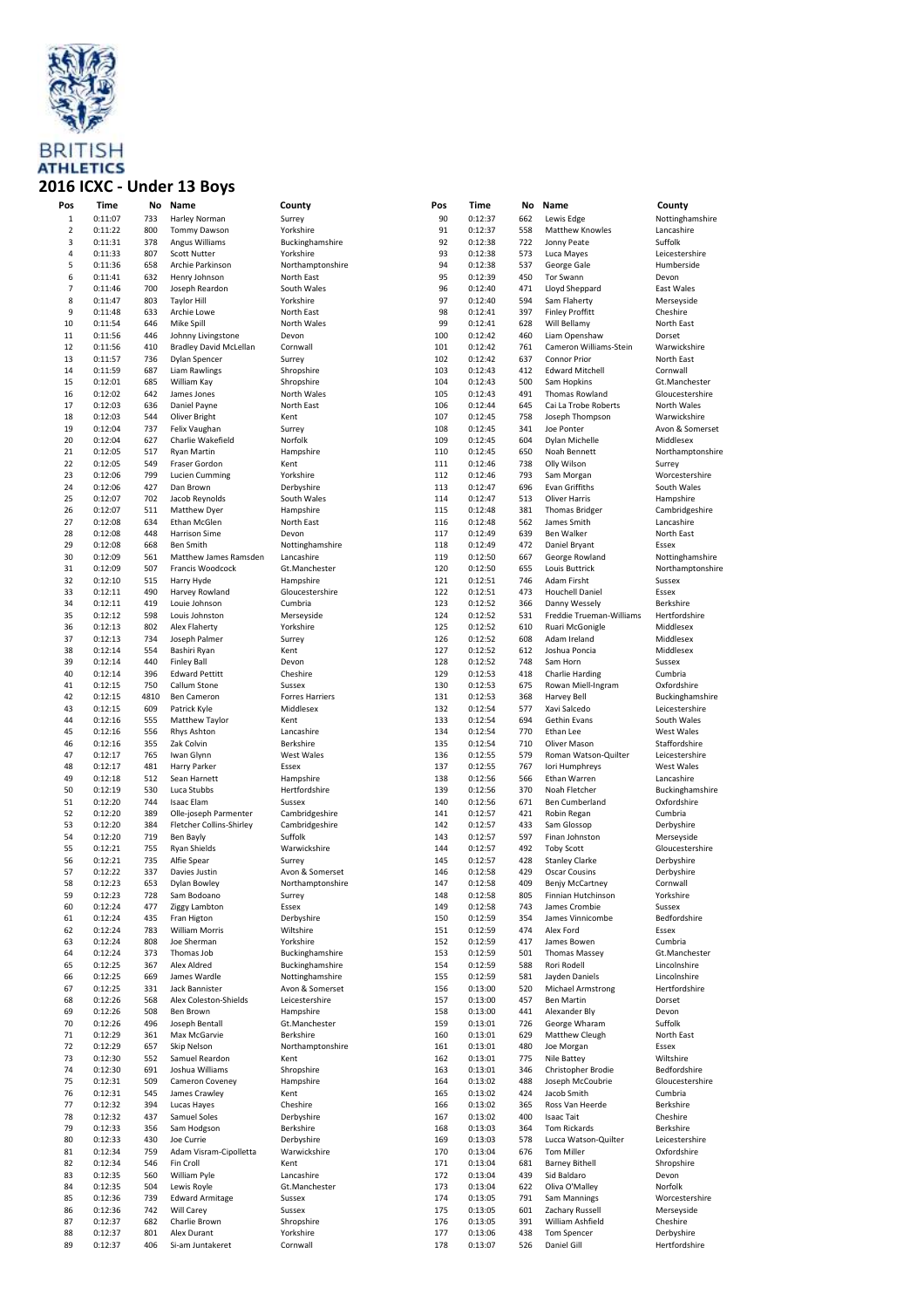#### **2016 ICXC - Under 13 Boys**

|            |                    |             | 2016 ICXC - Under 13 Boys            |                                 |                      |                    |                  |                                         |                 |                                  |
|------------|--------------------|-------------|--------------------------------------|---------------------------------|----------------------|--------------------|------------------|-----------------------------------------|-----------------|----------------------------------|
| Pos        | Time               | No          | Name                                 | County                          | Pos                  | Time               | No               | Name                                    |                 | County                           |
| 179        | 0:13:07            | 778         | James Gordon                         | Wiltshire                       | 279                  | 0:13:48            | 670              | Jack Wynne                              |                 | Nottinghamshire                  |
| 180        | 0:13:08            | 484         | <b>Dylan Armstrong</b>               | Gloucestershire                 | 280                  | 0:13:49            | 443              | Dylan Dayman                            |                 | Devon                            |
| 181        | 0:13:08            | 692         | Lewis Driscoll                       | South Wales                     | 281                  | 0:13:49            | 794              | Joshua Noon                             |                 | Worcestershire                   |
| 182        | 0:13:08            | 690         | Louix Tziortzis - Foskett            | Shropshire<br>North Somerset AC | 282                  | 0:13:50            | 422<br>705       | Josh Roelants                           |                 | Cumbria<br>Staffordshire         |
| 183<br>184 | 0:13:09<br>0:13:09 | 4815<br>677 | Ollie Lock<br>Max Nicolle            | Oxfordshire                     | 283<br>284           | 0:13:50<br>0:13:51 | 673              | <b>Thomas Brownsill</b><br>Kie Francis  |                 | Oxfordshire                      |
| 185        | 0:13:09            | 498         | Samuel Bryan                         | Gt.Manchester                   | 285                  | 0:13:51            | 404              | Joshua Hutchinson                       |                 | Cornwall                         |
| 186        | 0:13:10            | 790         | Owen Jinks                           | Worcestershire                  | 286                  | 0:13:52            | 447              | Samuel Mallolm                          |                 | Devon                            |
| 187        | 0:13:10            | 684         | Oscar Hamilton-Russel                | Shropshire                      | 287                  | 0:13:53            | 580              | Matthew Colman                          |                 | Lincolnshire                     |
| 188        | 0:13:11            | 565         | Leon Thomas                          | Lancashire                      | 288                  | 0:13:53            | 369              | Alex Brent                              |                 | Buckinghamshire                  |
| 189        | 0:13:11            | 377         | Jack Sharp                           | Buckinghamshire                 | 289                  | 0:13:56            | 617              | Rueben Andrews                          |                 | Norfolk                          |
| 190        | 0:13:12            | 795         | Max Price                            | Worcestershire                  | 290                  | 0:13:56            | 4818             | Sam Smith                               |                 | <b>Wharfdale Harriers</b>        |
| 191        | 0:13:12            | 626         | <b>Bailey Took</b>                   | Norfolk                         | 291                  | 0:13:57            | 584              | Max James                               |                 | Lincolnshire                     |
| 192<br>193 | 0:13:12<br>0:13:12 | 390<br>595  | Andrew Tomlin<br>Joseph Fountain     | Cambridgeshire<br>Merseyside    | 292<br>293           | 0:13:59<br>0:14:00 | 583<br>751       | Lucas George-Jones                      |                 | Lincolnshire                     |
| 194        | 0:13:13            | 335         | Tom Heal                             | Avon & Somerset                 | 294                  | 0:14:00            | 654              | Jordan Fisher-Brindle<br>Harry Boynton  |                 | Warwickshire<br>Northamptonshire |
| 195        | 0:13:13            | 452         | <b>Charles Davies</b>                | Dorset                          | 295                  | 0:14:04            | 725              | Jack Weaver                             |                 | Suffolk                          |
| 196        | 0:13:13            | 454         | Thomas Fuller                        | Dorset                          | 296                  | 0:14:07            | 467              | <b>Ellis Grist</b>                      |                 | East Wales                       |
| 197        | 0:13:13            | 557         | <b>Thomas Durney</b>                 | Lancashire                      | 297                  | 0:14:13            | 621              | Michael Langley                         |                 | Norfolk                          |
| 198        | 0:13:13            | 380         | Kai Boggon                           | Cambridgeshire                  | 298                  | 0:14:14            | 707              | Ellis Carter                            |                 | Staffordshire                    |
| 199        | 0:13:13            | 392         | Isaaq Ataullah                       | Cheshire                        | 299                  | 0:14:14            | 649              | Aled Thomas                             |                 | North Wales                      |
| 200        | 0:13:14            | 661         | Henry Bullough                       | Nottinghamshire                 | 300                  | 0:14:15            | 535              | Kieran Dowzer                           |                 | Humberside                       |
| 201<br>202 | 0:13:14<br>0:13:14 | 678<br>757  | Angus Pollock<br>Alex Stapleton      | Oxfordshire<br>Warwickshire     | 301<br>302           | 0:14:15<br>0:14:17 | 542<br>539       | <b>Thomas Smales</b><br><b>Ben Muir</b> |                 | Humberside<br>Humberside         |
| 203        | 0:13:14            | 763         | Liam Edwards                         | West Wales                      | 303                  | 0:14:22            | 679              | Sam Worfolk                             |                 | Oxfordshire                      |
| 204        | 0:13:15            | 464         | Iwan Coyle                           | East Wales                      | 304                  | 0:14:25            | 641              | Huw Jones                               |                 | North Wales                      |
| 205        | 0:13:15            | 740         | Alex Brothwell                       | Sussex                          | 305                  | 0:14:27            | 463              | Samuel Clayton                          |                 | East Wales                       |
| 206        | 0:13:15            | 796         | Joshua Robins                        | Worcestershire                  | 306                  | 0:14:29            | 486              | <b>Edward Holdsworth</b>                |                 | Gloucestershire                  |
| 207        | 0:13:15            | 599         | Louis Relph                          | Merseyside                      | 307                  | 0:14:47            | 538              | Aiden Glover                            |                 | Humberside                       |
| 208        | 0:13:16            | 754         | Joseph Masterson                     | Warwickshire                    | 308                  | 0:14:49            | 753              | Dylan King                              |                 | Warwickshire                     |
| 209        | 0:13:17            | 352         | Joseph Lawson                        | Bedfordshire                    | 309                  | 0:14:58            | 575              | <b>Tyco Parkes</b>                      |                 | Leicestershire                   |
| 210        | 0:13:17            | 349         | Dominic Grimshaw                     | Bedfordshire                    | 310<br>311           | 0:15:28            | 618              | Miles Clark                             |                 | Norfolk                          |
| 211<br>212 | 0:13:17<br>0:13:17 | 497<br>350  | Luke Brindle<br>Maximus Hanford      | Gt.Manchester<br>Bedfordshire   |                      | 0:18:35            | 465              | Joshua Davies                           |                 | East Wales                       |
| 213        | 0:13:18            | 399         | <b>Raif Serif</b>                    | Cheshire                        | <b>Team Results:</b> |                    |                  |                                         |                 |                                  |
| 214        | 0:13:18            | 334         | Fred Hawker                          | Avon & Somerset                 | Pos                  | Points County      |                  |                                         | <b>Placings</b> |                                  |
| 215        | 0:13:18            | 613         | <b>Basil Rock</b>                    | Middlesex                       | $\mathbf 1$          | 37                 | Yorkshire        |                                         | (24823)         |                                  |
| 216        | 0:13:18            | 489         | <b>Ben Powell</b>                    | Gloucestershire                 | $\overline{2}$       | 59                 | North East       |                                         | (691727)        |                                  |
| 217        | 0:13:18            | 607         | Joe Heather                          | Middlesex                       | 3                    | 70                 | Surrey           |                                         | (1131937)       |                                  |
| 218        | 0:13:18            | 534         | Oliver Donkin                        | Humberside                      | $\overline{4}$       | 122<br>Kent        |                  |                                         | (18223844)      |                                  |
| 219        | 0:13:19            | 478         | Finnlay Lowe                         | Essex                           | 5                    | 128                | Hampshire        |                                         | (21263249)      |                                  |
| 220        | 0:13:20            | 333         | <b>Bradley Glover</b>                | Avon & Somerset                 | 6                    | 173                | Devon            |                                         | (11283995)      |                                  |
| 221<br>222 | 0:13:21<br>0:13:21 | 510<br>339  | <b>Isaac Dodds</b><br>Aidan Oscroft  | Hampshire<br>Avon & Somerset    | $\overline{7}$       | 190                |                  |                                         |                 |                                  |
| 223        | 0:13:21            | 533         | Henry Cullen                         | Humberside                      |                      |                    | Shropshire       |                                         | (14157487)      |                                  |
| 224        | 0:13:21            | 665         | Ben Naish                            | Nottinghamshire                 | 8                    | 243                | Derbyshire       |                                         | (24617880)      |                                  |
| 225        | 0:13:21            | 385         | Hugh Dow                             | Cambridgeshire                  | 9                    | 245                | Northamptonshire |                                         | (55872110)      |                                  |
| 226        | 0:13:21            | 717         | Max Ashmore                          | Suffolk                         | 10                   | 249                | Lancashire       |                                         | (30458391)      |                                  |
| 227        | 0:13:22            | 4817        | William Newcombe                     | Cambridge & Coleridge AC        | 11                   | 263                | Sussex           |                                         | (41518586)      |                                  |
| 228        | 0:13:22            | 785         | <b>Oliver Phillips</b>               | Wiltshire                       | 12                   | 263                | Buckinghamshire  |                                         | (36465131)      |                                  |
| 229        | 0:13:22            | 592         | Matthew Brennan                      | Merseyside                      | 13                   | 278                | South Wales      |                                         |                 | (725113133)                      |
| 230        | 0:13:22            | 359         | <b>Elliot Lowe</b>                   | Berkshire                       | 14                   | 289                | Gt.Manchester    |                                         |                 | (317084104)                      |
| 231<br>232 | 0:13:23<br>0:13:23 | 458<br>524  | Max Meadwell                         | Dorset                          | 15                   | 304                | Nottinghamshire  |                                         |                 | (296690119)                      |
| 233        | 0:13:23            | 587         | <b>Ben Crooks</b><br>Ewan Rodell     | Hertfordshire<br>Lincolnshire   | 16                   | 319                | Berkshire        |                                         |                 | (46 71 79 123)                   |
| 234        | 0:13:23            | 348         | Udoka Fentelman                      | Bedfordshire                    | 17                   | 344                | Warwickshire     |                                         |                 | (5581101107)                     |
| 235        | 0:13:24            | 388         | Samuel Oakley                        | Cambridgeshire                  | 18                   | 348<br>Essex       |                  |                                         |                 | (4860118122)                     |
| 236        | 0:13:24            | 395         | James Lanni                          | Cheshire                        | 19                   | 351                | Cornwall         |                                         |                 | (1289103147)                     |
| 237        | 0:13:24            | 523         | <b>Bryce Breen</b>                   | Hertfordshire                   | 20                   | 375                | North Wales      |                                         |                 | (1016106243)                     |
| 238        | 0:13:24            | 413         | Harvey Orchard                       | Cornwall                        | 21                   | 382                | Cheshire         |                                         |                 | (407798167)                      |
| 239        | 0:13:24            | 487         | Kan Ikeda                            | Gloucestershire                 | 22                   | 403                | Middlesex        |                                         |                 | (43109125126)                    |
| 240        | 0:13:25            | 459         | Jack Moss-Willcox                    | Dorset                          | 23                   | 412                | Cambridgeshire   |                                         |                 | (52 53 115 192)                  |
| 241        | 0:13:25            | 777         | Sam Butt                             | Wiltshire                       | 24                   | 426                | Avon & Somerset  |                                         |                 | (5767108194)                     |
| 242<br>243 | 0:13:26<br>0:13:26 | 603<br>647  | Charlie Teare<br>Dan Stones          | Merseyside<br>North Wales       | 25                   | 429                | Leicestershire   |                                         |                 | (68 93 132 136)                  |
| 244        | 0:13:27            | 4812        | Benjamin Johnson                     | Middlesbrough Mandale AC        | 26                   | 446                | Gloucestershire  |                                         |                 | (33105144164)                    |
| 245        | 0:13:27            | 570         | Ryan Elston                          | Leicestershire                  | 27                   | 450                | Merseyside       |                                         |                 | (3597143175)                     |
| 246        | 0:13:27            | 569         | Jamie Day                            | Leicestershire                  | 28                   | 456                | Cumbria          |                                         |                 | (34 129 141 152)                 |
| 247        | 0:13:28            | 715         | Jack Sandy                           | Staffordshire                   | 29                   | 508                | Hertfordshire    |                                         |                 | (50 124 156 178)                 |
| 248        | 0:13:28            | 582         | Harry Denton                         | Lincolnshire                    | 30                   | 521                | West Wales       |                                         |                 | (47 134 137 203)                 |
| 249        | 0:13:29            | 405         | Oliver Hutchinson                    | Cornwall                        | 31                   | 531                | Suffolk          |                                         |                 | (54 92 159 226)                  |
| 250        | 0:13:30            | 624         | Sam Swales                           | Norfolk                         | 32                   | 624                | Oxfordshire      |                                         |                 | (130 140 170 184)                |
| 251        | 0:13:30<br>0:13:30 | 648<br>786  | Jamie Swan                           | North Wales<br>Wiltshire        | 33                   | 631                | Wiltshire        |                                         |                 | (62 162 179 228)                 |
| 252<br>253 | 0:13:31            | 414         | Harry Woods<br>Leon Telford          | Cornwall                        | 34                   | 634                | Norfolk          |                                         |                 | (20 173 191 250)                 |
| 254        | 0:13:31            | 469         | Michael Owen                         | East Wales                      | 35                   | 648                | Dorset           |                                         |                 | (100 157 195 196)                |
| 255        | 0:13:31            | 716         | Fred Adams                           | Suffolk                         | 36                   | 662                | Worcestershire   |                                         |                 | (112174186190)                   |
| 256        | 0:13:31            | 697         | Ceirion Jones                        | South Wales                     | 37                   | 732                | Bedfordshire     |                                         |                 |                                  |
| 257        | 0:13:32            | 456         | Josh Jack                            | Dorset                          |                      |                    |                  |                                         |                 | (150 163 209 210)                |
| 258        | 0:13:33            | 772         | Iwan Lilley                          | West Wales                      | 38                   | 790                | Lincolnshire     |                                         |                 | (154 155 233 248)                |
| 259        | 0:13:33            | 779         | Robert Jones                         | Wiltshire                       | 39                   | 801                | Humberside       |                                         |                 | (94218223266)                    |
| 260        | 0:13:35            | 426         | Sam Stone                            | Cumbria                         | 40                   | 817                | East Wales       |                                         |                 | (96 204 254 263)                 |
| 261        | 0:13:35            | 788         | <b>Ben Harle</b>                     | Worcestershire                  | 41                   | 939                | Staffordshire    |                                         |                 | (135 247 274 283)                |
| 262<br>263 | 0:13:35<br>0:13:37 | 372<br>468  | Tom Hunter<br>Joshua Jones           | Buckinghamshire<br>East Wales   |                      |                    |                  |                                         |                 |                                  |
| 264        | 0:13:37            | 522         | Daniel Bentham                       | Hertfordshire                   |                      |                    |                  |                                         |                 |                                  |
| 265        | 0:13:37            | 357         | Rocco Hudson                         | Berkshire                       |                      |                    |                  |                                         |                 |                                  |
| 266        | 0:13:39            | 536         | Adam Fox                             | Humberside                      |                      |                    |                  |                                         |                 |                                  |
| 267        | 0:13:39            | 644         | Eden Potter                          | North Wales                     |                      |                    |                  |                                         |                 |                                  |
| 268        | 0:13:39            | 659         | Oliver Read                          | Northamptonshire                |                      |                    |                  |                                         |                 |                                  |
| 269        | 0:13:39            | 784         | <b>Bertie Pettit</b>                 | Wiltshire                       |                      |                    |                  |                                         |                 |                                  |
| 270        | 0:13:40            | 730         | Ed Henderson                         | Surrey                          |                      |                    |                  |                                         |                 |                                  |
| 271        | 0:13:41            | 590         | Caleb Stephenson                     | Lincolnshire                    |                      |                    |                  |                                         |                 |                                  |
| 272        | 0:13:41            | 499         | <b>Edward Corden</b>                 | Gt.Manchester                   |                      |                    |                  |                                         |                 |                                  |
| 273        | 0:13:42            | 663         | William Fairweather                  | Nottinghamshire                 |                      |                    |                  |                                         |                 |                                  |
| 274<br>275 | 0:13:44<br>0:13:45 | 708<br>693  | <b>Tyler Francis</b><br>Ryan Edwards | Staffordshire<br>South Wales    |                      |                    |                  |                                         |                 |                                  |
| 276        | 0:13:45            | 660         | Oliver Sutton                        | Northamptonshire                |                      |                    |                  |                                         |                 |                                  |
| 277        | 0:13:46            | 723         | <b>Edward Rufford</b>                | Suffolk                         |                      |                    |                  |                                         |                 |                                  |
| 278        | 0:13:48            | 672         | Freddie Cunningham                   | Oxfordshire                     |                      |                    |                  |                                         |                 |                                  |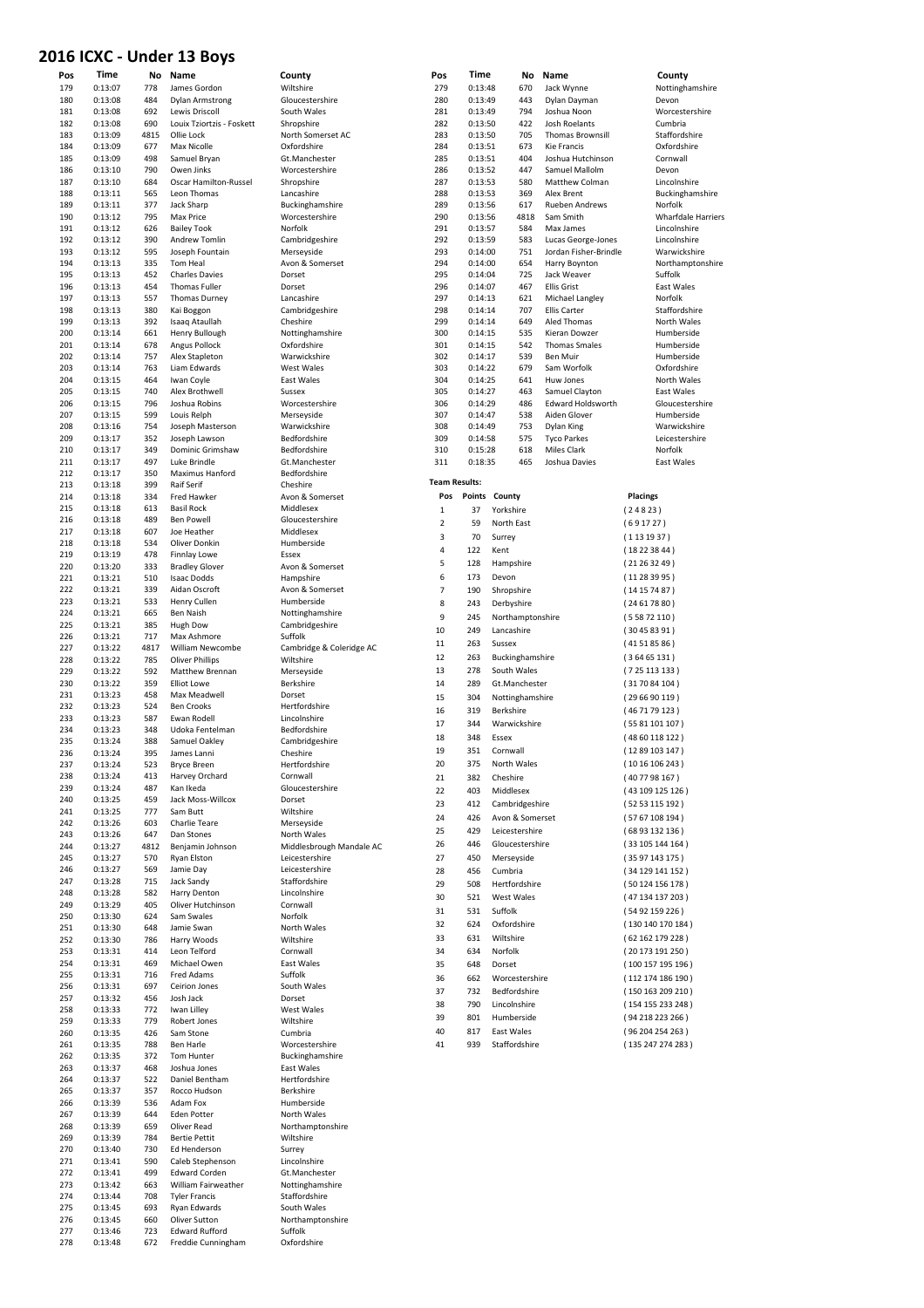

### **2016 ICXC - Under 15 Girls**

|                |                    |              | 016 ICXC - Under 15 Girls              |                              |            |                    |              |                                        |                                   |
|----------------|--------------------|--------------|----------------------------------------|------------------------------|------------|--------------------|--------------|----------------------------------------|-----------------------------------|
| Pos            | Time               |              | No Name                                | County                       | Pos        | Time               | No           | Name                                   | County                            |
| $\mathbf{1}$   | 0:16:36            | 3819         | Kathleen Faes                          | Kent                         | 90         | 0:18:45            | 3869         | Krystina Martindale                    | Merseyside                        |
| $\overline{2}$ | 0:16:40            | 4028         | Alex Brown                             | Surrey                       | 91         | 0:18:46            | 3665         | Amber Park                             | Cambridgeshire                    |
| 3              | 0:16:53            | 3868         | Faye Ireland                           | Merseyside                   | 92         | 0:18:46            | 3674         | <b>Emily Lowery</b>                    | Cheshire                          |
| 4<br>5         | 0:17:01<br>0:17:14 | 3698<br>3751 | Olivia Mason<br>Kate O'Neill           | Cumbria                      | 93<br>94   | 0:18:46            | 4108<br>3932 | Mya Taylor                             | Yorkshire                         |
| 6              | 0:17:28            | 3683         | Grace Brock                            | Essex<br>Cornwall            | 95         | 0:18:47<br>0:18:47 | 3830         | Amy Walker<br><b>Briony Holt</b>       | Northamptonshire<br>Lancashire    |
| $\overline{7}$ | 0:17:33            | 3634         | Tia Wilson                             | Bedfordshire                 | 96         | 0:18:47            | 3648         | Montana Edghill                        | Buckinghamshire                   |
| 8              | 0:17:34            | 3965         | Eloise Walker                          | <b>Scotland East</b>         | 97         | 0:18:47            | 3910         | Rebecca Tilley                         | North East                        |
| 9              | 0:17:37            | 4922         | Sophie Hoare                           | Blackheath & Bromley AC      | 98         | 0:18:48            | 3849         | Emma Richards                          | Leicestershire                    |
| 10             | 0:17:38            | 3991         | Carys Bill                             | South Wales                  | 99         | 0:18:49            | 4040         | Evie Clarke                            | Sussex                            |
| 11             | 0:17:39            | 3976         | Lynn McKenna                           | Scotland West                | 100        | 0:18:49            | 3898         | Ellie Taylor                           | Norfolk                           |
| 12             | 0:17:41            | 3942         | Anna Smith                             | Nottinghamshire              | 101        | 0:18:50            | 3949         | Jenny Hannah                           | Oxfordshire                       |
| 13             | 0:17:42            | 3738         | Abigail Fisher                         | East Wales                   | 102        | 0:18:51            | 3716         | Natasha Farrington                     | Devon                             |
| 14             | 0:17:46            | 3897         | <b>Nelly Porter</b>                    | Norfolk                      | 103        | 0:18:51            | 3825         | Millie Smith                           | Kent                              |
| 15             | 0:17:48            | 3871         | Katie Miller                           | Merseyside                   | 104        | 0:18:51            | 3772         | Chantelle Jonhnson                     | Gt.Manchester                     |
| 16             | 0:17:50            | 3660         | Shannon Flockhart                      | Cambridgeshire               | 105        | 0:18:52            | 3881         | Angel Grimes-McTavish                  | Middlesex                         |
| 17             | 0:17:51            | 3705         | Jasmine Cooper                         | Derbyshire                   | 106        | 0:18:53            | 3917         | Sophie Paxton                          | North Wales                       |
| 18<br>19       | 0:17:52<br>0:17:53 | 3959<br>3840 | Jessica McLeod<br>Laura Aryeetey       | <b>Scotland East</b>         | 107<br>108 | 0:18:56<br>0:18:57 | 4048<br>3850 | Olivia Monk                            | Sussex                            |
| 20             | 0:17:53            | 3864         | Jessica Cook                           | Leicestershire<br>Merseyside | 109        | 0:18:58            | 3725         | Hannah Seager<br>Lola Brown Araujo     | Leicestershire<br>Dorset          |
| 21             | 0:17:54            | 3712         | Lily Winfield                          | Derbyshire                   | 110        | 0:18:59            | 3673         | India Hayes                            | Cheshire                          |
| 22             | 0:17:55            | 3620         | Elise Thorner                          | Avon & Somerset              | 111        | 0:18:59            | 3837         | Georgia Tansey                         | Lancashire                        |
| 23             | 0:17:55            | 3870         | Ella McNiven                           | Merseyside                   | 112        | 0:18:59            | 3883         | Phoebe Littler                         | Middlesex                         |
| 24             | 0:17:55            | 3694         | <b>Esme Davies</b>                     | Cumbria                      | 113        | 0:19:00            | 3836         | Lorna Spiers                           | Lancashire                        |
| 25             | 0:17:56            | 3706         | <b>Elsbeth Grant</b>                   | Derbyshire                   | 114        | 0:19:00            | 3640         | Sophie Poole                           | Berkshire                         |
| 26             | 0:17:57            | 4033         | Olivia McDonald                        | Surrey                       | 115        | 0:19:01            | 3696         | Mia Easthope                           | Cumbria                           |
| 27             | 0:17:58            | 4036         | Charlotte Vaughan                      | Surrey                       | 116        | 0:19:01            | 3749         | Hayley Instance                        | Essex                             |
| 28             | 0:18:00            | 3899         | Meredith Winship                       | Norfolk                      | 117        | 0:19:02            | 4045         | Darja Knotkova-Hanley                  | Sussex                            |
| 29             | 0:18:01            | 3906         | <b>Rhian Purves</b>                    | North East                   | 118        | 0:19:03            | 3851         | Grace Smith                            | Leicestershire                    |
| 30             | 0:18:02            | 3750         | Jessica Mitchell                       | Essex                        | 119        | 0:19:04            | 3880         | Sasha Fear                             | Middlesex                         |
| 31             | 0:18:04            | 3752         | Amber Pullinger                        | Essex                        | 120        | 0:19:05            | 4052         | Ellen Humpherston                      | Warwickshire                      |
| 32<br>33       | 0:18:06            | 3877<br>3918 | Charlotte Buckley<br>Mia Roberts       | Middlesex                    | 121<br>122 | 0:19:06<br>0:19:06 | 4094<br>3611 | Anna Nicod                             | Worcestershire<br>Avon & Somerset |
| 34             | 0:18:09<br>0:18:11 | 3872         | Lucy Miller                            | North Wales<br>Merseyside    | 123        | 0:19:06            | 3799         | Lauren Ashurst<br>Sophie Morton        | Hertfordshire                     |
| 35             | 0:18:11            | 3901         | Isobel Chaudhry                        | North East                   | 124        | 0:19:07            | 3642         | Niamh Reid-Smith                       | Berkshire                         |
| 36             | 0:18:12            | 3754         | Joanna Elizabet Rimmington             | Essex                        | 125        | 0:19:07            | 3844         | Lottie Davidson                        | Leicestershire                    |
| 37             | 0:18:13            | 3726         | Grace Copeland                         | Dorset                       | 126        | 0:19:07            | 3760         | Merryn Hilton                          | Gloucestershire                   |
| 38             | 0:18:16            | 3784         | Ellie Farrow                           | Hampshire                    | 127        | 0:19:08            | 3820         | Annabel Field                          | Kent                              |
| 39             | 0:18:16            | 3967         | <b>Heather Barnes</b>                  | <b>Scotland West</b>         | 128        | 0:19:08            | 3806         | <b>Emily Carver</b>                    | Humberside                        |
| 40             | 0:18:17            | 4015         | Olivia Allum                           | Suffolk                      | 129        | 0:19:09            | 3907         | Isobel Robinson                        | North East                        |
| 41             | 0:18:19            | 3893         | Katie Goldsmith                        | Norfolk                      | 130        | 0:19:10            | 3753         | Sophie Rand                            | Essex                             |
| 42             | 0:18:19            | 3676         | <b>Stephanie Moss</b>                  | Cheshire                     | 131        | 0:19:11            | 3708         | Molly Hudson                           | Derbyshire                        |
| 43             | 0:18:19            | 4018         | Rebecca Daniel                         | Suffolk                      | 132        | 0:19:13            | 3639         | Elena Jones                            | Berkshire                         |
| 44             | 0:18:20            | 4047         | Poppy Mercer                           | Sussex                       | 133        | 0:19:13            | 3687         | Elowen Penfold                         | Cornwall                          |
| 45<br>46       | 0:18:21<br>0:18:21 | 3626<br>3728 | Libby Jay                              | Bedfordshire<br>Dorset       | 134<br>135 | 0:19:13<br>0:19:14 | 4044<br>3775 | Naomi Fonteyn                          | Sussex<br>Gt.Manchester           |
| 47             | 0:18:21            | 4029         | Madeleine Johnson<br>Dominique Corradi | Surrey                       | 136        | 0:19:14            | 3824         | <b>Alice Stiles</b><br>Stephanie Puxty | Kent                              |
| 48             | 0:18:22            | 3789         | Isabel Richardson                      | Hampshire                    | 137        | 0:19:15            | 3778         | Eve Williams                           | Gt.Manchester                     |
| 49             | 0:18:24            | 3905         | India Pentland                         | North East                   | 138        | 0:19:15            | 3645         | <b>Hermione Walker</b>                 | Berkshire                         |
| 50             | 0:18:25            | 3940         | Amber Scott                            | Nottinghamshire              | 139        | 0:19:15            | 3656         | Katie Thompson                         | Buckinghamshire                   |
| 51             | 0:18:26            | 3975         | Charlotte McKenna                      | <b>Scotland West</b>         | 140        | 0:19:15            | 3970         | Laura Ferguson                         | <b>Scotland West</b>              |
| 52             | 0:18:28            | 4083         | Jade Littlechild                       | Wiltshire                    | 141        | 0:19:17            | 3892         | <b>Ellie Foster</b>                    | Norfolk                           |
| 53             | 0:18:29            | 3617         | <b>Ellie Hobbs</b>                     | Avon & Somerset              | 142        | 0:19:17            | 3829         | Maddie Elliott                         | Lancashire                        |
| 54             | 0:18:29            | 4092         | Amy Mijovic-Couldwe                    | Worcestershire               | 143        | 0:19:18            | 3969         | <b>Emily Crusher</b>                   | <b>Scotland West</b>              |
| 55             | 0:18:29            | 3801         | Lottie Rowedder                        | Hertfordshire                | 144        | 0:19:18            | 4024         | <b>Charlotte Summers</b>               | Suffolk                           |
| 56             | 0:18:29            | 4100         | Abbey Brooke                           | Yorkshire                    | 145        | 0:19:19            | 3982         | May Davis                              | Shropshire                        |
| 57             | 0:18:30            | 3839         | Emma Whitaker                          | Lancashire                   | 146        | 0:19:19            | 3793         | Sarah Butler                           | Hertfordshire                     |
| 58             | 0:18:31            | 3818         | Kelsi Cornish                          | Kent                         | 147        | 0:19:20            | 4105         | Saskia Huxham                          | Yorkshire                         |
| 59<br>60       | 0:18:31<br>0:18:31 | 4042<br>3679 | Ellen Crombie<br><b>Holly Smith</b>    | Sussex<br>Cheshire           | 148<br>149 | 0:19:20<br>0:19:21 | 3786<br>4086 | Phoebe Moriarty-Palios                 | Hampshire<br>Worcestershire       |
| 61             | 0:18:31            | 4030         | Katie Hopkins                          | Surrey                       | 150        | 0:19:21            | 4007         | Alice Battey<br>Lucy Evans             | Staffordshire                     |
| 62             | 0:18:32            | 4103         | Grace Harris                           | Yorkshire                    | 151        | 0:19:24            | 4041         | Harmony Cooper                         | Sussex                            |
| 63             | 0:18:32            | 3655         | Kitty Shepherd Cross                   | Buckinghamshire              | 152        | 0:19:24            | 3669         | Beth Wilson                            | Cambridgeshire                    |
| 64             | 0:18:32            | 3613         | Olivia Burton                          | Avon & Somerset              | 153        | 0:19:25            | 3904         | Sarah Knight                           | North East                        |
| 65             | 0:18:34            | 3821         | Alexandra Millard                      | Kent                         | 154        | 0:19:26            | 3843         | Rhea Ellen Cooper                      | Leicestershire                    |
| 66             | 0:18:34            | 3996         | Ffion Higginson                        | South Wales                  | 155        | 0:19:26            | 4051         | <b>Holly Cherry</b>                    | Warwickshire                      |
| 67             | 0:18:34            | 3894         | Emma Hunter                            | Norfolk                      | 156        | 0:19:26            | 3631         | Lucy-mae Shepherd                      | Bedfordshire                      |
| 68             | 0:18:34            | 3964         | Sarah Tait                             | <b>Scotland East</b>         | 157        | 0:19:27            | 3776         | <b>Bethany Thornton</b>                | Gt.Manchester                     |
| 69             | 0:18:34            | 3962         | Kirsty Oldham                          | <b>Scotland East</b>         | 158        | 0:19:27            | 3735         | Hannah Slater                          | Dorset                            |
| 70             | 0:18:35            | 3984         | Jessica Humphreys                      | Shropshire                   | 159        | 0:19:27            | 3652         | Gemma Lee Milne                        | Buckinghamshire                   |
| 71             | 0:18:35            | 3886         | Lia Radus                              | Middlesex                    | 160        | 0:19:28            | 4006         | <b>Iris Davies</b>                     | Staffordshire                     |
| 72             | 0:18:36            | 3911         | Grace Varly                            | North East                   | 161        | 0:19:28            | 3736         | Izzy Taylor                            | Dorset                            |
| 73             | 0:18:36            | 3759         | Jade Gough                             | Gloucestershire              | 162        | 0:19:31            | 3781         | Poppy Clements                         | Hampshire                         |
| 74             | 0:18:36            | 3713         | <b>Caitlin Apps</b>                    | Devon                        | 163        | 0:19:32            | 4027         | Katie Balme                            | Surrey                            |
| 75<br>76       | 0:18:36<br>0:18:37 | 3816<br>3977 | Lara Atkinson<br>Leona Murray          | Kent<br>Scotland West        | 164<br>165 | 0:19:34<br>0:19:35 | 4011<br>3770 | <b>Holly Sides</b><br>Catherine Hooper | Staffordshire<br>Gt.Manchester    |
| 77             | 0:18:38            | 4034         | Elsa Palmer                            | Surrey                       | 166        | 0:19:35            | 3931         | Lucy Stevens                           | Northamptonshire                  |
| 78             | 0:18:39            | 3876         | <b>Isabel Atkins</b>                   | Middlesex                    | 167        | 0:19:35            | 4062         | Georgina Woodward                      | Warwickshire                      |
| 79             | 0:18:40            | 3802         | Keira Stern                            | Hertfordshire                | 168        | 0:19:36            | 3638         | Abbie Jones                            | Berkshire                         |
| 80             | 0:18:40            | 3845         | <b>Neve Grimes</b>                     | Leicestershire               | 169        | 0:19:37            | 3758         | Libby Dickenson                        | Gloucestershire                   |
| 81             | 0:18:42            | 4101         | Eve Crownshaw                          | Yorkshire                    | 170        | 0:19:37            | 3813         | Gemma Walker                           | Humberside                        |
| 82             | 0:18:42            | 4016         | Sarah Barker                           | Suffolk                      | 171        | 0:19:37            | 3895         | Siew Yen Loke                          | Norfolk                           |
| 83             | 0:18:43            | 3704         | Ashleigh Armstrong                     | Derbyshire                   | 172        | 0:19:38            | 3721         | Erin Silvester                         | Devon                             |
| 84             | 0:18:43            | 3875         | Katie Thompson                         | Merseyside                   | 173        | 0:19:38            | 3930         | Abigail Pearce                         | Northamptonshire                  |
| 85             | 0:18:44            | 3835         | <b>Ella Moulding</b>                   | Lancashire                   | 174        | 0:19:38            | 3785         | Florence Gothard                       | Hampshire                         |
| 86             | 0:18:44            | 4087         | Ellen Bowen                            | Worcestershire               | 175        | 0:19:38            | 4009         | Rae Nicholls                           | Staffordshire                     |
| 87             | 0:18:44            | 3935         | Laura Burles                           | Nottinghamshire              | 176        | 0:19:38            | 3637         | Charlie Holden                         | Berkshire                         |
| 88             | 0:18:44            | 3670         | <b>Issy Clarke</b>                     | Cheshire                     | 177        | 0:19:38            | 4058         | Megan Taylor                           | Warwickshire                      |
| 89             | 0:18:45            | 3826         | Clara Tyler                            | Kent                         | 178        | 0:19:38            | 3747         | Grace Goodall                          | Essex                             |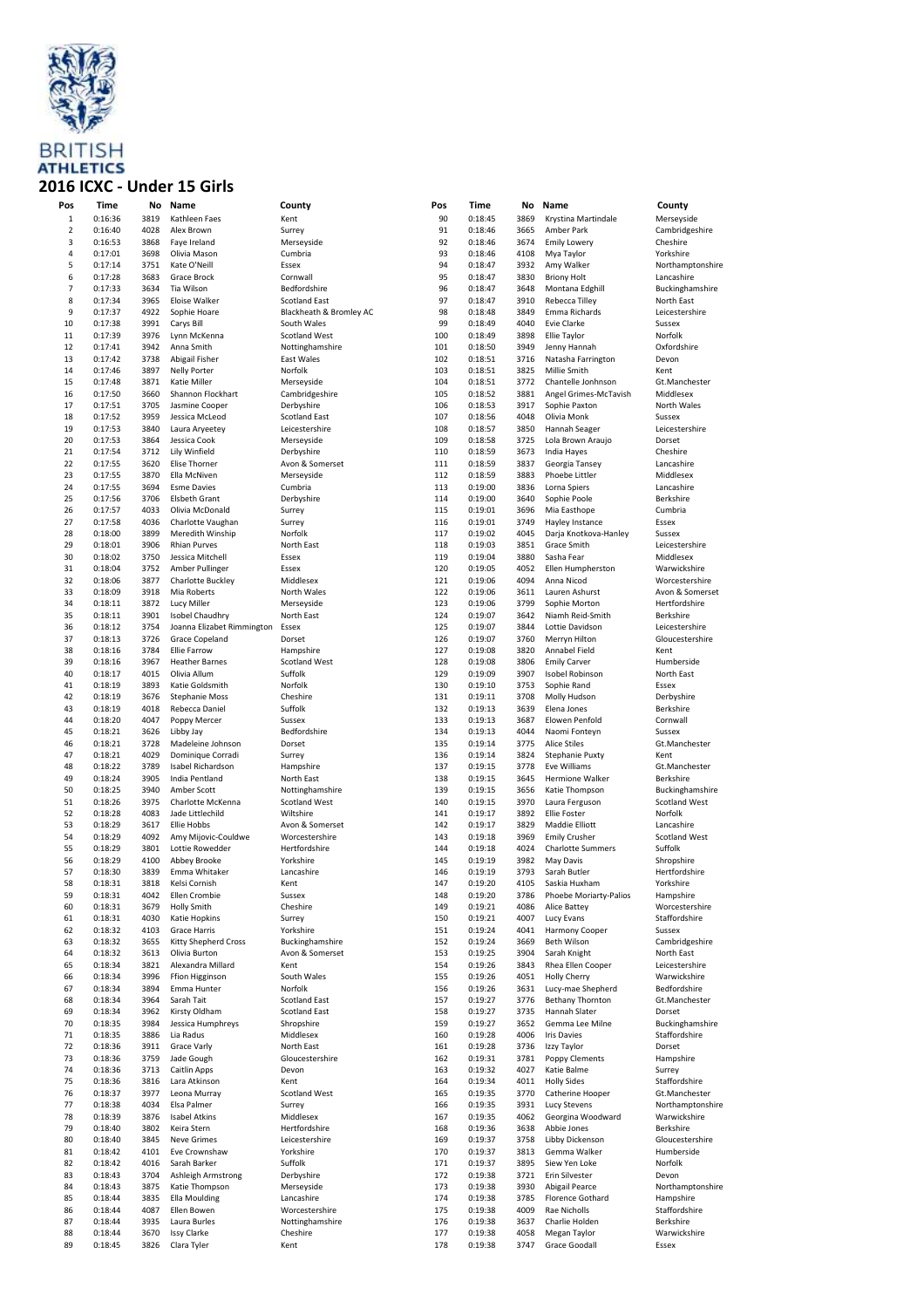# **2016 ICXC - Under 15 Girls**

| POS        | l ime              | NO           | Name                                  | County                           |
|------------|--------------------|--------------|---------------------------------------|----------------------------------|
| 179        | 0:19:39<br>0:19:40 | 3985<br>3657 | Jazmin Maddocks                       | Shropshire                       |
| 180<br>181 | 0:19:42            | 4005         | Robyn Watkins<br>Zoe Brickley         | Buckinghamshire<br>Staffordshire |
| 182        | 0:19:42            | 3710         | Taya Joslin                           | Derbyshire                       |
| 183        | 0:19:42            | 3641         | Stephanie Poole                       | Berkshire                        |
| 184        | 0:19:43            | 3947         | Jamie Garry                           | Oxfordshire                      |
| 185        | 0:19:43            | 3741         | Ellie Robinson                        | East Wales                       |
| 186        | 0:19:44            | 4021         | Harriet Lyman                         | Suffolk                          |
| 187        | 0:19:45            | 3691         | Imogen Wood                           | Cornwall                         |
| 188        | 0:19:45            | 4098         | Katie Atkinson                        | Yorkshire                        |
| 189        | 0:19:46            | 3797         | Lydia Kyriacou                        | Hertfordshire                    |
| 190        | 0:19:47            | 3733         | Caitlyn Rogers                        | Dorset                           |
| 191        | 0:19:49            | 4090         | Ellen Johnson                         | Worcestershire                   |
| 192        | 0:19:50            | 3798         | Jessica Laitner                       | Hertfordshire                    |
| 193<br>194 | 0:19:50<br>0:19:50 | 3715<br>3796 | Molly Canham<br>Scarlett Kent         | Devon<br>Hertfordshire           |
| 195        | 0:19:50            | 3863         | Madeleine Wood                        | Lincolnshire                     |
| 196        | 0:19:51            | 3788         | Rebecca Poole                         | Hampshire                        |
| 197        | 0:19:51            | 3612         | <b>Nelly Bridger Morales</b>          | Avon & Somerset                  |
| 198        | 0:19:52            | 3951         | Ellen Jackson                         | Oxfordshire                      |
| 199        | 0:19:53            | 3938         | Mia Hoejbjerg                         | Nottinghamshire                  |
| 200        | 0:19:54            | 3896         | Sophie Peach                          | Norfolk                          |
| 201        | 0:19:54            | 3743         | <b>Elise Turner</b>                   | East Wales                       |
| 202        | 0:19:54            | 3903         | Stella Jones                          | North East                       |
| 203        | 0:19:54            | 3699         | Nicole Mattinson                      | Cumbria                          |
| 204        | 0:19:54            | 4076         | Sarah Brett                           | Wiltshire<br>Staffordshire       |
| 205<br>206 | 0:19:55<br>0:19:55 | 4004<br>3686 | Hannah Brayer<br>Rhianna Giles        | Cornwall                         |
| 207        | 0:19:55            | 3724         | Harriet Turner                        | Devon                            |
| 208        | 0:19:55            | 4106         | <b>Bethan Morley</b>                  | Yorkshire                        |
| 209        | 0:19:56            | 3848         | Hannah Rose Mar Ord                   | Leicestershire                   |
| 210        | 0:19:59            | 3857         | Isabel Hobday                         | Lincolnshire                     |
| 211        | 0:20:00            | 3941         | Mollie Scott                          | Nottinghamshire                  |
| 212        | 0:20:00            | 3867         | Juliet Hodder                         | Merseyside                       |
| 213        | 0:20:00            | 4073         | Sioned Wallwork                       | <b>West Wales</b>                |
| 214        | 0:20:01            | 4065         | Alice Evans                           | West Wales                       |
| 215        | 0:20:02            | 3989         | <b>Tess Sanders</b>                   | Shropshire                       |
| 216        | 0:20:02            | 3629         | Maisie Relton                         | Bedfordshire                     |
| 217        | 0:20:02            | 3916         | Gwyneth Parry                         | North Wales                      |
| 218        | 0:20:04            | 3703         | Molly Wren                            | Cumbria                          |
| 219<br>220 | 0:20:05<br>0:20:05 | 3709<br>3661 | Ella Ingram<br>Josephine Fortune      | Derbyshire<br>Cambridgeshire     |
| 221        | 0:20:05            | 3803         | Freya Weddell                         | Hertfordshire                    |
| 222        | 0:20:06            | 3654         | Jessica Nuttall                       | Buckinghamshire                  |
| 223        | 0:20:07            | 3666         | <b>Ellie Piccaver</b>                 | Cambridgeshire                   |
| 224        | 0:20:09            | 3718         | Jenny Milburn                         | Devon                            |
| 225        | 0:20:09            | 3946         | Rachel Burton                         | Oxfordshire                      |
| 226        | 0:20:09            | 3777         | <b>Briony Ward</b>                    | Gt.Manchester                    |
| 227        | 0:20:09            | 3663         | Chloe Loosley                         | Cambridgeshire                   |
| 228        | 0:20:10            | 3757         | Ella Burfitt                          | Gloucestershire                  |
| 229        | 0:20:12            | 3625         | Natasha Hayman                        | Bedfordshire                     |
| 230        | 0:20:12            | 4000         | Nia Riley                             | South Wales                      |
| 231<br>232 | 0:20:13<br>0:20:13 | 3954<br>4049 | <b>Tia Williams</b><br>Annabel Morton | Oxfordshire<br>Sussex            |
| 233        | 0:20:14            | 3999         | Ffion Morgan                          | South Wales                      |
| 234        | 0:20:15            | 4093         | <b>Ellie Moss</b>                     | Worcestershire                   |
| 235        | 0:20:16            | 3929         | Dannielle McCann-Gaskell              | Northamptonshire                 |
| 236        | 0:20:16            | 3912         | Yasmine Baker                         | North Wales                      |
| 237        | 0:20:17            | 3924         | <b>Eloise Coombs</b>                  | Northamptonshire                 |
| 238        | 0:20:17            | 4104         | Olivia Haveron                        | Yorkshire                        |
| 239        | 0:20:18            | 3739         | <b>Catrin Phillips</b>                | <b>East Wales</b>                |
| 240        | 0:20:19            | 3914         | <b>Beth Dowsett</b>                   | North Wales                      |
| 241        | 0:20:20            | 3732         | Amy Mercer                            | Dorset                           |
| 242        | 0:20:21            | 3678         | Lauren Robinson                       | Cheshire                         |
| 243        | 0:20:22            | 4081<br>3684 | Chloe Hayward                         | Wiltshire                        |
| 244<br>245 | 0:20:23<br>0:20:23 | 3814         | Olivia Carthew<br><b>Ellie Watts</b>  | Cornwall<br>Humberside           |
| 246        | 0:20:25            | 3734         | Lita Short                            | Dorset                           |
| 247        | 0:20:25            | 3650         | Soraya Lockwood                       | Buckinghamshire                  |
| 248        | 0:20:26            | 3861         | <b>Tilly Owens</b>                    | Lincolnshire                     |
| 249        | 0:20:29            | 3744         | Bethan Wainwright                     | East Wales                       |
| 250        | 0:20:31            | 3833         | Tegan Jane MacUras                    | Lancashire                       |
| 251        | 0:20:31            | 3987         | Cameron Minifie                       | Shropshire                       |
| 252        | 0:20:31            | 3717         | Runa Manby                            | Devon                            |
| 253        | 0:20:33            | 4056         | Imogen Sheppard                       | Warwickshire                     |
| 254        | 0:20:33            | 4097         | Elspeth Wright                        | Worcestershire                   |
| 255        | 0:20:36            | 3680         | Lucy Smith<br>Caitlin White           | Cheshire<br>Warwickshire         |
| 256<br>257 |                    |              |                                       |                                  |
|            | 0:20:37            | 4060         |                                       |                                  |
|            | 0:20:38            | 3980         | Isobel Boden                          | Shropshire                       |
| 258        | 0:20:38            | 4003         | Naomi Bedwell                         | Staffordshire                    |
| 259        | 0:20:39            | 3948         | Amy Gould                             | Oxfordshire                      |
| 260<br>261 | 0:20:41<br>0:20:42 | 3722<br>3862 | Amy Smart<br>Hana Ray                 | Devon<br>Lincolnshire            |
| 262        | 0:20:42            | 3742         | <b>Molly Samuel</b>                   | East Wales                       |
| 263        | 0:20:44            | 3711         | Katie Lancaster                       | Derbyshire                       |
| 264        | 0:20:46            | 3831         | Orla Holt                             | Lancashire                       |
| 265        | 0:20:48            | 3986         | Sophia Malpass                        | Shropshire                       |
| 266        | 0:20:49            | 4085         | Louise Webb                           | Wiltshire                        |
| 267        | 0:20:49            | 4091         | <b>Holly Love</b>                     | Worcestershire                   |
| 268        | 0:20:51            | 3762         | Katie Kearsey                         | Gloucestershire                  |
| 269        | 0:20:54            | 3882         | Anisa Ibrahim                         | Middlesex                        |
| 270        | 0:20:54            | 3928         | Harriet Jolley                        | Northamptonshire                 |
| 271        | 0:20:55            | 3763         | Laura McPeake                         | Gloucestershire                  |
| 272        | 0:20:58            | 3915         | Swyn Edwards<br>Ella D'Abreo          | North Wales                      |
| 273<br>274 | 0:21:00<br>0:21:01 | 3636<br>3937 | Mia France                            | Berkshire<br>Nottinghamshire     |
| 275        | 0:21:07            | 3995         | Zoe Hamm                              | South Wales                      |
| 276        | 0:21:09            | 3953         | Anabel Pozniak                        | Oxfordshire                      |
| 277<br>278 | 0:21:15<br>0:21:16 | 4069<br>4025 | Non Morgan<br>Libby Walshe            | West Wales<br>Suffolk            |

| ∸∪         |                    |              | ייי                                      |                                 |                         |                    |                      |                               |                              |
|------------|--------------------|--------------|------------------------------------------|---------------------------------|-------------------------|--------------------|----------------------|-------------------------------|------------------------------|
| Pos        | Time               | No           | Name                                     | County                          | Pos                     | Time               | No                   | Name                          | County                       |
| 179        | 0:19:39            | 3985         | Jazmin Maddocks                          | Shropshire                      | 279                     | 0:21:20            | 3943                 | Ailsa Turner                  | Nottinghamshire              |
| 180        | 0:19:40            | 3657         | Robyn Watkins                            | Buckinghamshire                 | 280                     | 0:21:20            | 3950                 | Katherine Harris              | Oxfordshire                  |
| 181        | 0:19:42            | 4005         | Zoe Brickley                             | Staffordshire                   | 281                     | 0:21:21            | 3668                 | <b>Emily Semple</b>           | Cambridgeshire               |
| 182<br>183 | 0:19:42<br>0:19:42 | 3710<br>3641 | Taya Joslin<br>Stephanie Poole           | Derbyshire<br>Berkshire         | 282<br>283              | 0:21:22<br>0:21:33 | 3761<br>4077         | Koumi Ikeda<br>Sophie Capel   | Gloucestershire<br>Wiltshire |
| 184        | 0:19:43            | 3947         | Jamie Garry                              | Oxfordshire                     | 284                     | 0:21:36            | 3782                 | <b>Emily Coulson</b>          | Hampshire                    |
| 185        | 0:19:43            | 3741         | Ellie Robinson                           | <b>East Wales</b>               | 285                     | 0:21:40            | 4020                 | Cara Howe                     | Suffolk                      |
| 186        | 0:19:44            | 4021         | Harriet Lyman                            | Suffolk                         | 286                     | 0:21:45            | 3769                 | Georgia Haworth               | Gt.Manchester                |
| 187        | 0:19:45            | 3691         | Imogen Wood                              | Cornwall                        | 287                     | 0:21:46            | 3860                 | Lauren Owens                  | Lincolnshire                 |
| 188        | 0:19:45            | 4098         | Katie Atkinson                           | Yorkshire                       | 288                     | 0:22:00            | 3737                 | Anna Brown                    | East Wales                   |
| 189        | 0:19:46            | 3797         | Lydia Kyriacou                           | Hertfordshire                   | 289                     | 0:22:04            | 3926                 | Alice Gammon                  | Northamptonshire             |
| 190        | 0:19:47            | 3733         | <b>Caitlyn Rogers</b>                    | Dorset                          | 290                     | 0:22:07            | 3685                 | <b>Trinity Earnshaw</b>       | Cornwall                     |
| 191        | 0:19:49            | 4090         | Ellen Johnson                            | Worcestershire                  | 291                     | 0:22:11            | 3981                 | <b>Ruby Carter</b>            | Shropshire                   |
| 192        | 0:19:50            | 3798         | Jessica Laitner                          | Hertfordshire                   | 292                     | 0:22:13            | 3808                 | Isabelle Horrocks             | Humberside                   |
| 193        | 0:19:50            | 3715         | Molly Canham                             | Devon                           | 293                     | 0:22:22            | 3688                 | Danielle Rawson               | Cornwall                     |
| 194        | 0:19:50            | 3796         | Scarlett Kent                            | Hertfordshire<br>Lincolnshire   | 294                     | 0:22:26            | 3853                 | Abigail Cooper<br>Anna Curtis | Lincolnshire                 |
| 195<br>196 | 0:19:50<br>0:19:51 | 3863<br>3788 | Madeleine Wood<br>Rebecca Poole          | Hampshire                       | 295<br>296              | 0:22:34<br>0:22:36 | 4078<br>3810         | Amber Laycock                 | Wiltshire<br>Humberside      |
| 197        | 0:19:51            | 3612         | <b>Nelly Bridger Morales</b>             | Avon & Somerset                 | 297                     | 0:22:41            | 3804                 | <b>Emily Barratt</b>          | Humberside                   |
| 198        | 0:19:52            | 3951         | Ellen Jackson                            | Oxfordshire                     | 298                     | 0:22:47            | 4071                 | Freya Reese                   | West Wales                   |
| 199        | 0:19:53            | 3938         | Mia Hoejbjerg                            | Nottinghamshire                 | 299                     | 0:23:01            | 3922                 | Alice Avey                    | Northamptonshire             |
| 200        | 0:19:54            | 3896         | Sophie Peach                             | Norfolk                         | 300                     | 0:23:09            | 3807                 | Rebecca Chivers               | Humberside                   |
| 201        | 0:19:54            | 3743         | Elise Turner                             | <b>East Wales</b>               | 301                     | 0:24:39            | 3856                 | Ella Hawse                    | Lincolnshire                 |
| 202        | 0:19:54            | 3903         | Stella Jones                             | North East                      | 302                     | 0:25:11            | 4082                 | Dara Kelly                    | Wiltshire                    |
| 203        | 0:19:54            | 3699         | Nicole Mattinson                         | Cumbria                         |                         |                    |                      |                               |                              |
| 204        | 0:19:54            | 4076         | Sarah Brett                              | Wiltshire                       | <b>Team Results:</b>    |                    |                      |                               |                              |
| 205        | 0:19:55            | 4004         | Hannah Brayer                            | Staffordshire                   | Pos                     | Points             | County               |                               | Placings                     |
| 206        | 0:19:55            | 3686         | Rhianna Giles                            | Cornwall                        | $\mathbf{1}$            | 61                 | Merseyside           |                               | (3152023)                    |
| 207        | 0:19:55            | 3724         | Harriet Turner                           | Devon                           | $\overline{\mathbf{2}}$ | 102                | Essex                |                               | (5303136)                    |
| 208        | 0:19:55            | 4106         | <b>Bethan Morley</b>                     | Yorkshire<br>Leicestershire     | 3                       | 102                | Surrey               |                               | (2262747)                    |
| 209<br>210 | 0:19:56<br>0:19:59 | 3848<br>3857 | Hannah Rose Mar Ord<br>Isabel Hobday     | Lincolnshire                    | 4                       | 146                | Derbyshire           |                               | (17 21 25 83)                |
| 211        | 0:20:00            | 3941         | <b>Mollie Scott</b>                      | Nottinghamshire                 | 5                       | 150                | Norfolk              |                               | (14284167)                   |
| 212        | 0:20:00            | 3867         | Juliet Hodder                            | Merseyside                      | 6                       | 163                | <b>Scotland East</b> |                               | (8186869)                    |
| 213        | 0:20:00            | 4073         | Sioned Wallwork                          | West Wales                      | $\overline{7}$          | 177                | <b>Scotland West</b> |                               | (11395176)                   |
| 214        | 0:20:01            | 4065         | Alice Evans                              | West Wales                      | 8                       | 185                | North East           |                               | (29354972)                   |
| 215        | 0:20:02            | 3989         | <b>Tess Sanders</b>                      | Shropshire                      | 9                       | 199                | Kent                 |                               | (1586575)                    |
| 216        | 0:20:02            | 3629         | Maisie Relton                            | Bedfordshire                    | 10                      | 261                | Avon & Somerset      |                               | (225364122)                  |
| 217        | 0:20:02            | 3916         | Gwyneth Parry                            | North Wales                     | 11                      | 282                | Cheshire             |                               |                              |
| 218        | 0:20:04            | 3703         | Molly Wren                               | Cumbria                         |                         |                    |                      |                               | (42608892)                   |
| 219        | 0:20:05            | 3709         | Ella Ingram                              | Derbyshire                      | 12                      | 286                | Middlesex            |                               | (32 71 78 105)               |
| 220        | 0:20:05            | 3661         | Josephine Fortune                        | Cambridgeshire                  | 13                      | 292                | Yorkshire            |                               | (56 62 81 93)                |
| 221        | 0:20:05            | 3803         | Freya Weddell                            | Hertfordshire                   | 14                      | 305                | Leicestershire       |                               | (198098108)                  |
| 222<br>223 | 0:20:06<br>0:20:07 | 3654<br>3666 | Jessica Nuttall<br><b>Ellie Piccaver</b> | Buckinghamshire                 | 15                      | 309                | Sussex               |                               | (44 59 99 107)               |
| 224        | 0:20:09            | 3718         | Jenny Milburn                            | Cambridgeshire<br>Devon         | 16                      | 309                | Suffolk              |                               | (404382144)                  |
| 225        | 0:20:09            | 3946         | Rachel Burton                            | Oxfordshire                     | 17                      | 346                | Cumbria              |                               | (424115203)                  |
| 226        | 0:20:09            | 3777         | <b>Briony Ward</b>                       | Gt.Manchester                   | 18                      | 348                | Lancashire           |                               | (578595111)                  |
| 227        | 0:20:09            | 3663         | Chloe Loosley                            | Cambridgeshire                  | 19                      | 348                | Nottinghamshire      |                               | (125087199)                  |
| 228        | 0:20:10            | 3757         | Ella Burfitt                             | Gloucestershire                 | 20                      | 350                | Dorset               |                               | (3746109158)                 |
| 229        | 0:20:12            | 3625         | Natasha Hayman                           | Bedfordshire                    | 21                      | 396                | Hampshire            |                               | (38 48 148 162)              |
| 230        | 0:20:12            | 4000         | Nia Riley                                | South Wales                     | 22                      | 403                | Hertfordshire        |                               | (55 79 123 146)              |
| 231        | 0:20:13            | 3954         | Tia Williams                             | Oxfordshire                     | 23                      | 410                | Worcestershire       |                               | (5486121149)                 |
| 232        | 0:20:13            | 4049         | Annabel Morton                           | Sussex                          | 24                      | 424                | Bedfordshire         |                               | (745156216)                  |
| 233        | 0:20:14            | 3999         | Ffion Morgan                             | South Wales                     | 25                      | 457                | Buckinghamshire      |                               | (63 96 139 159)              |
| 234        | 0:20:15            | 4093         | <b>Ellie Moss</b>                        | Worcestershire                  | 26                      | 479                | Cambridgeshire       |                               | (1691152220)                 |
| 235        | 0:20:16            | 3929         | Dannielle McCann-Gaskell                 | Northamptonshire                | 27                      | 508                | Berkshire            |                               | (114 124 132 138)            |
| 236<br>237 | 0:20:16<br>0:20:17 | 3912<br>3924 | Yasmine Baker<br><b>Eloise Coombs</b>    | North Wales<br>Northamptonshire |                         |                    |                      |                               |                              |
| 238        | 0:20:17            | 4104         | Olivia Haveron                           | Yorkshire                       | 28                      | 532                | Cornwall             |                               | (6133187206)                 |
| 239        | 0:20:18            | 3739         | <b>Catrin Phillips</b>                   | East Wales                      | 29                      | 533                | Gt.Manchester        |                               | (104 135 137 157)            |
| 240        | 0:20:19            | 3914         | <b>Beth Dowsett</b>                      | North Wales                     | 30                      | 539                | South Wales          |                               | (1066230233)                 |
| 241        | 0:20:20            | 3732         | Amy Mercer                               | Dorset                          | 31                      | 541                | Devon                |                               | (74 102 172 193)             |
| 242        | 0:20:21            | 3678         | Lauren Robinson                          | Cheshire                        | 32                      | 592                | North Wales          |                               | (33 106 217 236)             |
| 243        | 0:20:22            | 4081         | Chloe Hayward                            | Wiltshire                       | 33                      | 596                | Gloucestershire      |                               | (73 126 169 228)             |
| 244        | 0:20:23            | 3684         | Olivia Carthew                           | Cornwall                        | 34                      | 609                | Shropshire           |                               | (70 145 179 215)             |
| 245        | 0:20:23            | 3814         | <b>Ellie Watts</b>                       | Humberside                      | 35                      | 619                | Warwickshire         |                               | (120155167177)               |
| 246        | 0:20:25            | 3734         | Lita Short                               | Dorset                          | 36                      | 638                | East Wales           |                               | (13 185 201 239)             |
| 247        | 0:20:25            | 3650         | Soraya Lockwood                          | Buckinghamshire                 | 37                      | 649                | Staffordshire        |                               | (150160164175)               |
| 248        | 0:20:26            | 3861         | <b>Tilly Owens</b>                       | Lincolnshire                    | 38                      | 668                | Northamptonshire     |                               | (94 166 173 235)             |
| 249        | 0:20:29            | 3744         | Bethan Wainwright<br>Tegan Jane MacUras  | East Wales                      | 39                      | 708                | Oxfordshire          |                               | (101 184 198 225)            |
| 250<br>251 | 0:20:31<br>0:20:31 | 3833<br>3987 | Cameron Minifie                          | Lancashire<br>Shropshire        | 40                      | 765                | Wiltshire            |                               | (52 204 243 266)             |
| 252        | 0:20:31            | 3717         | Runa Manby                               | Devon                           | 41                      | 835                | Humberside           |                               | (128 170 245 292)            |
| 253        | 0:20:33            | 4056         | Imogen Sheppard                          | Warwickshire                    | 42                      | 914                | Lincolnshire         |                               | (195 210 248 261)            |
| 254        | 0:20:33            | 4097         | Elspeth Wright                           | Worcestershire                  | 43                      | 1002               | West Wales           |                               |                              |
| 255        | 0.20.36            | 3680         | <b>Lucy Smith</b>                        | Cheshire                        |                         |                    |                      |                               | (213 214 277 298)            |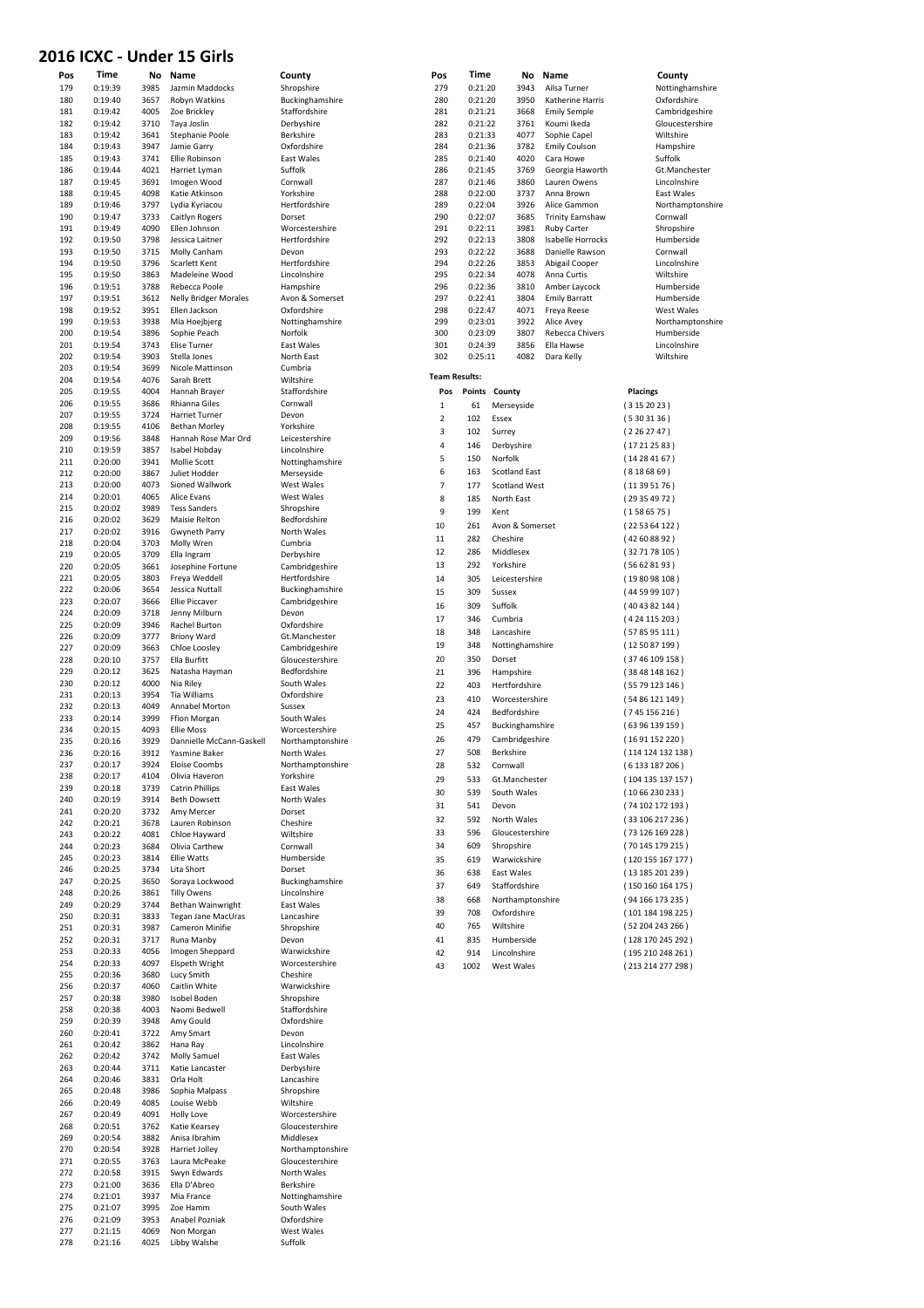

### **2016 ICXC - Under 15 Boys**

| Pos            | Time    | No   | Name                  | County               | Pos | Time    | No   | Name                    | County                |
|----------------|---------|------|-----------------------|----------------------|-----|---------|------|-------------------------|-----------------------|
| $\mathbf 1$    | 0:15:36 | 1589 | Zakariya Mahamed      | Hampshire            | 90  | 0:17:24 | 1648 | Luke Nuttall            | Leicestershire        |
| $\overline{2}$ | 0:15:44 | 1595 | Lachlan Wellington    | Hampshire            | 91  | 0:17:25 | 1839 | William Broom           | Sussex                |
| 3              | 0:16:00 | 1703 | Josh Cowperthwaite    | North East           | 92  | 0:17:25 | 1637 | Adam Jones              | Lancashire            |
|                |         |      |                       |                      |     |         |      |                         |                       |
| 4              | 0:16:11 | 1557 | Joseph Owen           | Essex                | 93  | 0:17:26 | 1824 | Matthew Snowdon         | Suffolk               |
| 5              | 0:16:13 | 1481 | Finn Birnie           | Cornwall             | 94  | 0:17:27 | 1622 | Angus Harrington        | Kent                  |
| 6              | 0:16:16 | 1783 | Callum Mitchelmore    | Shropshire           | 95  | 0:17:27 | 1452 | Jack Meijer             | Buckinghamshire       |
| $\overline{7}$ | 0:16:22 | 1701 | Jack White            | Norfolk              | 96  | 0:17:28 | 1503 | James Salt              | Cumbria               |
| 8              | 0:16:26 | 1840 | <b>Ben Collins</b>    | Sussex               | 97  | 0:17:29 | 1624 | James Kingston          | Kent                  |
| 9              | 0:16:27 | 1778 | <b>Connor Bentley</b> | Shropshire           | 98  | 0:17:29 | 1767 | Cameron Watson          | Scotland West         |
| 10             | 0:16:29 | 1895 | Joshua Dickinson      | Yorkshire            | 99  | 0:17:30 | 1702 | Ross Charlton           | North East            |
| $11\,$         | 0:16:32 | 1473 | Samuel Evans          | Cheshire             | 100 | 0:17:30 | 1696 | Tom Mead                | Norfolk               |
|                |         |      |                       |                      |     |         |      |                         |                       |
| 12             | 0:16:34 | 1651 | <b>Oliver Rouse</b>   | Leicestershire       | 101 | 0:17:31 | 1851 | Keelan Hopewell         | Warwickshire          |
| 13             | 0:16:35 | 1753 | Nick Wiltshire        | Oxfordshire          | 102 | 0:17:32 | 1628 | <b>Tom Simpson</b>      | Kent                  |
| 14             | 0:16:36 | 1772 | Andrew MacAngus       | <b>Scotland West</b> | 103 | 0:17:33 | 1750 | Harry Roe               | Oxfordshire           |
| 15             | 0:16:37 | 1832 | Oscar Millard         | Surrey               | 104 | 0:17:33 | 1482 | Samuel Goodchild        | Cornwall              |
| 16             | 0:16:37 | 1577 | Marcus Dey            | Gt.Manchester        | 105 | 0:17:33 | 1689 | James Young             | Middlesex             |
| 17             | 0:16:39 | 1552 | <b>Elliot Cordery</b> | Essex                | 106 | 0:17:33 | 1600 | Oliver Davis            | Hertfordshire         |
| 18             | 0:16:40 | 1585 | Samuel Culverwell     | Hampshire            | 107 | 0:17:35 | 1681 | <b>Austin Harris</b>    | Middlesex             |
|                |         |      |                       |                      |     |         |      |                         |                       |
| 19             | 0:16:40 | 1842 | <b>Ben Martin</b>     | Sussex               | 108 | 0:17:35 | 1850 | Jack Harrison           | Warwickshire          |
| 20             | 0:16:40 | 1605 | <b>Tom Patrick</b>    | Hertfordshire        | 109 | 0:17:36 | 1666 | Max Brame               | Merseyside            |
| 21             | 0:16:42 | 1591 | Jacob O'Hara          | Hampshire            | 110 | 0:17:36 | 1771 | Craig Kennedy           | Scotland West         |
| 22             | 0:16:45 | 1437 | Maxwell Cooper        | Berkshire            | 111 | 0:17:37 | 1490 | Floyd Ratcliffe         | Cornwall              |
| 23             | 0:16:45 | 1799 | James Penrose         | South Wales          | 112 | 0:17:37 | 1567 | Noah Lambert            | Gloucestershire       |
| 24             | 0:16:46 | 1558 | Connor Page           | Essex                | 113 | 0:17:37 | 1518 | <b>Toby Garrick</b>     | Devon                 |
| 25             | 0:16:47 | 1734 | Adam Searle           | Northamptonshire     | 114 | 0:17:37 | 1737 | Morgan Gallimore        | Nottinghamshire       |
|                |         |      |                       |                      |     |         |      |                         |                       |
| 26             | 0:16:47 | 1813 | Joshua Ward           | Staffordshire        | 115 | 0:17:38 | 1505 | Reece Allen             | Derbyshire            |
| 27             | 0:16:48 | 1844 | Joe Smith             | Sussex               | 116 | 0:17:38 | 1487 | Alexander McCartney     | Cornwall              |
| 28             | 0:16:48 | 1764 | <b>Robert Sparks</b>  | <b>Scotland East</b> | 117 | 0:17:38 | 1814 | <b>Thomas Abbott</b>    | Suffolk               |
| 29             | 0:16:48 | 1439 | Sammy Hart            | Berkshire            | 118 | 0:17:39 | 1817 | Nathan Goddard          | Suffolk               |
| 30             | 0:16:48 | 1680 | Oliver Haddael        | Middlesex            | 119 | 0:17:39 | 1837 | Zak Wort                | Surrey                |
| 31             | 0:16:49 | 1633 | Jack Dee-Ingham       | Lancashire           | 120 | 0:17:40 | 1498 | Oliver Gajdowski        | Cumbria               |
| 32             | 0:16:49 | 1835 | Marcus Shantry        | Surrey               | 121 | 0:17:40 | 1884 | Jake Cavens             | Worcestershire        |
| 33             | 0:16:50 | 1654 | Max Cawthra           | Lincolnshire         | 122 | 0:17:41 | 1435 | Nathan Brammer          | Berkshire             |
|                |         |      |                       |                      |     |         |      |                         |                       |
| 34             | 0:16:50 | 1629 | James Stoney          | Kent                 | 123 | 0:17:41 | 1841 | Etham Fincham           | Sussex                |
| 35             | 0:16:51 | 1693 | <b>Tom Greenacre</b>  | Norfolk              | 124 | 0:17:41 | 1727 | Matthew Chronicle       | Northamptonshire      |
| 36             | 0:16:51 | 1582 | Keenan Owen           | Gt.Manchester        | 125 | 0:17:42 | 1671 | Martin Hurst            | Merseyside            |
| 37             | 0:16:53 | 1758 | Keir Howlieson        | <b>Scotland East</b> | 126 | 0:17:42 | 1412 | Max Davis               | Avon & Somerset       |
| 38             | 0:16:54 | 1566 | Luke Kearns           | Gloucestershire      | 127 | 0:17:43 | 1413 | <b>Dylan Dukes</b>      | Avon & Somerset       |
| 39             | 0:16:54 | 1483 | James Greenwood       | Cornwall             | 128 | 0:17:43 | 1645 | <b>Hayden Greaves</b>   | Leicestershire        |
| 40             | 0:16:54 | 1705 | Daniel Dixon          | North East           | 129 | 0:17:43 | 1827 | <b>Eion Canning</b>     | Surrey                |
|                |         |      |                       |                      |     |         |      |                         |                       |
| 41             | 0:16:55 | 1536 | Jed Skilton           | Dorset               | 130 | 0:17:44 | 1819 | Reuben Handy            | Suffolk               |
| 42             | 0:16:55 | 1676 | Tom Spence            | Merseyside           | 131 | 0:17:44 | 1520 | Hamish James            | Devon                 |
| 43             | 0:16:56 | 1465 | Thomas Keen           | Cambridgeshire       | 132 | 0:17:44 | 1845 | Leo Stallard            | Sussex                |
| 44             | 0:16:56 | 1724 | Fynn Batkin           | Northamptonshire     | 133 | 0:17:45 | 1659 | Aaron Hunt              | Lincolnshire          |
| 45             | 0:16:57 | 1766 | Hamish Armitt         | <b>Scotland West</b> | 134 | 0:17:45 | 1829 | Max Heydon              | Surrey                |
| 46             | 0:16:57 | 1704 | Daniel Currie         | North East           | 135 | 0:17:45 | 1821 | Thomas McCarthy         | Suffolk               |
| 47             | 0:16:57 | 1475 | John Humphries        | Cheshire             | 136 | 0:17:45 | 1626 | Cameron Roberts         | Kent                  |
| 48             | 0:16:58 | 1796 | Morgan James          | South Wales          | 137 | 0:17:45 | 1700 | Aiden Try               | Norfolk               |
|                |         |      |                       |                      |     |         |      |                         |                       |
| 49             | 0:16:59 | 1603 | Kristian Imroth       | Hertfordshire        | 138 | 0:17:45 | 1485 | <b>Kristof Klimek</b>   | Cornwall              |
| 50             | 0:17:00 | 1697 | Will Simm             | Norfolk              | 139 | 0:17:45 | 1550 | Spencer Smith           | East Wales            |
| 51             | 0:17:01 | 1440 | Shaun Hudson          | Berkshire            | 140 | 0:17:45 | 1896 | <b>Matthew Fuller</b>   | Yorkshire             |
| 52             | 0:17:01 | 1533 | <b>Ben Lewis</b>      | Dorset               | 141 | 0:17:46 | 1797 | Daniel John             | South Wales           |
| 53             | 0:17:01 | 1411 | Saun Barry            | Avon & Somerset      | 142 | 0:17:47 | 1447 | Finn Bell               | Buckinghamshire       |
| 54             | 0:17:02 | 1436 | Daniel Brookling      | Berkshire            | 143 | 0:17:47 | 1476 | Jordan Jones            | Cheshire              |
| 55             | 0:17:03 | 1763 | Lewis Pentecost       | <b>Scotland East</b> | 144 | 0:17:47 | 1706 | Josh Fiddaman           | North East            |
| 56             | 0:17:04 | 1682 | Finn Harvey           | Middlesex            | 145 | 0:17:48 | 1569 |                         | Gloucestershire       |
|                |         |      |                       |                      |     |         |      | Ben McIntyre            |                       |
| 57             | 0:17:04 | 1508 | Alex Ediker           | Derbyshire           | 146 | 0:17:48 | 1672 | Arran Kearney           | Merseyside            |
| 58             | 0:17:04 | 1554 | Thomas Keevil         | Essex                | 147 | 0:17:48 | 1559 | Jack Rice               | Essex                 |
| 59             | 0:17:05 | 1732 | Joe Musgrove          | Northamptonshire     | 148 | 0:17:49 | 1685 | Jem O'Flaherty          | Middlesex             |
| 60             | 0:17:05 | 1445 | Eddie Steveni         | Berkshire            | 149 | 0:17:49 | 1414 | Sam Gentry              | Avon & Somerset       |
| 61             | 0:17:05 | 1828 | Aaron Enser           | Surrey               | 150 | 0:17:49 | 1587 | <b>Toby Hale</b>        | Hampshire             |
| 62             | 0:17:06 | 1480 | Oliver Waring         | Cheshire             | 151 | 0:17:49 | 1590 | <b>Henry McLuckie</b>   | Hampshire             |
| 63             | 0:17:06 | 1620 | Matthew Francis       | Kent                 | 152 | 0:17:50 | 1848 | Miles Clisham           | Warwickshire          |
|                |         |      |                       |                      |     |         |      |                         |                       |
| 64             | 0:17:06 | 1897 | Joe Hudson            | Yorkshire            | 153 | 0:17:50 | 4856 | Harrison Hardy-Smith    | Cannock & Stafford AC |
| 65             | 0:17:07 | 1726 | Adam Caulfield        | Northamptonshire     | 154 | 0:17:50 | 1674 | <b>Daniel Preston</b>   | Merseyside            |
| 66             | 0:17:08 | 1729 | Muss-ab Hassan        | Northamptonshire     | 155 | 0:17:51 | 1417 | Charlie MacNeice        | Avon & Somerset       |
| 67             | 0:17:10 | 1478 | Benjamin Lee          | Cheshire             | 156 | 0:17:51 | 1741 | Samuel Roberts          | Nottinghamshire       |
| 68             | 0:17:11 | 1752 | Ben West              | Oxfordshire          | 157 | 0:17:52 | 1636 | William Howard          | Lancashire            |
| 69             | 0:17:11 | 1521 | <b>Elliot Moran</b>   | Devon                | 158 | 0:17:52 | 1678 | Tom Bagnall             | Middlesex             |
| 70             | 0:17:11 | 1698 | Jamie Stares          | Norfolk              | 159 | 0:17:53 | 1780 | Kieran Clarke           | Shropshire            |
|                |         |      |                       |                      |     |         |      |                         |                       |
| 71             | 0:17:12 | 1838 | Leo Brewer            | Sussex               | 160 | 0:17:54 | 1872 | Otto Copping            | Wiltshire             |
| 72             | 0:17:12 | 1892 | Tom Barrett           | Yorkshire            | 161 | 0:17:54 | 1712 | <b>Matthew Phillips</b> | North East            |
| 73             | 0:17:13 | 1551 | Sonny Bastone         | Essex                | 162 | 0:17:54 | 1691 | Ed Cator                | Norfolk               |
| 74             | 0:17:14 | 1644 | Kieran Coleman-Smith  | Leicestershire       | 163 | 0:17:55 | 1630 | Kai Atkins              | Lancashire            |
| 75             | 0:17:14 | 1584 | Jack Wilkinson        | Gt.Manchester        | 164 | 0:17:55 | 1618 | <b>Quinn Austin</b>     | Kent                  |
| 76             | 0:17:14 | 1893 | Euan Brennan          | Yorkshire            | 165 | 0:17:55 | 1825 | <b>Henry Steele</b>     | Suffolk               |
| 77             | 0:17:14 | 1647 | Charlie McGlinchey    | Leicestershire       | 166 | 0:17:56 | 1695 | William Mahoney         | Norfolk               |
|                |         |      |                       |                      |     |         |      |                         |                       |
| 78             | 0:17:15 | 1707 | <b>Taylor Glover</b>  | North East           | 167 | 0:17:56 | 1635 | Niall Higham            | Lancashire            |
| 79             | 0:17:18 | 1650 | <b>Ben Rouse</b>      | Leicestershire       | 168 | 0:17:56 | 1708 | Daniel Gunn             | North East            |
| 80             | 0:17:18 | 4855 | Callum Abberley       | <b>Burton AC</b>     | 169 | 0:17:57 | 1495 | Oliver Dustin           | Cumbria               |
| 81             | 0:17:18 | 1419 | Aidan Noble           | Avon & Somerset      | 170 | 0:17:57 | 1900 | Jake Stephenson         | Yorkshire             |
| 82             | 0:17:19 | 1553 | Lewis Harknett        | Essex                | 171 | 0:17:58 | 1555 | <b>Taylor Newell</b>    | Essex                 |
| 83             | 0:17:21 | 1497 | Joe Edmondson         | Cumbria              | 172 | 0:17:58 | 1881 | George Beardmore        | Worcestershire        |
| 84             | 0:17:21 | 1608 | <b>Ben Winfield</b>   | Hertfordshire        | 173 | 0:17:59 | 1583 | Kristian Wade           | Gt.Manchester         |
|                |         |      |                       |                      |     |         |      |                         |                       |
| 85             | 0:17:22 | 1898 | Reuben Mantle         | Yorkshire            | 174 | 0:17:59 | 1812 | Adam Saul-Braddock      | Staffordshire         |
| 86             | 0:17:22 | 1565 | George Hawthorne      | Gloucestershire      | 175 | 0:18:01 | 1540 | Luke Davies             | East Wales            |
| 87             | 0:17:23 | 1867 | Ben Thomas            | West Wales           | 176 | 0:18:02 | 1887 | Chris McLeod            | Worcestershire        |
| 88             | 0:17:24 | 1735 | Milan Campion         | Nottinghamshire      | 177 | 0:18:02 | 1649 | Ethan O'Shea            | Leicestershire        |
| 89             | 0:17:24 | 1774 | David McNair          | Scotland West        | 178 | 0:18:03 | 1641 | James Stanley           | Lancashire            |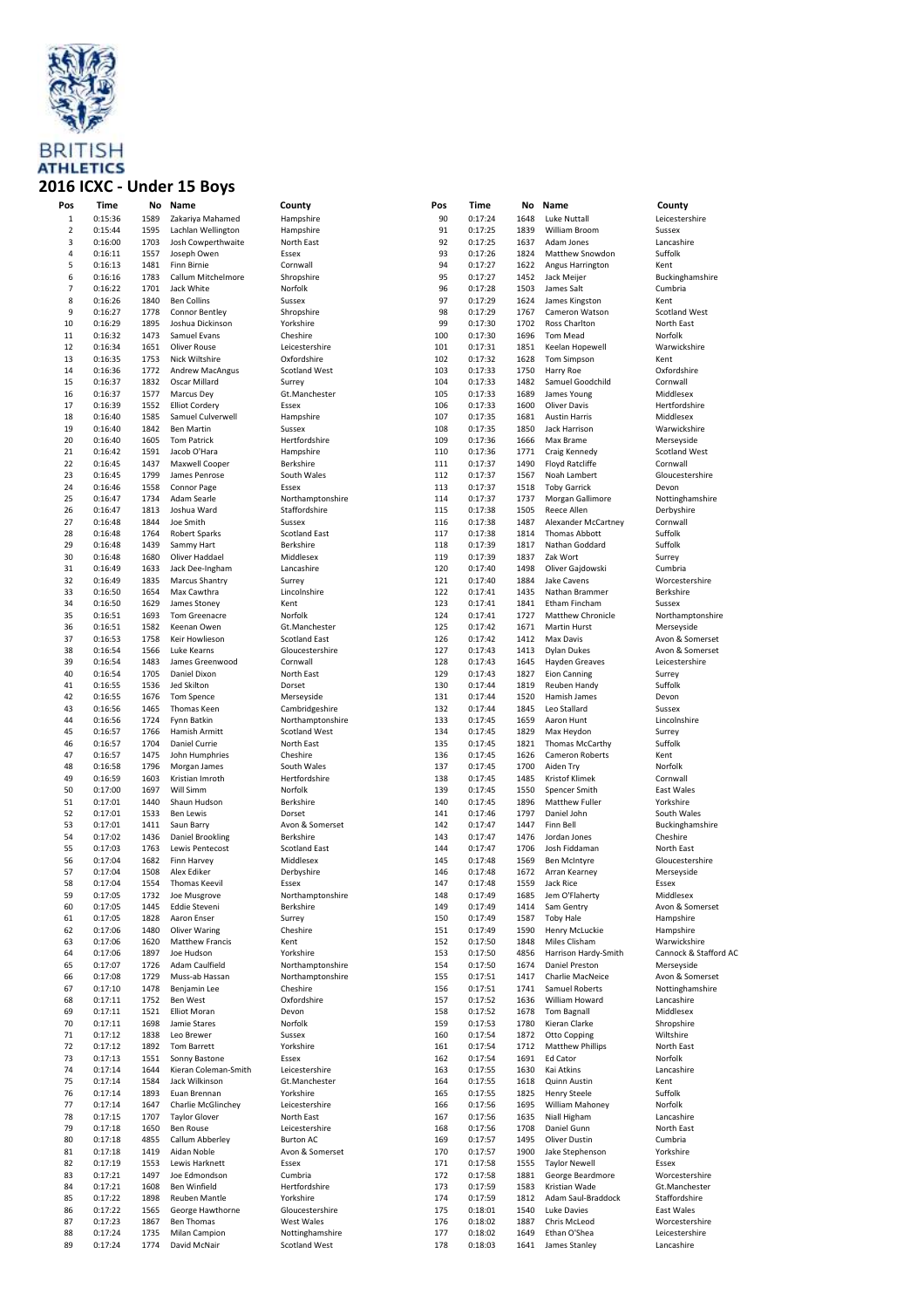### **2016 ICXC - Under 15 Boys**

| Pos | Time    | No   | Name                   | County             | Pos              | Time                 | No                   | Name                  |                 | County                    |
|-----|---------|------|------------------------|--------------------|------------------|----------------------|----------------------|-----------------------|-----------------|---------------------------|
| 179 | 0:18:03 | 1528 | Luke Baker             | Dorset             | 279              | 0:19:23              | 1815                 | Philip Crutchlow      |                 | Suffolk                   |
| 180 | 0:18:04 | 1420 | James Porter           | Avon & Somerset    | 280              | 0:19:26              | 1538                 | Nathaniel Willmore    |                 | Dorset                    |
| 181 | 0:18:05 | 1751 | Jake Taylor            | Oxfordshire        | 281              | 0:19:26              | 1885                 | James Dale            |                 | Worcestershire            |
|     |         |      |                        |                    |                  |                      |                      |                       |                 |                           |
| 182 | 0:18:05 | 1665 | William Tucker         | Lincolnshire       | 282              | 0:19:28              | 1616                 | <b>Lewis Phillips</b> |                 | Humberside                |
| 183 | 0:18:05 | 1866 | <b>Tomos Rees</b>      | West Wales         | 283              | 0:19:29              | 1748                 | Henry Insley          |                 | Oxfordshire               |
| 184 | 0:18:05 | 1464 | <b>Evan Hosking</b>    | Cambridgeshire     | 284              | 0:19:32              | 1871                 | Shashwat Chahar       |                 | Wiltshire                 |
| 185 | 0:18:06 | 1619 | Marcus Etheridge       | Kent               | 285              | 0:19:39              | 1426                 | Max Gilhespy          |                 | Bedfordshire              |
| 186 | 0:18:07 | 1449 | James Dowsett          | Buckinghamshire    | 286              | 0:19:42              | 1512                 | Daniel Soles          |                 | Derbyshire                |
| 187 | 0:18:07 | 1795 | Liam Griffiths         | South Wales        | 287              | 0:19:45              | 1613                 | Eira Lowery           |                 | Humberside                |
| 188 | 0:18:08 | 1446 | Harry Turner           | Berkshire          | 288              | 0:19:47              | 1561                 | David Bendle          |                 | Gloucestershire           |
| 189 | 0:18:08 | 1574 | <b>Luke Chesters</b>   | Gt.Manchester      | 289              | 0:19:52              | 1862                 | <b>Francis Lewis</b>  |                 | West Wales                |
|     |         |      |                        |                    |                  |                      |                      |                       |                 |                           |
| 190 | 0:18:09 | 1809 | <b>Callum Moss</b>     | Staffordshire      | 290              | 0:19:54              | 1531                 | Zach Fenwick          |                 | Dorset                    |
| 191 | 0:18:09 | 1425 | <b>Oliver Davies</b>   | Bedfordshire       | 291              | 0:20:00              | 1549                 | Jake Seville          |                 | East Wales                |
| 192 | 0:18:09 | 1509 | <b>Jake Martin</b>     | Derbyshire         | 292              | 0:20:09              | 1878                 | Harry Webb            |                 | Wiltshire                 |
| 193 | 0:18:10 | 1427 | <b>Cameron Gillies</b> | Bedfordshire       | 293              | 0:20:10              | 4854                 | Rory Willson          |                 | West Cheshire AC          |
| 194 | 0:18:10 | 1747 | Adam Ede               | Oxfordshire        | 294              | 0:20:16              | 1542                 | Luke Gawthorn         |                 | East Wales                |
| 195 | 0:18:10 | 1803 | <b>Bill Chesters</b>   | Staffordshire      | 295              | 0:20:27              | 1883                 | Malachi Cashmore      |                 | Worcestershire            |
| 196 | 0:18:10 | 1886 | Tom Deykin             | Worcestershire     | 296              | 0:20:30              | 4857                 | Sam Picton            |                 | <b>Rotherham Harriers</b> |
| 197 | 0:18:10 | 1579 | Kian Lindsey           | Gt.Manchester      | 297              | 0:20:42              | 1526                 | Alexander Walker      |                 | Devon                     |
|     |         |      |                        |                    |                  |                      |                      |                       |                 |                           |
| 198 | 0:18:11 | 1818 | Jack Grady             | Suffolk            | 298              | 0:21:00              | 1615                 | Ben Papworth          |                 | Humberside                |
| 199 | 0:18:12 | 1739 | Dylan George           | Nottinghamshire    | 299              | 0:21:03              | 1880                 | Jack Wosika           |                 | Wiltshire                 |
| 200 | 0:18:12 | 4858 | Callum Smith           | North Somerset AC  | 300              | 0:21:06              | 1609                 | <b>Taylor Arnott</b>  |                 | Humberside                |
| 201 | 0:18:14 | 1517 | Lee Dart               | Devon              | 301              | 0:21:10              | 1888                 | <b>Dominic Pricwe</b> |                 | Worcestershire            |
| 202 | 0:18:14 | 1545 | Jackson Mountford      | <b>East Wales</b>  | 302              | 0:21:19              | 1614                 | Jonathan Manchester   |                 | Humberside                |
| 203 | 0:18:14 | 1532 | Michael Johnson        | Dorset             | 303              | 0:21:27              | 1611                 | Jonathan Dennison     |                 | Humberside                |
| 204 | 0:18:14 | 1667 | Jacob Brophy           | Merseyside         | 304              | 0:21:35              | 1879                 | Donal Williams        |                 | Wiltshire                 |
| 205 | 0:18:15 | 1856 | Daniel Swain           | Warwickshire       | 305              | 0:21:39              | 1530                 | Georgie Biss          |                 | Dorset                    |
|     |         |      |                        |                    |                  |                      |                      |                       |                 |                           |
| 206 | 0:18:16 | 1811 | Jack Pickett           | Staffordshire      |                  | <b>Team Results:</b> |                      |                       |                 |                           |
| 207 | 0:18:16 | 1472 | Alexander Doyle        | Cheshire           |                  |                      |                      |                       |                 |                           |
| 208 | 0:18:17 | 1610 | Lewis Dale             | Humberside         | Pos              |                      | Points County        |                       | <b>Placings</b> |                           |
| 209 | 0:18:17 | 1843 | Marcus Ramnarine       | Sussex             | $\mathbf 1$      | 42                   | Hampshire            |                       | (121821)        |                           |
| 210 | 0:18:18 | 1745 | David Bunn             | Oxfordshire        | $\overline{2}$   | 103                  |                      |                       | (4172458)       |                           |
| 211 | 0:18:19 | 1606 | Henry Rocha            | Hertfordshire      |                  |                      | Essex                |                       |                 |                           |
| 212 | 0:18:19 | 1791 | Rowan Allin            | South Wales        | 3                | 125                  | Sussex               |                       | (8192771)       |                           |
|     |         |      | Jack Stokes            |                    | $\overline{4}$   | 156                  | Berkshire            |                       | (22295154)      |                           |
| 213 | 0:18:19 | 4853 |                        | Rotherham Harriers | 5                | 162                  | Norfolk              |                       | (7355070)       |                           |
| 214 | 0:18:19 | 1781 | Jack Cole              | Shropshire         |                  |                      |                      |                       |                 |                           |
| 215 | 0:18:19 | 1594 | William Smith          | Hampshire          | $\boldsymbol{6}$ | 167                  | North East           |                       | (3404678)       |                           |
| 216 | 0:18:20 | 1638 | Rhys Owen              | Lancashire         | $\overline{7}$   | 187                  | Cheshire             |                       | (11476267)      |                           |
| 217 | 0:18:21 | 1744 | Adam Blackwell         | Oxfordshire        | 8                | 193                  | Northamptonshire     |                       | (25445965)      |                           |
| 218 | 0:18:21 | 1510 | <b>Elliot Meylam</b>   | Derbyshire         |                  |                      |                      |                       |                 |                           |
|     |         |      |                        |                    | 9                | 222                  | Yorkshire            |                       | (10647276)      |                           |
| 219 | 0:18:22 | 1655 | Ethan Ellison          | Lincolnshire       | 10               | 227                  | Surrey               |                       | (153261119)     |                           |
| 220 | 0:18:23 | 1597 | Jamie Ayres            | Hertfordshire      | 11               |                      |                      |                       |                 |                           |
| 221 | 0:18:24 | 1576 | Patrick Cusack         | Gt.Manchester      |                  | 242                  | Leicestershire       |                       | (12747779)      |                           |
| 222 | 0:18:24 | 1810 | Jordan Nixon           | Staffordshire      | 12               | 246                  | <b>Scotland West</b> |                       | (14458998)      |                           |
| 223 | 0:18:26 | 1802 | James Boote            | Staffordshire      | 13               | 259                  | Hertfordshire        |                       | (204984106)     |                           |
| 224 | 0:18:26 | 1801 | Louis Spencer          | South Wales        | 14               | 259                  | Cornwall             |                       |                 |                           |
| 225 | 0:18:27 | 1450 | Finlay Zak Lewi Gibbs  | Buckinghamshire    |                  |                      |                      |                       | (539104111)     |                           |
|     |         |      |                        |                    | 15               | 288                  | Kent                 |                       | (34639497)      |                           |
| 226 | 0:18:27 | 1612 | William Gale           | Humberside         | 16               | 298                  | Middlesex            |                       |                 | (3056105107)              |
| 227 | 0:18:28 | 1471 | Sonny Dean             | Cheshire           | 17               | 300                  | Gt.Manchester        |                       | (163675173)     |                           |
| 228 | 0:18:30 | 1562 | Simon Crew             | Gloucestershire    |                  |                      |                      |                       |                 |                           |
| 229 | 0:18:31 | 1855 | Zac Minchin            | Warwickshire       | 18               | 365                  | Oxfordshire          |                       |                 | (1368103181)              |
| 230 | 0:18:31 | 1516 | James Alcock           | Devon              | 19               | 381                  | Gloucestershire      |                       |                 | (38 86 112 145)           |
| 231 | 0:18:32 | 1807 | Joshua Lally           | Staffordshire      | 20               | 387                  | Avon & Somerset      |                       |                 | (53 81 126 127)           |
|     |         |      |                        |                    |                  |                      |                      |                       |                 |                           |
| 232 | 0:18:33 | 1484 | Abhik Gupta            | Cornwall           | 21               | 388                  | Shropshire           |                       | (69159214)      |                           |
| 233 | 0:18:35 | 1448 | <b>Tommy Davies</b>    | Buckinghamshire    | 22               | 399                  | South Wales          |                       |                 | (2348141187)              |
| 234 | 0:18:35 | 1877 | Niall Thorne           | Wiltshire          | 23               | 422                  | Merseyside           |                       |                 | (42 109 125 146)          |
| 235 | 0:18:37 | 1421 | <b>Ben Rawlins</b>     | Avon & Somerset    | 24               | 443                  | Lancashire           |                       |                 | (3192157163)              |
| 236 | 0:18:39 | 1826 | Mohammed Ali           | Surrey             |                  |                      |                      |                       |                 |                           |
| 237 | 0:18:39 | 1571 | Ben Sluman             | Gloucestershire    | 25               | 458                  | Suffolk              |                       |                 | (93 117 118 130)          |
| 238 | 0:18:39 | 1730 | Ben Hope               | Northamptonshire   | 26               | 468                  | Cumbria              |                       |                 | (83 96 120 169)           |
|     |         |      |                        |                    | 27               | 475                  |                      |                       |                 |                           |
| 239 | 0:18:39 | 1789 | Tom Wilde              | Shropshire         |                  |                      | Dorset               |                       |                 | (41 52 179 203)           |
| 240 | 0:18:41 | 1852 | <b>Ben Horton</b>      | Warwickshire       | 28               | 514                  | Devon                |                       |                 | (69 113 131 201)          |
| 241 | 0:18:42 | 1496 | Ben Edmondson          | Cumbria            | 29               | 557                  | Nottinghamshire      |                       |                 | (88 114 156 199)          |
| 242 | 0:18:43 | 1894 | David Byrne            | Yorkshire          |                  |                      |                      |                       |                 |                           |
| 243 | 0:18:43 | 1466 | Christian Kielinger    | Cambridgeshire     | 30               | 566                  | Warwickshire         |                       |                 | (101 108 152 205)         |
| 244 | 0:18:44 | 1430 | Richard Laursen        | Bedfordshire       | 31               | 567                  | Lincolnshire         |                       |                 | (33 133 182 219)          |
|     |         | 1874 | <b>Ethan Pierce</b>    |                    | 32               | 582                  | Derbyshire           |                       |                 | (57 115 192 218)          |
| 245 | 0:18:45 |      |                        | Wiltshire          |                  |                      |                      |                       |                 |                           |
| 246 | 0:18:49 | 1664 | Joshua Tarrant         | Lincolnshire       | 33               | 585                  | Staffordshire        |                       |                 | (26 174 190 195)          |
| 247 | 0:18:53 | 1668 | Max Alexander Clark    | Merseyside         | 34               | 648                  | Buckinghamshire      |                       |                 | (95 142 186 225)          |
| 248 | 0:18:55 | 1596 | Benjamin Wills         | Hampshire          | 35               | 665                  | Worcestershire       |                       |                 | (121 172 176 196)         |
| 249 | 0:18:55 | 1661 | Archie Rainbow         | Lincolnshire       | 36               | 779                  | East Wales           |                       |                 | (139 175 202 263)         |
| 250 | 0:18:55 | 1669 | Jonathan Head          | Merseyside         |                  |                      |                      |                       |                 |                           |
| 251 | 0:18:56 | 1514 | Luke Ward              | Derbyshire         | 37               | 885                  | Bedfordshire         |                       |                 | (191 193 244 257)         |
|     |         |      |                        |                    | 38               | 903                  | Wiltshire            |                       |                 | (160 234 245 264)         |
| 252 | 0:18:56 | 1788 | Sam Western            | Shropshire         | 39               | 1003                 | Humberside           |                       |                 | (208 226 282 287)         |
| 253 | 0:18:57 | 1570 | Oliver Powell          | Gloucestershire    |                  |                      |                      |                       |                 |                           |
| 254 | 0:18:58 | 1687 | <b>Finlay Sturrock</b> | Middlesex          |                  |                      |                      |                       |                 |                           |
| 255 | 0:18:59 | 1507 | Jacob Cousins          | Derbyshire         |                  |                      |                      |                       |                 |                           |
| 256 | 0:19:00 | 1784 | <b>Toby Pegge</b>      | Shropshire         |                  |                      |                      |                       |                 |                           |
| 257 | 0:19:01 | 1423 | Ed Blythman            | Bedfordshire       |                  |                      |                      |                       |                 |                           |
| 258 | 0:19:01 | 1719 | Tomos Land             | North Wales        |                  |                      |                      |                       |                 |                           |
|     |         |      |                        |                    |                  |                      |                      |                       |                 |                           |
| 259 | 0:19:02 | 1642 | <b>Adam Bowley</b>     | Leicestershire     |                  |                      |                      |                       |                 |                           |
| 260 | 0:19:02 | 1455 | Tom Sharp              | Buckinghamshire    |                  |                      |                      |                       |                 |                           |
| 261 | 0:19:03 | 1501 | James Mattinson        | Cumbria            |                  |                      |                      |                       |                 |                           |
| 262 | 0:19:06 | 1537 | <b>Elliott Symes</b>   | Dorset             |                  |                      |                      |                       |                 |                           |
| 263 | 0:19:06 | 1539 | Sion Coyle             | East Wales         |                  |                      |                      |                       |                 |                           |
| 264 | 0:19:08 | 1873 | Robert Croager         | Wiltshire          |                  |                      |                      |                       |                 |                           |
|     |         |      |                        |                    |                  |                      |                      |                       |                 |                           |
| 265 | 0:19:09 | 1424 | Harry Brodie           | Bedfordshire       |                  |                      |                      |                       |                 |                           |
| 266 | 0:19:09 | 1847 | Nathan Casey           | Warwickshire       |                  |                      |                      |                       |                 |                           |
| 267 | 0:19:10 | 1522 | Joseph Perry           | Devon              |                  |                      |                      |                       |                 |                           |
| 268 | 0:19:12 | 1631 | Harry Curwood          | Lancashire         |                  |                      |                      |                       |                 |                           |
| 269 | 0:19:14 | 1720 | Ifan Oldfield          | North Wales        |                  |                      |                      |                       |                 |                           |
| 270 | 0:19:14 | 1890 | Harry Walters          | Worcestershire     |                  |                      |                      |                       |                 |                           |
| 271 | 0:19:15 | 1731 | Adam McCrone           | Northamptonshire   |                  |                      |                      |                       |                 |                           |
|     |         |      |                        |                    |                  |                      |                      |                       |                 |                           |
| 272 | 0:19:17 | 1715 | <b>Gethin Davies</b>   | North Wales        |                  |                      |                      |                       |                 |                           |
| 273 | 0:19:19 | 1849 | Michael Gayle          | Warwickshire       |                  |                      |                      |                       |                 |                           |
| 274 | 0:19:19 | 1686 | Abel Sinko Uribe       | Middlesex          |                  |                      |                      |                       |                 |                           |
| 275 | 0:19:20 | 1527 | Sammy Watts            | Devon              |                  |                      |                      |                       |                 |                           |
| 276 | 0:19:20 | 1787 | Charlie Stanton        | Shropshire         |                  |                      |                      |                       |                 |                           |
| 277 | 0:19:22 | 1658 | George Hatton          | Lincolnshire       |                  |                      |                      |                       |                 |                           |
|     |         |      |                        |                    |                  |                      |                      |                       |                 |                           |
| 278 | 0:19:23 | 1798 | Seth Kelly             | South Wales        |                  |                      |                      |                       |                 |                           |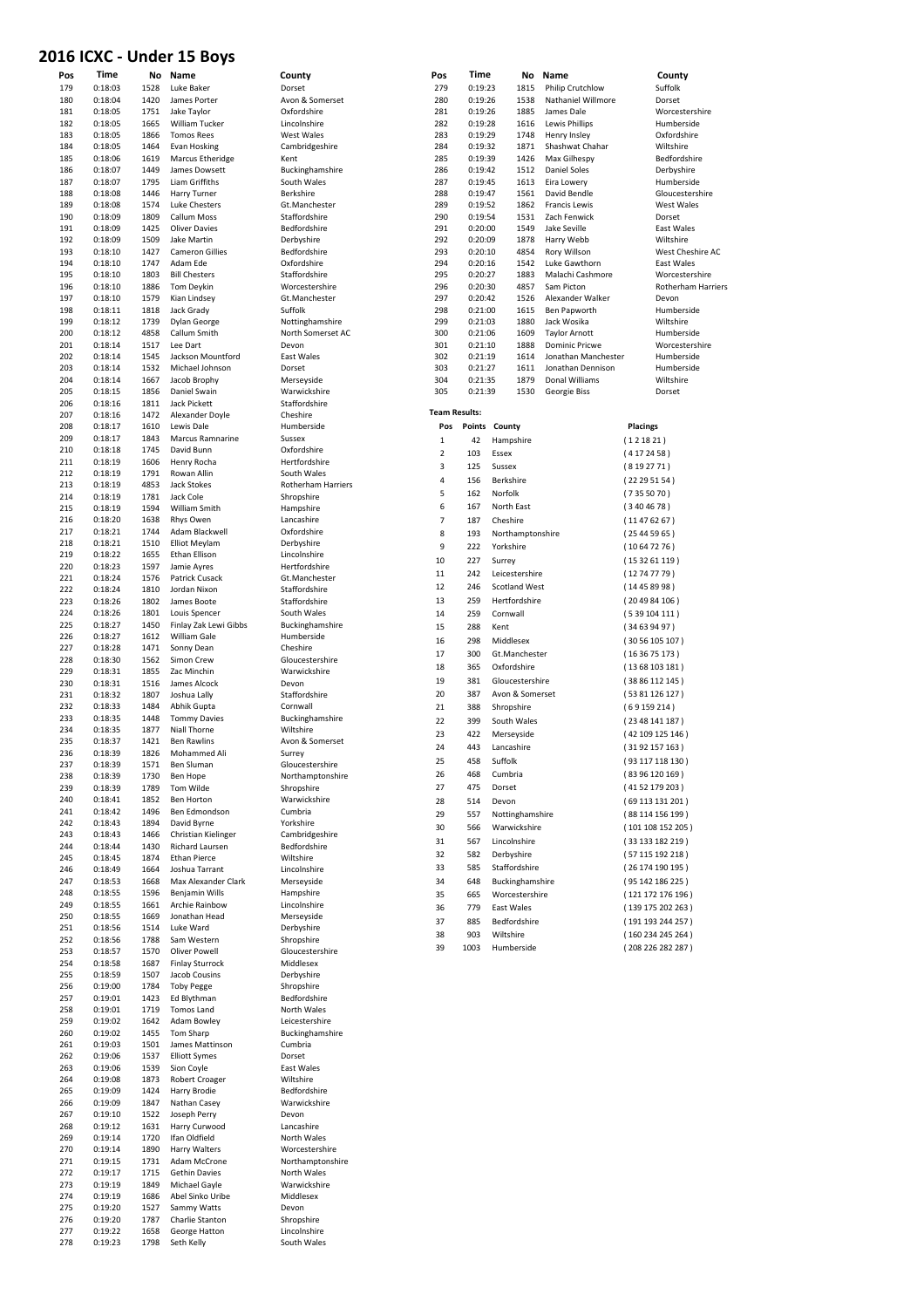

#### **2016 ICXC - Under 17 Women**

| Pos            | Time    | No   | Name                  | County               | Pos | Time    | No   | Name                    | County               |
|----------------|---------|------|-----------------------|----------------------|-----|---------|------|-------------------------|----------------------|
| $\mathbf 1$    | 0:19:35 | 2190 | Cari Hughes           | North Wales          | 90  | 0:22:43 | 2180 | <b>Hollie Elliott</b>   | North East           |
| $\overline{2}$ | 0:19:48 | 2114 | Sabrina Sinha         | Kent                 | 91  | 0:22:43 | 2026 | Araminta Stubbs         | Dorset               |
|                |         |      |                       |                      |     | 0:22:43 |      |                         |                      |
| 3              | 0:20:00 | 2023 | Serena O'Connor       | Dorset               | 92  |         | 1973 | Sophie Smith            | Cheshire             |
| $\sqrt{4}$     | 0:20:09 | 2238 | Anna McFadyan         | Scotland North       | 93  | 0:22:44 | 2215 | <b>Bethany Williams</b> | Nottinghamshire      |
| 5              | 0:20:17 | 2078 | Lucy Pygott           | Hampshire            | 94  | 0:22:45 | 2175 | Alice Rees              | Norfolk              |
| 6              | 0:20:31 | 2297 | Niamh Brown           | Surrey               | 95  | 0:22:46 | 2345 | Isabel James            | Worcestershire       |
| $\overline{7}$ | 0:20:36 | 2232 | Kate Gallagher        | <b>Scotland East</b> | 96  | 0:22:47 | 2106 | Yasmin Austridge        | Kent                 |
|                |         |      |                       |                      |     |         |      |                         |                      |
| 8              | 0:20:38 | 1940 | Amelia Quirk          | Berkshire            | 97  | 0:22:48 | 2300 | <b>Tationa Cooke</b>    | Surrey               |
| 9              | 0:20:38 | 2234 | Naomi Lang            | <b>Scotland East</b> | 98  | 0:22:49 | 2301 | Charlotte Dannatt       | Surrey               |
| 10             | 0:20:42 | 2248 | Laura Stark           | Scotland West        | 99  | 0:22:49 | 2264 | Isobel Dodd             | South Wales          |
| 11             | 0:20:43 | 1977 | Yoyo Barnsley         | Cornwall             | 100 | 0:22:50 | 1986 | Imogen Burrow           | Cumbria              |
|                |         |      |                       |                      |     |         |      |                         |                      |
| 12             | 0:20:46 | 2042 | Khahisa Mhlanga       | Essex                | 101 | 0:22:51 | 2203 | Claudia Nevett          | Northamptonshire     |
| 13             | 0:20:52 | 2358 | Alice Moore           | Yorkshire            | 102 | 0:22:52 | 2053 | <b>Bethan Moor</b>      | Gloucestershire      |
| 14             | 0:20:54 | 2072 | Maddie Deadman        | Hampshire            | 103 | 0:22:55 | 1915 | Caitlin Carnegie        | Avon & Somerset      |
| 15             | 0:20:54 | 2040 | Jodie Judd            | Essex                | 104 | 0:22:56 | 2195 | Eabha Roberts           | North Wales          |
|                |         |      |                       |                      |     |         |      |                         |                      |
| 16             | 0:20:55 | 2130 | Lucy Jones            | Leicestershire       | 105 | 0:22:56 | 2176 | Annie Rooks             | Norfolk              |
| 17             | 0:20:57 | 2229 | Lauren Dickson        | <b>Scotland East</b> | 106 | 0:22:57 | 2091 | Tabitha Weddell         | Hertfordshire        |
| 18             | 0:21:03 | 2355 | Amelia Lancaster      | Yorkshire            | 107 | 0:22:58 | 2184 | Ellie Mahon             | North East           |
| 19             | 0:21:04 | 2179 | Olivia Bateman        | North East           | 108 | 0:22:59 | 2340 | Lucy Omnet              | West Wales           |
| 20             | 0:21:04 | 2291 |                       | Suffolk              | 109 | 0:23:00 | 2095 |                         |                      |
|                |         |      | Megan Newton          |                      |     |         |      | <b>Becky Briggs</b>     | Humberside           |
| 21             | 0:21:05 | 2113 | Chloe Sharp           | Kent                 | 110 | 0:23:00 | 2022 | Emma Martin             | Dorset               |
| 22             | 0:21:07 | 2362 | Olivia Sykes          | Yorkshire            | 111 | 0:23:00 | 2312 | Eliska Couper           | Sussex               |
| 23             | 0:21:09 | 2206 | Tabatha Walford       | Northamptonshire     | 112 | 0:23:01 | 2336 | Sioned Glynn            | West Wales           |
| 24             | 0:21:10 | 1935 | Isobel Fry            | Berkshire            | 113 | 0:23:02 | 1933 | Elena Carey             | Berkshire            |
|                |         |      |                       |                      |     |         |      |                         |                      |
| 25             | 0:21:11 | 1962 | Julia Paternain       | Cambridgeshire       | 114 | 0:23:03 | 1968 | Chloe Dooley            | Cheshire             |
| 26             | 0:21:14 | 2068 | Katy Whiteoak         | Gt.Manchester        | 115 | 0:23:05 | 2185 | Holly Matheson          | North East           |
| 27             | 0:21:17 | 2070 | <b>Stacey Burrows</b> | Hampshire            | 116 | 0:23:10 | 2249 | Rona Tytler             | <b>Scotland West</b> |
| 28             | 0:21:22 | 2087 | Gabriella Kyriacou    | Hertfordshire        | 117 | 0:23:10 | 2351 | Erica Byram             | Yorkshire            |
|                |         |      |                       |                      |     |         |      |                         |                      |
| 29             | 0:21:30 | 2108 | <b>Kelsey Fuss</b>    | Kent                 | 118 | 0:23:11 | 2202 | Sophie Moss             | Northamptonshire     |
| 30             | 0:21:31 | 1983 | Sian Temple           | Cornwall             | 119 | 0:23:11 | 2239 | <b>Heather Addison</b>  | <b>Scotland West</b> |
| 31             | 0:21:35 | 2322 | Georgia Curry         | Warwickshire         | 120 | 0:23:12 | 2067 | Hannah Richardson       | Gt.Manchester        |
| 32             | 0:21:37 | 2005 |                       | Devon                | 121 | 0:23:12 | 2318 |                         | Sussex               |
|                |         |      | Eevee-may Banbury     |                      |     |         |      | Romy Van Der Veen       |                      |
| 33             | 0:21:38 | 2109 | Jessica Keene         | Kent                 | 122 | 0:23:12 | 2062 | <b>Juliet Downs</b>     | Gt.Manchester        |
| 34             | 0:21:39 | 2237 | Clare Stewart         | <b>Scotland East</b> | 123 | 0:23:13 | 2223 | Lucy Rycroft            | Oxfordshire          |
| 35             | 0:21:39 | 2169 | India Weir            | Middlesex            | 124 | 0:23:18 | 2144 | Megan Ellison           | Lincolnshire         |
|                |         |      |                       |                      |     |         |      | Charlotte Clover        |                      |
| 36             | 0:21:42 | 2076 | <b>Tilly Horton</b>   | Hampshire            | 125 | 0:23:19 | 2298 |                         | Surrey               |
| 37             | 0:21:44 | 2137 | Jordan Waine          | Leicestershire       | 126 | 0:23:19 | 2119 | Laura Dickinson         | Lancashire           |
| 38             | 0:21:45 | 2349 | Sophie Tothill        | Worcestershire       | 127 | 0:23:20 | 1965 | <b>Esme Bridge</b>      | Cheshire             |
| 39             | 0:21:45 | 2118 | Eleanor Bolton        | Lancashire           | 128 | 0:23:21 | 2213 | May Roberts             | Nottinghamshire      |
|                |         |      |                       |                      |     |         |      |                         |                      |
| 40             | 0:21:46 | 2059 | <b>Beth Barlow</b>    | Gt.Manchester        | 129 | 0:23:22 | 2080 | Elizabeth Squibbs       | Hampshire            |
| 41             | 0:21:47 | 2158 | <b>Bethan Strange</b> | Merseyside           | 130 | 0:23:23 | 2003 | <b>Helen Thornhill</b>  | Derbyshire           |
| 42             | 0:21:47 | 2074 | <b>Maisie Grice</b>   | Hampshire            | 131 | 0:23:25 | 1924 | Erin McCaffray          | Bedfordshire         |
| 43             | 0:21:48 | 2020 | <b>Bridget Dence</b>  | Dorset               | 132 | 0:23:25 | 2153 | Emma Alderson           | Merseyside           |
|                |         |      |                       |                      |     |         |      |                         |                      |
| 44             | 0:21:48 | 2064 | Olivia Green          | Gt.Manchester        | 133 | 0:23:27 | 2192 | Annabelle McQueen       | North Wales          |
| 45             | 0:21:52 | 2347 | Abigail Saker         | Worcestershire       | 134 | 0:23:29 | 2045 | Jemima Walker           | Essex                |
| 46             | 0:21:55 | 1960 | Alice Newcombe        | Cambridgeshire       | 135 | 0:23:30 | 2129 | Amy Hammersley          | Leicestershire       |
| 47             | 0:21:55 | 2150 | Laura Wilkinson       | Lincolnshire         | 136 | 0:23:31 | 2148 | Amber Owens             | Lincolnshire         |
|                |         |      |                       |                      |     |         |      |                         |                      |
| 48             | 0:21:55 | 2245 | Iona Miller           | <b>Scotland West</b> | 137 | 0:23:32 | 2065 | Rebecca Jones           | Gt.Manchester        |
| 49             | 0:21:56 | 2299 | Eugenie Cockle        | Surrey               | 138 | 0:23:32 | 2212 | Elizabeth Pennington    | Nottinghamshire      |
| 50             | 0:21:56 | 1916 | <b>Alice Davies</b>   | Avon & Somerset      | 139 | 0:23:33 | 2001 | <b>Tamsin McGraw</b>    | Derbyshire           |
| 51             | 0:21:57 | 1976 | Louisa Whittingham    | Cheshire             | 140 | 0:23:35 | 2310 | Hannah Binstead         | Sussex               |
|                |         |      |                       |                      |     |         |      |                         |                      |
| 52             | 0:21:59 | 2170 | Kosana Weir           | Middlesex            | 141 | 0:23:36 | 2132 | Bethan Padbury          | Leicestershire       |
| 53             | 0:21:59 | 1942 | Kirsty Walker         | Berkshire            | 142 | 0:23:37 | 2139 | Niamh Watson            | Leicestershire       |
| 54             | 0:22:00 | 2262 | Megan Bowen           | South Wales          | 143 | 0:23:38 | 2348 | Katrina Simpson         | Worcestershire       |
| 55             | 0:22:02 | 2216 | Fiona Bunn            | Oxfordshire          | 144 | 0:23:38 | 2187 | Elisha Tate             | North East           |
|                |         |      |                       |                      |     |         |      |                         |                      |
| 56             | 0:22:02 | 1969 | Lauren Joanne Ferris  | Cheshire             | 145 | 0:23:38 | 2189 | Isabel Wherritt         | North East           |
| 57             | 0:22:04 | 2226 | Caitlin Arnott        | <b>Scotland East</b> | 146 | 0:23:40 | 2191 | Rhiannon Kamink         | North Wales          |
| 58             | 0:22:04 | 2038 | Sinead Clark          | Essex                | 147 | 0:23:43 | 2277 | Sophie Goodfellow       | Staffordshire        |
| 59             | 0:22:04 | 2272 | Naomi Reid            | South Wales          | 148 | 0:23:46 | 1990 | Connie Hurton           | Cumbria              |
|                |         |      |                       |                      |     |         |      |                         |                      |
| 60             | 0:22:05 | 2307 | Nancy Scott           | Surrey               | 149 | 0:23:46 | 2320 | grace Wills             | Sussex               |
| 61             | 0:22:05 | 1911 | Rosie Allen           | Avon & Somerset      | 150 | 0:23:46 | 2054 | Rosanna Mutsaars        | Gloucestershire      |
| 62             | 0:22:06 | 2116 | Lola Wheeler          | Kent                 | 151 | 0:23:46 | 1982 | Nell Savage             | Cornwall             |
| 63             | 0:22:10 | 2327 | <b>Emily Negus</b>    | Warwickshire         | 152 | 0:23:48 | 2274 | Rebecca Brayer          | Staffordshire        |
| 64             | 0:22:12 | 1938 | Meg Ormond            | Berkshire            | 153 | 0:23:50 | 2325 | <b>Bethan Hinett</b>    | Warwickshire         |
|                |         |      |                       |                      |     |         |      |                         |                      |
| 65             | 0:22:13 | 2047 | <b>Megan Brinley</b>  | Gloucestershire      | 154 | 0:23:51 | 1945 | Georgia Flawn-Thomas    | Buckinghamshire      |
| 66             | 0:22:15 | 2308 | Zoe Tompkins          | Surrey               | 155 | 0:23:53 | 2149 | Lucy Thornton           | Lincolnshire         |
| 67             | 0:22:16 | 2344 | Lily Higgins          | Worcestershire       | 156 | 0:23:53 | 2287 | <b>Hollie Davies</b>    | Suffolk              |
|                |         | 2285 |                       | Staffordshire        | 157 |         | 2278 |                         |                      |
| 68             | 0:22:17 |      | Rebecca Twardochleb   |                      |     | 0:23:54 |      | Rachael Jones           | Staffordshire        |
| 69             | 0:22:17 | 2121 | Elizabeth Greenwood   | Lancashire           | 158 | 0:23:54 | 2178 | Eli Barnbrook           | North East           |
| 70             | 0:22:18 | 1931 | Hannah Barnard        | Berkshire            | 159 | 0:23:55 | 2177 | Millie Solway           | Norfolk              |
| 71             | 0:22:19 | 2133 | Caitlin Roper         | Leicestershire       | 160 | 0:23:56 | 2220 | Rose Lord               | Oxfordshire          |
|                |         |      |                       |                      |     |         |      |                         |                      |
| 72             | 0:22:20 | 2073 | Hannah Froud          | Hampshire            | 161 | 0:23:59 | 2163 | Jessica Leane           | Middlesex            |
| 73             | 0:22:23 | 2352 | Jemima Elgood         | Yorkshire            | 162 | 0:23:59 | 2000 | Bethan Hudson           | Derbyshire           |
| 74             | 0:22:25 | 1980 | Katie Hughes          | Cornwall             | 163 | 0:23:59 | 1926 | Lauren Nichols          | Bedfordshire         |
| 75             | 0:22:27 | 1957 | Belinda Dow           | Cambridgeshire       | 164 | 0:24:00 | 2251 | Georgina Benbow         | Shropshire           |
|                |         |      |                       |                      |     |         |      |                         |                      |
| 76             | 0:22:29 | 2036 | Rachel Broome         | Essex                | 165 | 0:24:00 | 1966 | Katie Clarke            | Cheshire             |
| 77             | 0:22:31 | 1921 | Ellie Wallace         | Avon & Somerset      | 166 | 0:24:01 | 2011 | Victoria Moore          | Devon                |
| 78             | 0:22:31 | 2241 | Nicola Doohan         | <b>Scotland West</b> | 167 | 0:24:01 | 2289 | Anna Firth              | Suffolk              |
| 79             | 0:22:32 | 2069 | Spohie Whittaker      | Gt.Manchester        | 168 | 0:24:01 | 1964 | Emma Schaertlin Coffey  | Cambridgeshire       |
|                |         |      |                       |                      |     |         |      |                         |                      |
| 80             | 0:22:32 | 2293 | Abigail Rose          | Suffolk              | 169 | 0:24:02 | 2021 | Flora Johnson           | Dorset               |
| 81             | 0:22:32 | 2353 | India Elliott         | Yorkshire            | 170 | 0:24:02 | 2126 | Jessica Rogers          | Lancashire           |
| 82             | 0:22:32 | 2110 | Amy Leach             | Kent                 | 171 | 0:24:04 | 1948 | Charlotte Moyse         | Buckinghamshire      |
|                | 0:22:34 | 2111 | Ella Newton           | Kent                 |     |         | 2008 |                         | Devon                |
| 83             |         |      |                       |                      | 172 | 0:24:05 |      | Fiona German            |                      |
| 84             | 0:22:35 | 1930 | Francesca Worrall     | Bedfordshire         | 173 | 0:24:06 | 2049 | Libby Cherry            | Gloucestershire      |
| 85             | 0:22:37 | 2075 | Elizabeth Hedley      | Hampshire            | 174 | 0:24:09 | 2123 | Corinna Howorth         | Lancashire           |
| 86             | 0:22:39 | 2309 | Karina Bennett        | Sussex               | 175 | 0:24:11 | 2350 | Olivia Worth            | Worcestershire       |
| 87             | 0:22:39 | 2296 | Lilly Woodruf         | Suffolk              | 176 | 0:24:11 | 2280 | Katie Lord              | Staffordshire        |
|                |         |      |                       |                      |     |         |      |                         |                      |
| 88             | 0:22:42 | 2243 | Danielle Kelly        | Scotland West        | 177 | 0:24:11 | 1996 | Emma Wright             | Cumbria              |
| 89             | 0:22:43 | 2326 | Olivia Kelly          | Warwickshire         | 178 | 0:24:12 | 1970 | Cara Gibbons            | Cheshire             |
|                |         |      |                       |                      |     |         |      |                         |                      |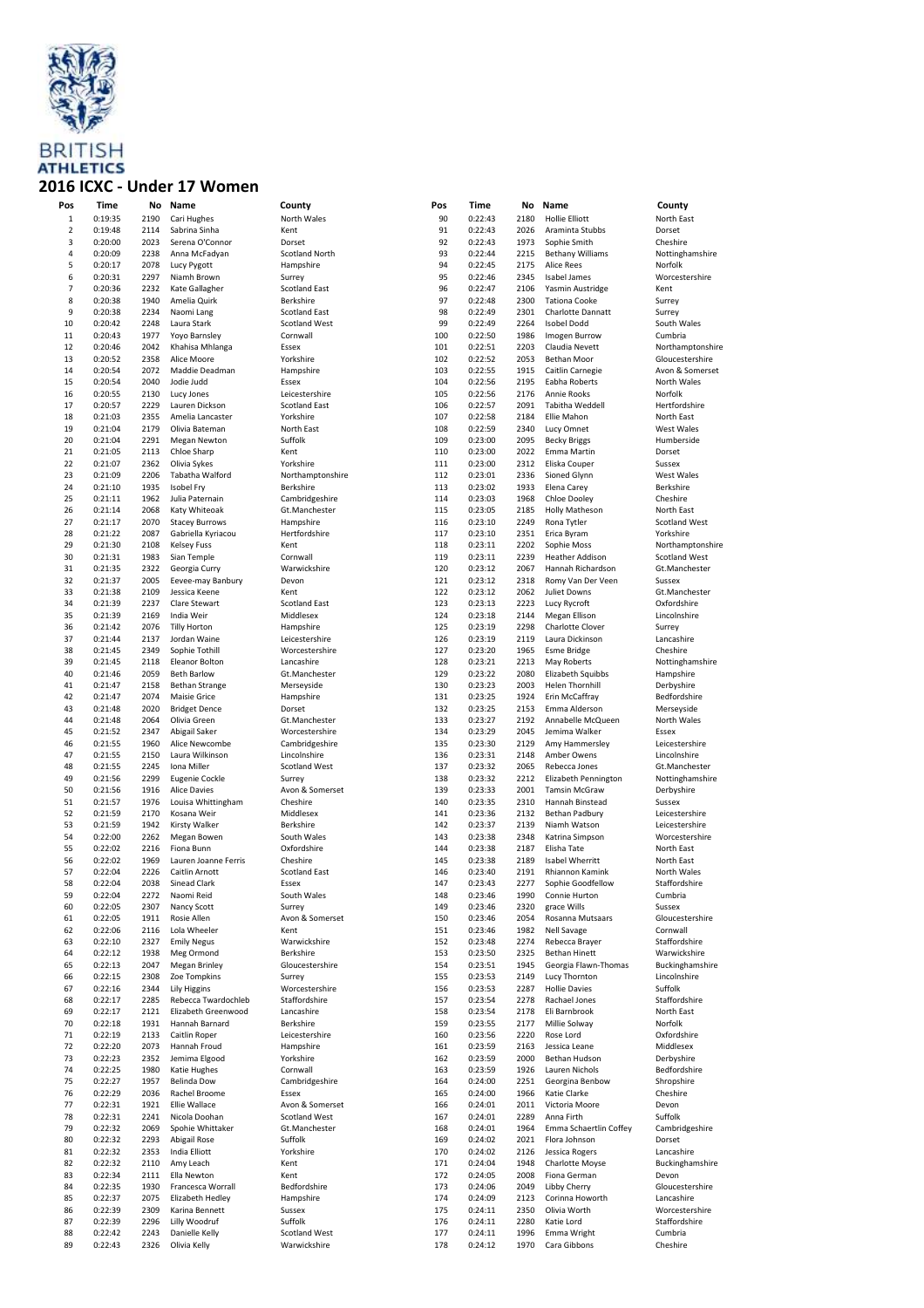#### **2016 ICXC - Under 17 Women**

| Pos        | Time               | No           | Name                                   | County                       | Pos         |                      | Time                 | No Name | County           |
|------------|--------------------|--------------|----------------------------------------|------------------------------|-------------|----------------------|----------------------|---------|------------------|
| 179        | 0:24:13            | 2257         | Olivia Mann                            | Shropshire                   |             |                      |                      |         |                  |
| 180        | 0:24:13            | 2256         | Melissa Mann                           | Shropshire                   |             | <b>Team Results:</b> |                      |         |                  |
| 181        | 0:24:13            | 2319         | Amber Westron                          | Sussex                       |             | Pos<br>Points        | County               |         | Placings         |
| 182        | 0:24:14            | 2306         | Lowri Morris                           | Surrey                       | $\mathbf 1$ | 67                   | Scotland East        |         | (791734)         |
| 183<br>184 | 0:24:15<br>0:24:16 | 1975<br>2136 | Zara Thompson<br>Paige Stevenson       | Cheshire<br>Leicestershire   |             | $\overline{2}$<br>82 | Hampshire            |         | (5142736)        |
| 185        | 0:24:17            | 2083         | Grace Birdseye                         | Hertfordshire                |             | 3<br>85              | Kent                 |         | (2212933)        |
| 186        | 0:24:22            | 2196         | Elana Albery                           | Northamptonshire             |             | 4<br>126             | Yorkshire            |         | (13182273)       |
| 187        | 0:24:23            | 2166         | Nicola Toft                            | Middlesex                    |             | 5<br>149             | Berkshire            |         | (8245364)        |
| 188        | 0:24:24            | 2034         | Megan Tucker                           | East Wales                   |             | 6<br>161             | Essex                |         | (12155876)       |
| 189        | 0:24:28            | 2194         | Martha Owen                            | North Wales                  |             | 7<br>181             | Surrey               |         | (6496066)        |
| 190        | 0:24:30            | 2225         | <b>Vicky Tilling</b>                   | Oxfordshire                  | 8           | 189                  | Gt.Manchester        |         | (26404479)       |
| 191        | 0:24:31            | 2271         | Jennifer Ludtke                        | South Wales                  | 9           | 224                  | <b>Scotland West</b> |         | (10487888)       |
| 192        | 0:24:31            | 2147         | Viktoria Nagy                          | Lincolnshire                 | 10          | 245                  | Worcestershire       |         | (38456795)       |
| 193        | 0:24:32            | 2044         | Niamh Smith                            | Essex                        | 11          | 247                  | Dorset               |         | (34391110)       |
| 194        | 0:24:33            | 2219         | Fiona Insley<br>Anna Vinnicombe        | Oxfordshire<br>Bedfordshire  | 12          | 259                  | Leicestershire       |         | (163771135)      |
| 195<br>196 | 0:24:36<br>0:24:38 | 1928<br>2010 | Florence Livingstone                   | Devon                        | 13          | 266                  | Cornwall             |         | (113074151)      |
| 197        | 0:24:47            | 1997         | Megan Bould                            | Derbyshire                   | 14          | 291                  | Avon & Somerset      |         | (506177103)      |
| 198        | 0:24:47            | 2127         | Charlotte Waddington                   | Lancashire                   | 15          | 313                  | Cheshire             |         | (515692114)      |
| 199        | 0:24:48            | 2033         | Anwen Roberts                          | East Wales                   | 16          | 314                  | Cambridgeshire       |         |                  |
| 200        | 0:24:49            | 2261         | Eva Wade                               | Shropshire                   | 17          | 331                  | North East           |         | (254675168)      |
| 201        | 0:24:50            | 2284         | <b>Beth Tabor</b>                      | Staffordshire                |             | 336                  |                      |         | (19 90 107 115)  |
| 202        | 0:24:53            | 2160         | <b>Beth Forster</b>                    | Middlesex                    | 18          |                      | Warwickshire         |         | (316389153)      |
| 203        | 0:24:54            | 1953         | Natasha Taylor                         | Buckinghamshire              | 19          | 343                  | Suffolk              |         | (208087156)      |
| 204        | 0:24:55            | 2201         | Chloe Hearne                           | Northamptonshire             | 20          | 384                  | North Wales          |         | (1104133146)     |
| 205        | 0:24:56            | 2283         | Amelia Silk                            | Staffordshire                | 21          | 403                  | South Wales          |         | (54 59 99 191)   |
| 206<br>207 | 0:24:58<br>0:24:59 | 2332<br>2273 | Louisa Webber<br>Laura Wright          | Warwickshire<br>South Wales  | 22          | 404                  | Lancashire           |         | (3969126170)     |
| 208        | 0:25:03            | 2043         | Emma Perks                             | Essex                        | 23          | 428                  | Northamptonshire     |         | (23 101 118 186) |
| 209        | 0:25:05            | 1984         | Katie Walker                           | Cornwall                     | 24          | 435                  | Middlesex            |         | (3552161187)     |
| 210        | 0:25:08            | 2086         | Jessica Hurley                         | Hertfordshire                | 25          | 458                  | Sussex               |         | (86 111 121 140) |
| 211        | 0:25:10            | 2051         | Eleanor Hathaway                       | Gloucestershire              | 26          | 462                  | Lincolnshire         |         | (47 124 136 155) |
| 212        | 0:25:11            | 2255         | Molly Jackman                          | Shropshire                   | 27          | 490                  | Gloucestershire      |         | (65 102 150 173) |
| 213        | 0:25:12            | 2279         | Rosa Lewis                             | Staffordshire                | 28          | 524                  | Staffordshire        |         | (68 147 152 157) |
| 214        | 0:25:14            | 2210         | Megan Hunt                             | Nottinghamshire              | 29          | 528                  | Oxfordshire          |         | (55 123 160 190) |
| 215        | 0:25:16            | 2052         | Maia Hawkins                           | Gloucestershire              | 30          | 529                  | Hertfordshire        |         | (28 106 185 210) |
| 216        | 0:25:17            | 2135         | Amber Stevens                          | Leicestershire               | 31          | 566                  | Devon                |         | (32 166 172 196) |
| 217        | 0:25:19            | 2006         | Lauren Coleman                         | Devon                        | 32          | 573                  | Bedfordshire         |         | (84 131 163 195) |
| 218        | 0:25:21            | 1992<br>1979 | Katherine Lewin                        | Cumbria                      | 33          | 573                  | Nottinghamshire      |         | (93 128 138 214) |
| 219<br>220 | 0:25:21<br>0:25:22 | 2128         | Lily England<br>Shauna Williamson      | Cornwall<br>Lancashire       | 34          | 628                  | Derbyshire           |         | (130 139 162 197 |
| 221        | 0:25:23            | 2313         | Josephine Edmunds                      | Sussex                       | 35          | 643                  | Cumbria              |         | (100 148 177 218 |
| 222        | 0:25:25            | 2288         | Chloe Doyle                            | Suffolk                      |             |                      |                      |         |                  |
| 223        | 0:25:27            | 2061         | Heather Cordon                         | Gt.Manchester                | 36          | 723                  | Shropshire           |         | (164 179 180 200 |
| 224        | 0:25:33            | 1950         | Rachel Padwick                         | Buckinghamshire              | 37          | 752                  | Buckinghamshire      |         | (154 171 203 224 |
| 225        | 0:25:33            | 2048         | <b>Tamsin Carpenter</b>                | Gloucestershire              | 38          | 829                  | Humberside           |         | (109 228 245 247 |
| 226        | 0:25:34            | 2335         | Cara-leanne Farley                     | West Wales                   | 39          | 866                  | East Wales           |         | (188 199 237 242 |
| 227        | 0:25:36            | 2315         | Ella Mundy                             | Sussex                       |             |                      |                      |         |                  |
| 228        | 0:25:40            | 2103         | <b>Abigail Scales</b>                  | Humberside                   |             |                      |                      |         |                  |
| 229        | 0:25:41<br>0:25:43 | 2323         | <b>Isobel Davis</b><br>Mollie O'Hanlon | Warwickshire                 |             |                      |                      |         |                  |
| 230<br>231 | 0:25:45            | 2002<br>2009 | Phoebe Killen                          | Derbyshire<br>Devon          |             |                      |                      |         |                  |
| 232        | 0:25:48            | 2221         | Cassia Miell-Ingram                    | Oxfordshire                  |             |                      |                      |         |                  |
| 233        | 0:25:49            | 1939         | Rebecca Pope                           | Berkshire                    |             |                      |                      |         |                  |
| 234        | 0:25:50            | 1978         | Shannon Beckerleg                      | Cornwall                     |             |                      |                      |         |                  |
| 235        | 0:25:56            | 2089         | Sophie Olney                           | Hertfordshire                |             |                      |                      |         |                  |
| 236        | 0:25:56            | 1951         | Megan Styles                           | Buckinghamshire              |             |                      |                      |         |                  |
| 237        | 0:25:59            | 2028         | Isabelle Goodridge                     | East Wales                   |             |                      |                      |         |                  |
| 238        | 0:26:04            | 2027         | Maddie Williams                        | Dorset                       |             |                      |                      |         |                  |
| 239        | 0:26:05            | 2056         | Victoria Price                         | Gloucestershire              |             |                      |                      |         |                  |
| 240        | 0:26:09            | 4863         | Victoria Merrick                       | <b>Bingley Harriers</b>      |             |                      |                      |         |                  |
| 241<br>242 | 0:26:18            | 2182<br>2030 | Lucy-erin Hunter<br>Megan Johnstone    | North East<br>East Wales     |             |                      |                      |         |                  |
| 243        | 0:26:21<br>0:26:26 | 2209         | Megan Clarke                           | Nottinghamshire              |             |                      |                      |         |                  |
| 244        | 0:26:31            | 2004         | Lauren Wilcox                          | Derbyshire                   |             |                      |                      |         |                  |
| 245        | 0:26:37            | 2098         | Laura Duncan                           | Humberside                   |             |                      |                      |         |                  |
| 246        | 0:26:39            | 2015         | Yasmin Wafai                           | Devon                        |             |                      |                      |         |                  |
| 247        | 0:26:42            | 2101         | Beth Grogan                            | Humberside                   |             |                      |                      |         |                  |
| 248        | 0:26:43            | 2088         | Georgia McKenzie                       | Hertfordshire                |             |                      |                      |         |                  |
| 249        | 0:26:46            | 2266         | Ffion Gregson-Lewis                    | South Wales                  |             |                      |                      |         |                  |
| 250        | 0:27:03            | 2224         | Lottie Siddle                          | Oxfordshire                  |             |                      |                      |         |                  |
| 251        | 0:27:06            | 1998         | <b>Emily Deeming</b>                   | Derbyshire                   |             |                      |                      |         |                  |
| 252        | 0:27:10            | 2155         | Rebecca Burke                          | Merseyside                   |             |                      |                      |         |                  |
| 253<br>254 | 0:27:15            | 1963<br>2259 | Masie Pritchard<br>Phoebe Smith        | Cambridgeshire<br>Shropshire |             |                      |                      |         |                  |
| 255        | 0:27:16<br>0:27:18 | 2295         | Louise Webb                            | Suffolk                      |             |                      |                      |         |                  |
| 256        | 0:27:19            | 2205         | Amy Robinson                           | Northamptonshire             |             |                      |                      |         |                  |
| 257        | 0:27:31            | 2254         | <b>Ffion Gilbert</b>                   | Shropshire                   |             |                      |                      |         |                  |
| 258        | 0:27:35            | 2094         | Eleanor Boyd                           | Humberside                   |             |                      |                      |         |                  |
| 259        | 0:27:42            | 2269         | Rhian Jones                            | South Wales                  |             |                      |                      |         |                  |
| 260        | 0:28:02            | 2258         | <b>Megan Potts</b>                     | Shropshire                   |             |                      |                      |         |                  |
| 261        | 0:28:05            | 2208         | Jade Bacon                             | Nottinghamshire              |             |                      |                      |         |                  |
| 262        | 0:28:09            | 2090         | Hannah Rayden                          | Hertfordshire                |             |                      |                      |         |                  |
| 263        | 0:28:27            | 2145         | Saskia Hunt                            | Lincolnshire                 |             |                      |                      |         |                  |
| 264        | 0:28:33            | 1999         | Lucy Gratton                           | Derbyshire                   |             |                      |                      |         |                  |
| 265<br>266 | 0:29:00<br>0:29:37 | 2292<br>1929 | Lauren Oram<br>Megan Westrope          | Suffolk<br>Bedfordshire      |             |                      |                      |         |                  |
| 267        | 0:31:52            | 1923         | Izzi Bidlake-Hull                      | Bedfordshire                 |             |                      |                      |         |                  |
|            |                    |              |                                        |                              |             |                      |                      |         |                  |

| County                               |
|--------------------------------------|
| Shropshire                           |
| Shropshire                           |
| Sussex                               |
| Surrey                               |
| Cheshire<br>Leicestershire           |
| Hertfordshire                        |
| Northamptonshire                     |
| Middlesex                            |
| East Wales                           |
| North Wales                          |
| Oxfordshire                          |
| South Wales                          |
| Lincolnshire<br>Essex                |
| Oxfordshire                          |
| Bedfordshire                         |
| Devon                                |
| Derbyshire                           |
| Lancashire                           |
| East Wales                           |
| Shropshire                           |
| Staffordshire                        |
| Middlesex<br>Buckinghamshire         |
| Northamptonshire                     |
| Staffordshire                        |
| Warwickshire                         |
| South Wales                          |
| Essex                                |
| Cornwall                             |
| Hertfordshire                        |
| Gloucestershire                      |
| Shropshire                           |
| Staffordshire<br>Nottinghamshire     |
| Gloucestershire                      |
| Leicestershire                       |
| Devon                                |
| Cumbria                              |
| Cornwall                             |
| Lancashire                           |
| Sussex                               |
| Suffolk                              |
| Gt.Manchester                        |
| Buckinghamshire                      |
| Gloucestershire<br><b>West Wales</b> |
| <b>Sussex</b>                        |
| Humberside                           |
| Warwickshire                         |
| Derbyshire                           |
|                                      |
| Devon                                |
| Oxfordshire                          |
| Berkshire                            |
| Cornwall                             |
| Hertfordshire                        |
| Buckinghamshire                      |
| East Wales                           |
| Dorset                               |
| Gloucestershire                      |
| <b>Bingley Harriers</b>              |
| North East                           |
| East Wales<br>Nottinghamshire        |
| Derbyshire                           |
| Humberside                           |
| Devon                                |
| Humberside                           |
| Hertfordshire                        |
| South Wales                          |
| Oxfordshire                          |
| Derbyshire                           |
| Merseyside                           |
| Cambridgeshire                       |
| Shropshire<br>Suffolk                |
| Northamptonshire                     |
| Shropshire                           |
| Humberside                           |
| South Wales                          |
| Shropshire                           |
| Nottinghamshire                      |
| Hertfordshire                        |
| Lincolnshire<br>Derbyshire           |

| Pos                  | Time   | Name<br>No           | County            |
|----------------------|--------|----------------------|-------------------|
| <b>Team Results:</b> |        |                      |                   |
| Pos                  | Points | County               | <b>Placings</b>   |
| 1                    | 67     | <b>Scotland East</b> | (791734)          |
| $\overline{2}$       | 82     | Hampshire            | (5142736)         |
| 3                    | 85     | Kent                 | (2212933)         |
| 4                    | 126    | Yorkshire            | (13182273)        |
| 5                    | 149    | Berkshire            | (8245364)         |
| 6                    | 161    | Essex                | (12155876)        |
| 7                    | 181    | Surrey               | (649606)          |
| 8                    | 189    | Gt.Manchester        | (26404479)        |
| 9                    | 224    | Scotland West        | (10487888)        |
| 10                   | 245    | Worcestershire       | (38456795)        |
| 11                   | 247    | Dorset               | (34391110)        |
| 12                   | 259    | Leicestershire       | (16 37 71 135)    |
| 13                   | 266    | Cornwall             | (113074151)       |
| 14                   | 291    | Avon & Somerset      | (506177103)       |
| 15                   | 313    | Cheshire             | (515692114)       |
| 16                   | 314    | Cambridgeshire       | (254675168)       |
| 17                   | 331    | North East           | (19 90 107 115)   |
| 18                   | 336    | Warwickshire         | (316389153)       |
| 19                   | 343    | Suffolk              | (208087156)       |
| 20                   | 384    | North Wales          | (1104133146)      |
| 21                   | 403    | South Wales          | (54 59 99 191)    |
| 22                   | 404    | Lancashire           | (3969126170)      |
| 23                   | 428    | Northamptonshire     | (23 101 118 186)  |
| 24                   | 435    | Middlesex            | (35 52 161 187)   |
| 25                   | 458    | Sussex               | (86 111 121 140)  |
| 26                   | 462    | Lincolnshire         | (47 124 136 155)  |
| 27                   | 490    | Gloucestershire      | (65 102 150 173)  |
| 28                   | 524    | Staffordshire        | (68 147 152 157)  |
| 29                   | 528    | Oxfordshire          | (55123160190)     |
| 30                   | 529    | Hertfordshire        | (28 106 185 210)  |
| 31                   | 566    | Devon                | (32 166 172 196)  |
| 32                   | 573    | Bedfordshire         | (84 131 163 195)  |
| 33                   | 573    | Nottinghamshire      | (93 128 138 214)  |
| 34                   | 628    | Derbyshire           | (130 139 162 197) |
| 35                   | 643    | Cumbria              | (100 148 177 218) |
| 36                   | 723    | Shropshire           | (164 179 180 200) |
| 37                   | 752    | Buckinghamshire      | (154 171 203 224) |
| 38                   | 829    | Humberside           | (109 228 245 247) |
| 39                   | 866    | East Wales           | (188 199 237 242) |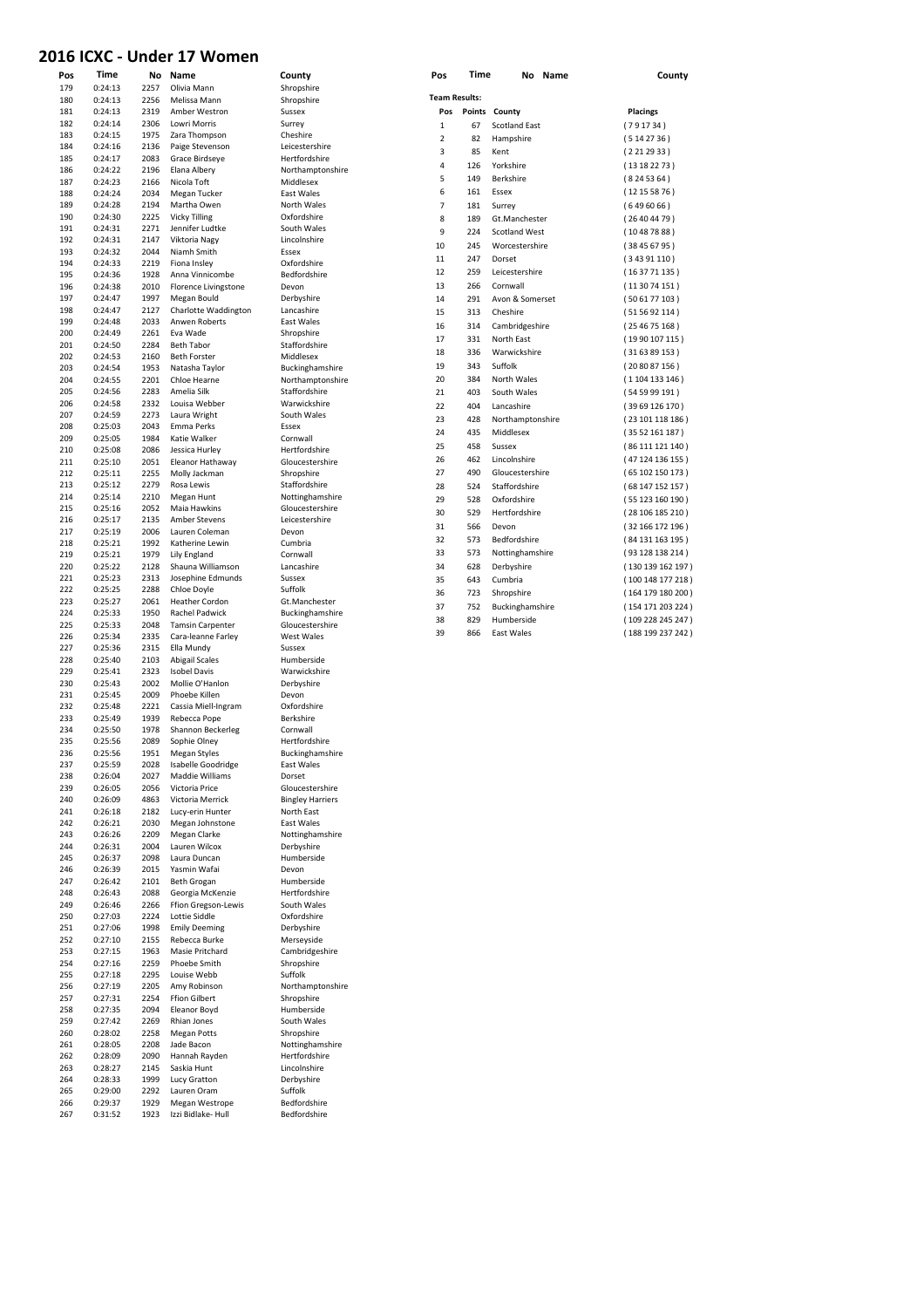

#### **ATHLETICS 2016 ICXC - Under 17 Men**

| Pos            | Time    | No   | Name                         | County                         | Pos | Time    | No   | Name                            | County                  |
|----------------|---------|------|------------------------------|--------------------------------|-----|---------|------|---------------------------------|-------------------------|
| $\mathbf 1$    | 0:18:58 | 3351 | <b>Issac Akers</b>           | Leicestershire                 | 90  | 0:20:50 | 4911 | Declan Walker - Smith           | Rotherham Harriers      |
| $\overline{2}$ | 0:19:00 | 3406 | <b>Scott Beattie</b>         | North East                     | 91  | 0:20:50 | 3412 | Kieran Hedley                   | North East              |
| 3              | 0:19:15 | 3461 | Sol Sweeney                  | <b>Scotland East</b>           | 92  | 0:20:50 | 3591 | <b>Toby Hillery</b>             | Yorkshire               |
| $\sqrt{4}$     | 0:19:16 | 3229 | Hugo Milner                  | Derbyshire                     | 93  | 0:20:50 | 3515 | Jacob Freeborough               | Suffolk                 |
| 5              | 0:19:18 | 3456 | Ben Greenwood                | <b>Scotland East</b>           | 94  | 0:20:51 | 3175 | <b>Richard Slade</b>            | Buckinghamshire         |
| 6              | 0:19:24 | 3334 | Alasdair Kinloch             | Kent                           | 95  | 0:20:53 | 3404 | Harry Allen                     | North East              |
| $\overline{7}$ | 0:19:25 | 3416 | Oliver Barbaresi             | North Wales                    | 96  | 0:20:53 | 3391 | John Fielding                   | Middlesex               |
| 8              | 0:19:30 | 3531 | Ricky Lutakome               | Surrey                         | 97  | 0:20:54 | 3375 | Joseph Ford                     | Merseyside              |
| 9              | 0:19:31 | 3330 | Jake Berry                   | Kent                           | 98  | 0:20:55 | 3177 | Conrad Joseph Webber            | Buckinghamshire         |
| 10             | 0:19:41 | 3588 | Cameron Bell                 | Yorkshire                      | 99  | 0:20:55 | 3486 | Charlie Tait-Harris             | Shropshire              |
| 11             | 0:19:42 | 3362 | Alfie Thompson               | Leicestershire                 | 100 | 0:20:56 | 3559 | Daniel Wilkinson                | Warwickshire            |
| 12             | 0:19:44 | 3182 | Ashley Brown                 | Cambridgeshire                 | 101 | 0:20:56 | 3347 | <b>Thomas Marchant</b>          | Lancashire              |
| 13             | 0:19:46 | 3328 |                              | Kent                           | 102 | 0:20:57 | 3405 | Josh Allen                      | North East              |
| 14             | 0:19:47 | 3191 | Noah Armitage-Hookes         |                                | 103 | 0:20:58 | 3298 |                                 |                         |
|                |         |      | Josh Betteley                | Cheshire<br>Hertfordshire      | 104 |         |      | Connor Lopez<br>Samuel Cheesman | Hampshire               |
| 15             | 0:19:49 | 3313 | Jamie Philpott               |                                |     | 0:20:58 | 3525 |                                 | Surrey                  |
| 16             | 0:19:51 | 3358 | <b>Thomas Gostelow</b>       | Leicestershire                 | 105 | 0:21:00 | 3290 | Jake Spilsbury                  | Gt.Manchester           |
| 17             | 0:19:53 | 3481 | Freddie Huxley-Fielding      | Shropshire                     | 106 | 0:21:01 | 3357 | Oliver Maxwell Freer            | Leicestershire          |
| 18             | 0:19:54 | 3498 | James Vincent                | South Wales                    | 107 | 0:21:02 | 3572 | Jaymee Domoney                  | Wiltshire               |
| 19             | 0:19:54 | 3407 | Hassan Ben-Tiba              | North East                     | 108 | 0:21:02 | 3295 | Sam Costley                     | Hampshire               |
| 20             | 0:19:55 | 3163 | Sam Rodda                    | Berkshire                      | 109 | 0:21:03 | 3480 | William Hayward                 | Shropshire              |
| 21             | 0:19:56 | 3360 | Joseph Pollard               | Leicestershire                 | 110 | 0:21:04 | 3172 | Harri Kane                      | Buckinghamshire         |
| 22             | 0:19:56 | 3294 | Jack Boswell                 | Hampshire                      | 111 | 0:21:05 | 3478 | Dylan Gillette                  | Shropshire              |
| 23             | 0:19:58 | 3505 | James Fradley                | Staffordshire                  | 112 | 0:21:05 | 3424 | Matthew Pleavin                 | North Wales             |
| 24             | 0:19:59 | 3304 | <b>Elliot Dee</b>            | Hertfordshire                  | 113 | 0:21:05 | 3556 | Alfie Meade                     | Warwickshire            |
| 25             | 0:20:00 | 3453 | Joe Arthur                   | <b>Scotland East</b>           | 114 | 0:21:06 | 3260 | Ahmed Abdulle                   | Essex                   |
| 26             | 0:20:04 | 3474 | Gavin Smith                  | <b>Scotland West</b>           | 115 | 0:21:08 | 3439 | Dan Horner                      | Nottinghamshire         |
| 27             | 0:20:04 | 3246 | Piers Copeland               | Dorset                         | 116 | 0:21:09 | 3214 | Luke Bowen                      | Cumbria                 |
| 28             | 0:20:05 | 3344 | Nathan Dunn                  | Lancashire                     | 117 | 0:21:11 | 3436 | Matthew Buchan                  | Nottinghamshire         |
| 29             | 0:20:05 | 3261 | <b>Ben Davis</b>             | Essex                          | 118 | 0:21:11 | 3535 | Lewis Reid                      | Surrey                  |
| 30             | 0:20:07 | 3460 | <b>Tristan Rees</b>          | <b>Scotland East</b>           | 119 | 0:21:14 | 3149 | <b>Callum Mullins</b>           | Bedfordshire            |
| 31             | 0:20:07 | 3215 | Joseph Dugdale               | Cumbria                        | 120 | 0:21:14 | 3199 | <b>Jack Stubbings</b>           | Cheshire                |
| 32             | 0:20:07 | 3596 | <b>George Mills</b>          | Yorkshire                      | 121 | 0:21:15 | 3233 | Nathan Brown                    | Devon                   |
| 33             | 0:20:07 | 3508 | Casey Maddock                | Staffordshire                  | 122 | 0:21:15 | 3287 | Luke Massey                     | Gt.Manchester           |
| 34             | 0:20:07 | 3589 | Robbie Brown                 | Yorkshire                      | 123 | 0:21:17 | 3425 | Christian Smith                 | North Wales             |
| 35             | 0:20:08 | 3584 | Connor Smith                 | Worcestershire                 | 124 | 0:21:17 | 3153 | Jamie Viney                     | Bedfordshire            |
| 36             | 0:20:08 | 3162 | <b>Matthew Rawlings</b>      | Berkshire                      | 125 | 0:21:18 | 3291 | Sam Tarry                       | Gt.Manchester           |
| 37             | 0:20:09 | 3189 | <b>Oliver Sewell</b>         | Cambridgeshire                 | 126 | 0:21:20 | 3139 | David Warner                    | Avon & Somerset         |
| 38             | 0:20:09 | 3414 | Max Pearson                  | North East                     | 127 | 0:21:21 | 3554 | Alex Jones                      | Warwickshire            |
| 39             | 0:20:10 | 3356 | Tom Corby                    | Leicestershire                 | 128 | 0:21:22 | 3257 | <b>Tommy Jenkins</b>            | East Wales              |
| 40             | 0:20:11 | 3348 | David Mullarkey              | Lancashire                     | 129 | 0:21:23 | 3545 | Daniel Stidder                  | Sussex                  |
| 41             | 0:20:15 | 3299 | Samuel Maher                 | Hampshire                      | 130 | 0:21:24 | 3514 | Adam Crawford                   | Suffolk                 |
| 42             | 0:20:16 | 3593 | James Lund                   | Yorkshire                      | 131 | 0:21:24 | 3504 | James Condlyffe                 | Staffordshire           |
| 43             | 0:20:16 | 3155 | Matthew Bradly               | Berkshire                      | 132 | 0:21:25 | 3192 | <b>Harry Buglass</b>            | Cheshire                |
| 44             | 0:20:17 | 3194 | Arun Dight                   | Cheshire                       | 133 | 0:21:26 | 3467 | John Law                        | Scotland West           |
| 45             | 0:20:18 | 3156 | Peter Cook                   | Berkshire                      | 134 | 0:21:29 | 3196 | Christopher Larkin              | Cheshire                |
| 46             | 0:20:19 | 3470 | Max Milarvie                 | <b>Scotland West</b>           | 135 | 0:21:29 | 3240 | Euan Kernahan                   | Devon                   |
| 47             | 0:20:20 | 3253 | Dominic Willmore             | Dorset                         | 136 | 0:21:31 | 3451 | Jack Shayler                    | Oxfordshire             |
| 48             | 0:20:21 | 3205 | Aidan Daveth Kent            | Cornwall                       | 137 | 0:21:31 | 3530 | George Grassly                  | Surrey                  |
| 49             | 0:20:21 | 3346 | Jake Lonsdale                |                                | 138 | 0:21:32 | 3592 |                                 | Yorkshire               |
|                |         |      |                              | Lancashire                     |     |         |      | <b>Tyler Hutchinson</b>         |                         |
| 50             | 0:20:21 | 3441 | Archie Rayner                | Nottinghamshire                | 139 | 0:21:33 | 3286 | George Lewis                    | Gt.Manchester           |
| 51             | 0:20:23 | 3533 | Oliver Percival              | Surrey                         | 140 | 0:21:33 | 3388 | <b>Jake Callis</b>              | Middlesex               |
| 52             | 0:20:24 | 3241 | <b>Finley McLear</b>         | Devon                          | 141 | 0:21:34 | 3173 | James Minter                    | Buckinghamshire         |
| 53             | 0:20:26 | 3594 | Joe Massingham               | Yorkshire                      | 142 | 0:21:35 | 3145 | Sam Barton                      | Bedfordshire            |
| 54             | 0:20:28 | 3244 | Thomas Bourne                | Dorset                         | 143 | 0:21:36 | 3527 | Ryan Galvin                     | Surrey                  |
| 55             | 0:20:29 | 3297 | James Heneghan               | Hampshire                      | 144 | 0:21:36 | 3208 | <b>Isaac Parker</b>             | Cornwall                |
| 56             | 0:20:30 | 3468 | Andrew Love                  | <b>Scotland West</b>           | 145 | 0:21:37 | 3350 | Joshua Whitehead                | Lancashire              |
| 57             | 0:20:31 | 3263 | Joseph Patterson             | Essex                          | 146 | 0:21:38 | 4905 | Joe Gentry                      | North Somerset AC       |
| 58             | 0:20:31 | 3553 | Alex Jolly                   | Warwickshire                   | 147 | 0:21:40 | 3503 | Samuel Bagley                   | Staffordshire           |
| 59             | 0:20:31 | 3303 | Ben Clarke                   | Hertfordshire                  | 148 | 0:21:40 | 3248 | Joseph Kelliher                 | porset                  |
| 60             | 0:20:32 | 3265 | Harrison Smith               | Essex                          | 149 | 0:21:41 | 3396 | Aurel Sinko-Uribe               | Middlesex               |
| 61             | 0:20:33 | 3161 | Michael Lennon               | Berkshire                      | 150 | 0:21:42 | 3585 | Lewis Sternkopf                 | Worcestershire          |
| 62             | 0:20:33 | 3190 | Jordan Wood                  | Cambridgeshire                 | 151 | 0:21:42 | 3235 | Callum Choules                  | Devon                   |
| 63             | 0:20:34 | 3324 | <b>Baldvin Magnusson</b>     | Humberside                     | 152 | 0:21:42 | 3383 | Lewis Rooney                    | Merseyside              |
| 64             | 0:20:34 | 3332 | Samuel Crick                 | Kent                           | 153 | 0:21:42 | 3165 | Alex Sutton                     | Berkshire               |
| 65             | 0:20:34 | 3296 | Robbie Coupland              | Hampshire                      | 154 | 0:21:43 | 3353 | Luke Berryman                   | Leicestershire          |
| 66             | 0:20:36 | 3242 | Sam Araujo-Brown             | Dorset                         | 155 | 0:21:43 | 3438 | <b>Aaron Goulding</b>           | Nottinghamshire         |
| 67             | 0:20:36 | 3355 | George Burnett               | Leicestershire                 | 156 | 0:21:44 | 3402 | Jake Stearman                   | Norfolk                 |
| 68             | 0:20:36 | 3542 | <b>Brodie Denholm</b>        | Sussex                         | 157 | 0:21:44 | 3207 | Tom Luton                       | Cornwall                |
| 69             | 0:20:37 | 3469 | Sam McNair                   | <b>Scotland West</b>           | 158 | 0:21:44 | 4907 | Matthew Merrick                 | <b>Bingley Harriers</b> |
| 70             | 0:20:38 | 3174 | William Perkin               | Buckinghamshire                | 159 | 0:21:45 | 3169 | Ewan Forsythe                   | Buckinghamshire         |
| 71             | 0:20:40 | 3374 | Thomas Trimble               | Lincolnshire                   | 160 | 0:21:47 | 3549 | Oscar Barbour                   | Warwickshire            |
| 72             | 0:20:40 | 3209 | Tom Slattery                 | Cornwall                       | 161 | 0:21:47 | 3232 | Cy Toplis                       | Derbyshire              |
| 73             | 0:20:40 | 3278 |                              | Gloucestershire                | 162 | 0:21:48 | 4903 |                                 | Orion Harriers          |
| 74             | 0:20:41 | 3506 | Harry Wells<br>Keayrn Hopley | Staffordshire                  | 163 | 0:21:49 | 3327 | George Day<br>Marco Arcuri      | Kent                    |
|                |         |      |                              |                                |     |         |      |                                 |                         |
| 75             | 0:20:41 | 3429 | Joshua Lay                   | Northamptonshire<br>Merseyside | 164 | 0:21:49 | 3171 | Matthew Hinde                   | Buckinghamshire         |
| 76             | 0:20:42 | 3385 | Joe Wigfield                 |                                | 165 | 0:21:52 | 3164 | Joe Steveni                     | Berkshire               |
| 77             | 0:20:42 | 3146 | Benjamin Davies              | Bedfordshire                   | 166 | 0:21:54 | 3288 | Mac O'Malley                    | Gt.Manchester           |
| 78             | 0:20:42 | 3133 | Oliver Dickenson             | Avon & Somerset                | 167 | 0:21:55 | 3371 | Niam Payne                      | Lincolnshire            |
| 79             | 0:20:44 | 3599 | Seth Waterman                | Yorkshire                      | 168 | 0:21:55 | 3367 | Cameron Everist                 | Lincolnshire            |
| 80             | 0:20:44 | 3532 | James Lyne                   | Surrey                         | 169 | 0:21:56 | 3523 | Paul Wain                       | Suffolk                 |
| 81             | 0:20:45 | 3333 | Jamie Goodge                 | Kent                           | 170 | 0:21:57 | 3413 | Matthew Maguire                 | North East              |
| 82             | 0:20:46 | 3513 | Thomas Adams                 | Suffolk                        | 171 | 0:22:01 | 3236 | Owen Coldwell                   | Devon                   |
| 83             | 0:20:47 | 3471 | Struan Paton                 | <b>Scotland West</b>           | 172 | 0:22:01 | 3314 | <b>Rhys Rowlands</b>            | Hertfordshire           |
| 84             | 0:20:48 | 3184 | Joey Croft                   | Cambridgeshire                 | 173 | 0:22:02 | 3370 | James Larder                    | Lincolnshire            |
| 85             | 0:20:48 | 3339 | Matthew Barnes               | Lancashire                     | 174 | 0:22:04 | 3600 | Scott Taylor                    | Lincolnshire            |
| 86             | 0:20:48 | 3289 | Adam Spilsbury               | Gt.Manchester                  | 175 | 0:22:05 | 3222 | Alistair Thomas                 | Cumbria                 |
| 87             | 0:20:49 | 3345 | Daniel Jones                 | Lancashire                     | 176 | 0:22:05 | 3312 | Adam Mason                      | Hertfordshire           |
| 88             | 0:20:49 | 3422 | Cai Linton-Davies            | North Wales                    | 177 | 0:22:07 | 3376 | leuan Kearney                   | Merseyside              |
| 89             | 0:20:49 | 3464 | Findlay Todd                 | <b>Scotland North</b>          | 178 | 0:22:08 | 3212 | Jacob Aubrey                    | Cumbria                 |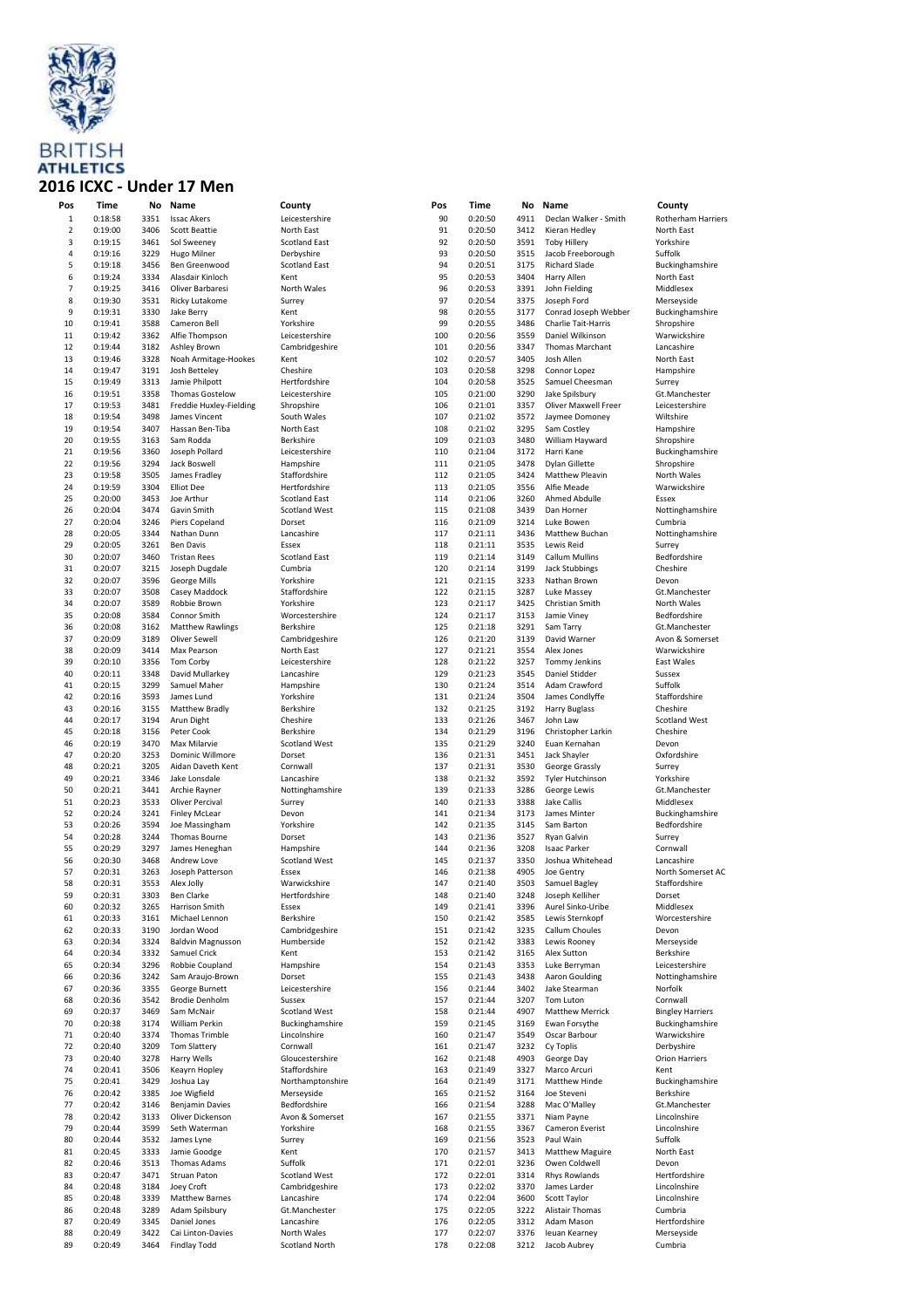#### **2016 ICXC - Under 17 Men**

| Pos        | Time               | No           | Name                       | County                      | Pos                      | Time   |                      | No Name | County           |
|------------|--------------------|--------------|----------------------------|-----------------------------|--------------------------|--------|----------------------|---------|------------------|
| 179        | 0:22:10            | 3148         | <b>Dominic Menzies</b>     | Bedfordshire                |                          |        |                      |         |                  |
| 180        | 0:22:12            | 3319         | <b>Oliver Cockerill</b>    | Humberside                  | <b>Team Results:</b>     |        |                      |         |                  |
| 181        | 0:22:13            | 3479         | Scott Hatton               | Shropshire                  | Pos                      | Points | County               |         | Placings         |
| 182        | 0:22:14            | 3267         | Brandon Ritchie Thorpe     | Essex                       | $\mathbf 1$              | 49     | Leicestershire       |         | (1111621)        |
| 183        | 0:22:14            | 3582         | Gareth Richardson          | Worcestershire              | $\overline{2}$           | 63     | <b>Scotland East</b> |         | (352530)         |
| 184        | 0:22:18            | 3272         | <b>Thomas Bury</b>         | Gloucestershire             |                          |        |                      |         |                  |
| 185        | 0:22:19            | 3221         | Kieren Reynolds            | Cumbria                     | 3                        | 92     | Kent                 |         | (691364)         |
| 186        | 0:22:20            | 3335         | Charlie Lindsay            | Kent                        | 4                        | 118    | Yorkshire            |         | (10323442)       |
| 187        | 0:22:20            | 3550         | Louie Boot                 | Warwickshire                | 5                        | 144    | Berkshire            |         | (20364345)       |
| 188        | 0:22:20            | 3417         | Ryan Cain                  | North Wales                 | 6                        | 150    | North East           |         | (2193891)        |
| 189        | 0:22:21            | 3500         | Donovan Williams-Hale      | South Wales                 | $\overline{\phantom{a}}$ | 183    | Hampshire            |         | (22415565)       |
| 190        | 0:22:23            | 3210         | James Williams             | Cornwall                    | 8                        | 194    | Dorset               |         | (27475466)       |
| 191        | 0:22:24            | 3224         | Joseph Briggs              | Derbyshire                  | 9                        | 195    | Cambridgeshire       |         | (12376284)       |
| 192        | 0:22:25            | 3256         | Sam Griffiths              | East Wales                  | 10                       | 197    | <b>Scotland West</b> |         | (26465669)       |
| 193        | 0:22:25            | 3442         | Joseph Tuffin              | Nottinghamshire             |                          |        |                      |         |                  |
| 194        | 0:22:25            | 3237         | Alfie Devine-Wright        | Devon                       | 11                       | 202    | Lancashire           |         | (28404985)       |
| 195        | 0:22:27            | 3397         | Arun Whittle               | Middlesex                   | 12                       | 243    | Surrey               |         | (85180104)       |
| 196        | 0:22:28            | 3546         | Lenny Weaver               | Sussex                      | 13                       | 260    | Essex                |         | (295760114)      |
| 197        | 0:22:29            | 3435         | Sam Barker                 | Nottinghamshire             | 14                       | 261    | Staffordshire        |         | (233374131)      |
| 198        | 0:22:29            | 3316         | Jack Brothwell             | Humberside                  | 15                       | 270    | Hertfordshire        |         | (152459172)      |
| 199        | 0:22:30            | 3243         | Michael Biss               | Dorset                      | 16                       | 310    | Cheshire             |         | (14 44 120 132)  |
| 200        | 0:22:33            | 3398         | Joseph Young               | Middlesex                   | 17                       | 330    | North Wales          |         | (788112123)      |
| 201        | 0:22:35            | 3434         | James Wizard               | Northamptonshire            | 18                       | 336    | Shropshire           |         | (1799109111)     |
| 202        | 0:22:36            | 3239         | Hayden Fey                 | Devon                       | 19                       |        |                      |         |                  |
| 203        | 0:22:36            | 3277         | Jack Mundinano             | Gloucestershire             |                          | 372    | Buckinghamshire      |         | (709498110)      |
| 204        | 0:22:40            | 3540         | Luke Campbell              | Sussex                      | 20                       | 398    | Warwickshire         |         | (58 100 113 127) |
| 205        | 0:22:42            | 3247         | Andrew Dumbrell            | Dorset                      | 21                       | 421    | Cornwall             |         | (48 72 144 157)  |
| 206        | 0:22:44            | 3280         | Xavier Woodcock            | Gloucestershire             | 22                       | 437    | Nottinghamshire      |         | (50 115 117 155) |
| 207        | 0:22:45            | 3281         | Seamus Bradbury            | Gt.Manchester               | 23                       | 438    | Gt.Manchester        |         | (86 105 122 125) |
| 208        | 0:22:47            | 3310         | Adam Hughe                 | Hertfordshire               | 24                       | 459    | Devon                |         | (52 121 135 151) |
| 209        | 0:22:48            | 3363         | <b>Bradley Allen</b>       | Lincolnshire                | 25                       | 462    | Bedfordshire         |         | (77 119 124 142) |
| 210        | 0:22:49            | 3326         | <b>Adam Plows</b>          | Humberside                  | 26                       | 474    | Suffolk              |         |                  |
| 211        | 0:22:49            | 3223         | Sam Allen                  | Derbyshire                  |                          |        |                      |         | (82 93 130 169)  |
| 212        | 0:22:49            | 3167         | Cameron Almand             | Buckinghamshire             | 27                       | 500    | Cumbria              |         | (31 116 175 178) |
| 213        | 0:22:49            | 3218         | David King                 | Cumbria                     | 28                       | 502    | Merseyside           |         | (76 97 152 177)  |
| 214        | 0:22:50            | 3193         | Harry Dexter               | Cheshire                    | 29                       | 567    | Derbyshire           |         | (4161191211)     |
| 215        | 0:22:50            | 3198         | Sam Rostron                | Cheshire                    | 30                       | 579    | Lincolnshire         |         | (71 167 168 173) |
| 216        | 0:22:51            | 3431         | Cameron Roberts            | Northamptonshire            | 31                       | 580    | Middlesex            |         | (96 140 149 195) |
| 217        | 0:22:52            | 3230         | Samuel Moakes              | Derbyshire                  | 32                       | 597    | Sussex               |         | (68 129 196 204) |
| 218        | 0:22:56            | 3336         | Bede Pitcairn-Knowles      | Kent                        | 33                       | 603    | Worcestershire       |         | (35 150 183 235) |
| 219        | 0:22:57            | 3538         | Tommy Blanden              | Sussex                      |                          |        |                      |         |                  |
| 220<br>221 | 0:23:00<br>0:23:00 | 3234<br>3501 | Ollie Caute                | Devon                       | 34                       | 651    | Humberside           |         | (63 180 198 210) |
| 222        | 0:23:03            | 3317         | Luke Ash<br>Jordan Carlile | Staffordshire<br>Humberside | 35                       | 666    | Gloucestershire      |         | (73 184 203 206) |
| 223        | 0:23:09            | 3279         | <b>Ben Williams</b>        | Gloucestershire             | 36                       | 739    | Northamptonshire     |         | (75 201 216 247) |
| 224        | 0:23:14            | 3365         | Harry Cooke                | Lincolnshire                | 37                       | 851    | Oxfordshire          |         | (136 232 239 244 |
| 225        | 0:23:14            | 3509         | Zachry Mawdsley            | Staffordshire               |                          |        |                      |         |                  |
| 226        | 0:23:20            | 3537         | Jasper Baker               | Sussex                      |                          |        |                      |         |                  |
| 227        | 0:23:20            | 3548         | Fergus Allison             | Warwickshire                |                          |        |                      |         |                  |
| 228        | 0:23:20            | 3399         | Alex Bartlett              | Norfolk                     |                          |        |                      |         |                  |
| 229        | 0:23:26            | 3368         | Austin Herbert             | Lincolnshire                |                          |        |                      |         |                  |
| 230        | 0:23:34            | 3577         | Fabrice Webb               | Wiltshire                   |                          |        |                      |         |                  |
| 231        | 0:23:34            | 3220         | Murray Murray              | Cumbria                     |                          |        |                      |         |                  |
| 232        | 0:23:36            | 3445         | Tom Gould                  | Oxfordshire                 |                          |        |                      |         |                  |
| 233        | 0:23:38            | 3421         | Samuel Holt                | North Wales                 |                          |        |                      |         |                  |
| 234        | 0:23:40            | 3226         | Christopher Goodall        | Derbyshire                  |                          |        |                      |         |                  |
| 235        | 0:23:42            | 3579         | Phil Capewell              | Worcestershire              |                          |        |                      |         |                  |
| 236        | 0:23:47            | 3147         | William Forster            | Bedfordshire                |                          |        |                      |         |                  |
| 237        | 0:23:49            | 3249         | <b>Brandon Meredith</b>    | Dorset                      |                          |        |                      |         |                  |
| 238        | 0:23:55            | 3379         | George Patterson           | Merseyside                  |                          |        |                      |         |                  |
| 239        | 0:23:56            | 3449         | Okan Onay                  | Oxfordshire                 |                          |        |                      |         |                  |
| 240        | 0:24:12            | 3403         | Cy Wiseman                 | Norfolk                     |                          |        |                      |         |                  |
| 241        | 0:24:25            | 3561         | David Evans                | West Wales                  |                          |        |                      |         |                  |
| 242        | 0:24:46            | 3275         | Andrew McPeake             | Gloucestershire             |                          |        |                      |         |                  |
| 243        | 0:24:54            | 3271         | Mathew Baker               | Gloucestershire             |                          |        |                      |         |                  |
| 244        | 0:24:58            | 3448         | Matthew Lock               | Oxfordshire                 |                          |        |                      |         |                  |
| 245        | 0:25:11            | 3489         | Owain Ash                  | South Wales                 |                          |        |                      |         |                  |
| 246        | 0:25:42            | 3581         | Alex Johnson               | Worcestershire              |                          |        |                      |         |                  |
| 247        | 0:26:23            | 3427         | Adam Bebbington            | Northamptonshire            |                          |        |                      |         |                  |
| 248        | 0:26:55            | 3576         | Jack Warren                | Wiltshire                   |                          |        |                      |         |                  |
| 249        | 0:27:42            | 3520         | <b>Bradley Potts</b>       | Suffolk                     |                          |        |                      |         |                  |
| 250        | 0:27:57            | 3432         | Carl Robertson             | Northamptonshire            |                          |        |                      |         |                  |

| County                            |
|-----------------------------------|
| Bedfordshire                      |
| Humberside                        |
| Shropshire                        |
| Essex                             |
| Worcestershire<br>Gloucestershire |
| Cumbria                           |
| Kent                              |
| Warwickshire                      |
| North Wales                       |
| South Wales                       |
| Cornwall                          |
| Derbyshire                        |
| East Wales                        |
| Nottinghamshire                   |
| Devon                             |
| Middlesex                         |
| Sussex                            |
| Nottinghamshire<br>Humberside     |
| Dorset                            |
| Middlesex                         |
| Northamptonshire                  |
| Devon                             |
| Gloucestershire                   |
| Sussex                            |
| Dorset                            |
| Gloucestershire                   |
| Gt.Manchester                     |
| Hertfordshire                     |
| Lincolnshire<br>Humberside        |
| Derbyshire                        |
| Buckinghamshire                   |
| Cumbria                           |
| Cheshire                          |
| Cheshire                          |
| Northamptonshire                  |
| Derbyshire                        |
| Kent                              |
| Sussex                            |
| Devon                             |
| Staffordshire                     |
| Humberside<br>Gloucestershire     |
| Lincolnshire                      |
| Staffordshire                     |
| Sussex                            |
| Warwickshire                      |
| Norfolk                           |
| Lincolnshire                      |
| Wiltshire                         |
| Cumbria                           |
| Oxfordshire                       |
| North Wales                       |
| Derbyshire                        |
| Worcestershire                    |
| Bedfordshire<br>Dorset            |
| Merseyside                        |
| Oxfordshire                       |
| Norfolk                           |
| West Wales                        |
| Gloucestershire                   |
| Gloucestershire                   |
| Oxfordshire                       |
| South Wales                       |

| Pos<br>Time          |               | No<br>Name           | County            |
|----------------------|---------------|----------------------|-------------------|
| <b>Team Results:</b> |               |                      |                   |
| Pos                  | <b>Points</b> | County               | <b>Placings</b>   |
| $\mathbf{1}$         | 49            | Leicestershire       | (1111621)         |
| $\overline{2}$       | 63            | Scotland Fast        | (352530)          |
| 3                    | 92            | Kent                 | (691364)          |
| 4                    | 118           | Yorkshire            | (10323442)        |
| 5                    | 144           | <b>Berkshire</b>     | (20364345)        |
| 6                    | 150           | North East           | (2193891)         |
| 7                    | 183           | Hampshire            | (22415565)        |
| 8                    | 194           | Dorset               | (27475466)        |
| 9                    | 195           | Cambridgeshire       | (12376284)        |
| 10                   | 197           | <b>Scotland West</b> | (26465669)        |
| 11                   | 202           | Lancashire           | (28404985)        |
| 12                   | 243           | Surrey               | (85180104)        |
| 13                   | 260           | <b>Fssex</b>         | (295760114)       |
| 14                   | 261           | Staffordshire        | (23 33 74 131)    |
| 15                   | 270           | Hertfordshire        | (15 24 59 172)    |
| 16                   | 310           | Cheshire             | (14 44 120 132)   |
| 17                   | 330           | North Wales          | (788112123)       |
| 18                   | 336           | Shropshire           | (17 99 109 111)   |
| 19                   | 372           | Buckinghamshire      | (70 94 98 110)    |
| 20                   | 398           | Warwickshire         | (58 100 113 127)  |
| 21                   | 421           | Cornwall             | (48 72 144 157)   |
| 22                   | 437           | Nottinghamshire      | (50 115 117 155)  |
| 23                   | 438           | Gt.Manchester        | (86 105 122 125)  |
| 24                   | 459           | Devon                | (52 121 135 151)  |
| 25                   | 462           | <b>Bedfordshire</b>  | (77 119 124 142)  |
| 26                   | 474           | Suffolk              | (82 93 130 169)   |
| 27                   | 500           | Cumbria              | (31 116 175 178)  |
| 28                   | 502           | Merseyside           | (76 97 152 177)   |
| 29                   | 567           | Derbyshire           | (4 161 191 211)   |
| 30                   | 579           | Lincolnshire         | (71 167 168 173)  |
| 31                   | 580           | Middlesex            | (96 140 149 195)  |
| 32                   | 597           | Sussex               | (68129196204)     |
| 33                   | 603           | Worcestershire       | (35 150 183 235)  |
| 34                   | 651           | Humberside           | (63 180 198 210)  |
| 35                   | 666           | Gloucestershire      | (73 184 203 206)  |
| 36                   | 739           | Northamptonshire     | (75 201 216 247)  |
| 37                   | 851           | Oxfordshire          | (136 232 239 244) |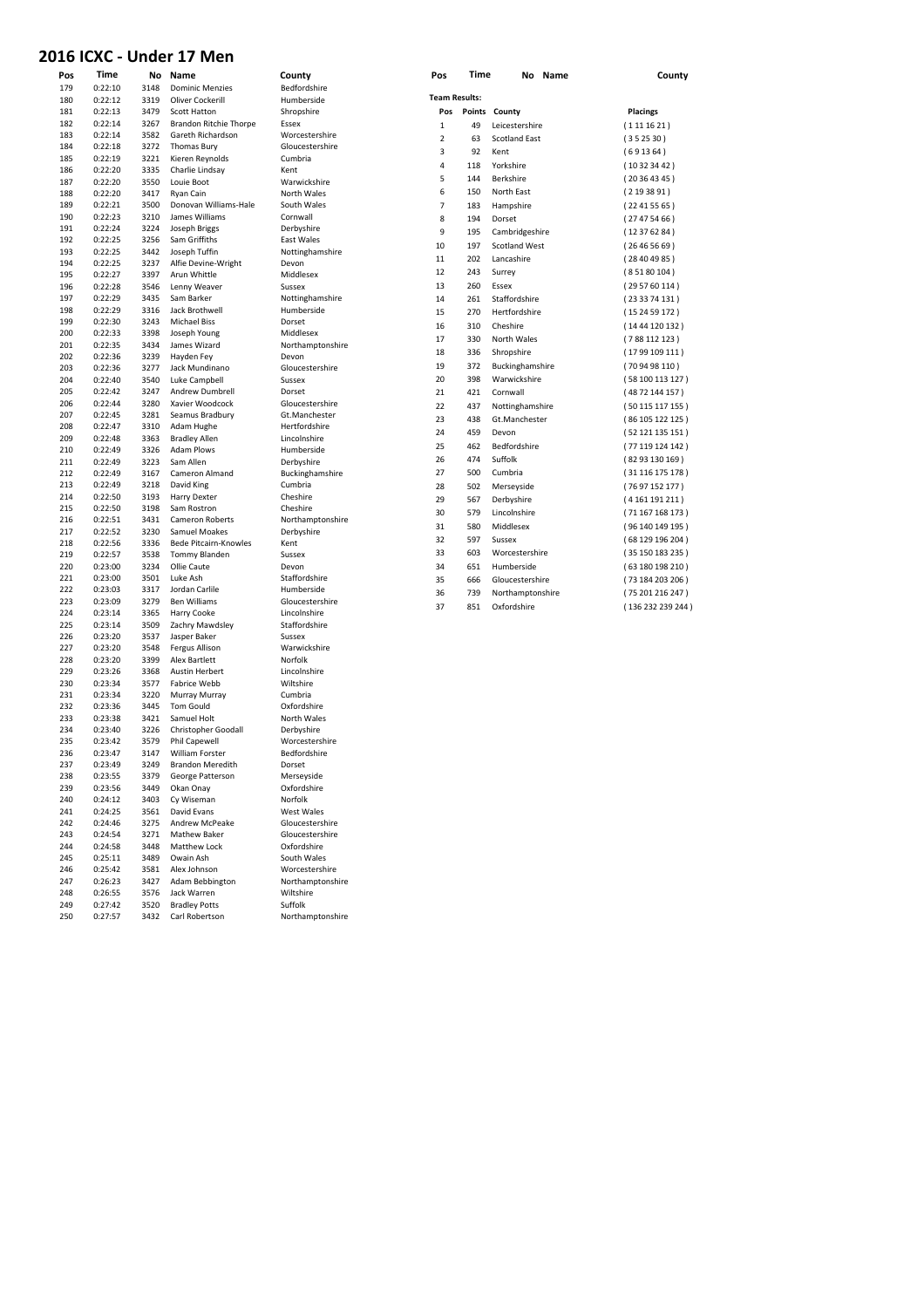

### **2016 ICXC - Under 20 Women**

| Pos            | Time               | No           | Name                                  | County                    | Pos                      | Time               | No                   | Name                           |                 | County                       |
|----------------|--------------------|--------------|---------------------------------------|---------------------------|--------------------------|--------------------|----------------------|--------------------------------|-----------------|------------------------------|
| $\mathbf{1}$   | 0:20:28            | 2482         | <b>Bobby Clay</b>                     | Kent                      | 90                       | 0:25:52            | 2407                 | Harriet Pickup                 |                 | Cheshire                     |
| 2              | 0:21:23            | 2438         | Gemma Holloway                        | Essex                     | 91                       | 0:25:52            | 2383                 | Lauren Church                  |                 | Berkshire                    |
| 3              | 0:21:25            | 2593         | Phoebe Law                            | Surrey                    | 92                       | 0:25:52            | 2485                 | Kirandeep Marsh                |                 | Kent                         |
| $\overline{4}$ | 0:21:55            | 2565         | Gillian Black                         | Scotland West             | 93                       | 0:25:52            | 2571                 | Issy Cotham                    |                 | Shropshire                   |
| 5              | 0:21:59            | 2481         | Niamh Bridson-Hubbard                 | Kent                      | 94                       | 0:25:53            | 2604                 | Kathy Peters                   |                 | Sussex                       |
| 6              | 0:22:06            | 2433         | <b>Heidi Davies</b>                   | East Wales                | 95                       | 0:25:55            | 2401                 | Alysha Goddard                 |                 | Cheshire                     |
| $\overline{7}$ | 0:22:13<br>0:22:18 | 2424         | Poppy Tank                            | Devon                     | 96                       | 0:26:01            | 2420                 | Zoe Kuyken                     |                 | Devon                        |
| 8<br>9         | 0:22:19            | 2579<br>2410 | Lucy Holt                             | Staffordshire<br>Cornwall | 97                       | 0:26:02<br>0:26:05 | 2530<br>2629         | Alison Brown                   |                 | North East<br>Yorkshire      |
| 10             | 0:22:25            | 2599         | <b>Tess Masselink</b><br>Martha Coyle | Sussex                    | 98<br>99                 | 0:26:08            | 2399                 | Lucy Williamson<br>Lucy Burch  |                 | Cheshire                     |
| 11             | 0:22:28            | 2395         | Charlotte Murphy                      | Cambridgeshire            | 100                      | 0:26:09            | 2497                 | Anna Hulme                     |                 | Lancashire                   |
| 12             | 0:22:30            | 2509         | Catrina Thomas                        | Lincolnshire              | 101                      | 0:26:18            | 2445                 | Lauren Booth                   |                 | Gt.Manchester                |
| 13             | 0:22:34            | 2615         | <b>Bryony Haines</b>                  | Worcestershire            | 102                      | 0:26:21            | 2479                 | Phoebe Law                     |                 | Humberside                   |
| 14             | 0:22:36            | 2519         | Georgia Fear                          | Middlesex                 | 103                      | 0:26:22            | 2503                 | Hannah Cox                     |                 | Leicestershire               |
| 15             | 0:22:41            | 2444         | Elizabeth Apsley                      | Gt.Manchester             | 104                      | 0:26:24            | 2484                 | Samantha Leighton              |                 | Kent                         |
| 16             | 0:22:46            | 2566         | Sarah Dempsey                         | Scotland West             | 105                      | 0:26:25            | 2467                 | Alicia Found                   |                 | Hertfordshire                |
| 17             | 0:22:49            | 2515         | Sophie Tarver                         | Merseyside                | 106                      | 0:26:33            | 2514                 | Aileen Kearney                 |                 | Merseyside                   |
| 18             | 0:22:50            | 2574         | Dani Rowlinson                        | Shropshire                | 107                      | 0:26:37            | 2493                 | Emma Guilfoyle                 |                 | Lancashire                   |
| 19             | 0:22:52            | 2612         | Gemma Shepherd                        | Wiltshire                 | 108                      | 0:26:38            | 2501                 | Fiona Brown                    |                 | Leicestershire               |
| 20             | 0:22:52            | 2551         | Ella Hughes                           | Nottinghamshire           | 109                      | 0:26:42            | 2619                 | Libby Brown                    |                 | Yorkshire                    |
| 21             | 0:22:53            | 2575         | Fian Sweeney                          | Shropshire                | 110                      | 0:26:48            | 2486                 | <b>Bonnie Maugey</b>           |                 | Kent                         |
| 22             | 0:22:56            | 2542         | Bronwen Jenkinson                     | North Wales               | 111                      | 0:26:51            | 2398                 | Chloe Broad                    |                 | Cheshire                     |
| 23             | 0:23:00            | 2385         | Felicity Johnson                      | Berkshire                 | 112                      | 0:26:57            | 2504                 | Mariam Getachew                |                 | Leicestershire               |
| 24             | 0:23:02            | 2531         | Sophie Burnett                        | North East                | 113                      | 0:26:59            | 2388                 | Georgia Walton                 |                 | Berkshire                    |
| 25             | 0:23:06            | 2452         | Mollie Williams                       | Gt.Manchester             | 114                      | 0:27:05            | 2625                 | Hayley Newbound                |                 | Yorkshire                    |
| 26<br>27       | 0:23:07            | 2558         | Hannah Addison                        | <b>Scotland East</b>      | 115                      | 0:27:15            | 2536                 | Charlotte Jewell               |                 | North East                   |
| 28             | 0:23:11<br>0:23:12 | 2627<br>2510 | Lucy Robinson<br>Rebekah Ward         | Yorkshire<br>Lincolnshire | 116<br>117               | 0:27:20<br>0:27:25 | 2535<br>2406         | Sally Hughes<br>Clara Pettitt  |                 | North East                   |
| 29             | 0:23:18            | 2540         | Jacqueline Penn                       | North East                | 118                      | 0:27:27            | 2483                 | Hannah Czarnowski              |                 | Cheshire<br>Kent             |
| 30             | 0:23:19            | 2436         | Lydia Hallam                          | Essex                     | 119                      | 0:27:30            | 2517                 | Caroline Dunnett               |                 | Middlesex                    |
| 31             | 0:23:24            | 2512         | Hannah Delaney                        | Merseyside                | 120                      | 0:27:40            | 2491                 | Katie Buckingham               |                 | Lancashire                   |
| 32             | 0:23:35            | 2568         | Kirstin Oakley                        | Scotland West             | 121                      | 0:27:41            | 2549                 | Georgia Clarke                 |                 | Nottinghamshire              |
| 33             | 0:23:42            | 2442         | Rachel Longstaff                      | Gloucestershire           | 122                      | 0:27:58            | 2577                 | Felicity Williamson-Sarl       |                 | South Wales                  |
| 34             | 0:23:42            | 2538         | Amber Leigh                           | North East                | 123                      | 0:28:05            | 2498                 | Corinne Molyneux               |                 | Lancashire                   |
| 35             | 0:23:44            | 2537         | Laura Lee                             | North East                | 124                      | 0:28:06            | 2614                 | <b>Ruth Gameson</b>            |                 | Worcestershire               |
| 36             | 0:23:44            | 2607         | Anne Kenchington                      | Warwickshire              | 125                      | 0:28:06            | 2465                 | Naomi Baker                    |                 | Hertfordshire                |
| 37             | 0:23:47            | 2600         | <b>Rose Ellis</b>                     | Sussex                    | 126                      | 0:28:13            | 2516                 | Phoebe Dart                    |                 | Middlesex                    |
| 38             | 0:23:50            | 2387         | Yasmin Ryder                          | Berkshire                 | 127                      | 0:28:17            | 2396                 | Mia Pesci                      |                 | Cambridgeshire               |
| 39             | 0:23:59            | 2555         | Megan Humphreys                       | Oxfordshire               | 128                      | 0:28:29            | 2480                 | Nadina Skinner                 |                 | Humberside                   |
| 40             | 0:24:01            | 2447         | <b>Ellen Downs</b>                    | Gt.Manchester             | 129                      | 0:28:32            | 2505                 | Mikela Gilmore                 |                 | Leicestershire               |
| 41             | 0:24:04            | 2470         | Charlotte Johnson                     | Hertfordshire             | 130                      | 0:28:41            | 2592                 | <b>Emily Howe</b>              |                 | Surrey                       |
| 42             | 0:24:05            | 2458         | Hannah Knapton                        | Hampshire                 | 131                      | 0:28:44            | 2616                 | Helen Jubb                     |                 | Worcestershire               |
| 43             | 0:24:08            | 2449         | Rachel Hibberd                        | Gt.Manchester             | 132                      | 0:28:52            | 2413                 | Hannah Cleary-Hughes           |                 | Cumbria                      |
| 44             | 0:24:09            | 2534         | Jessica Fox                           | North East                | 133                      | 0:28:58            | 2423                 | Jennifer Sabine                |                 | Devon                        |
| 45             | 0:24:12            | 2594         | Stevie Lawrence                       | Surrey                    | 134                      | 0:29:02            | 2572                 | Passy Goddard                  |                 | Shropshire                   |
| 46             | 0:24:13            | 2429         | Elisabeth Hood                        | Dorset                    | 135                      | 0:29:06            | 2463                 | Harriet Spelman                |                 | Hampshire                    |
| 47             | 0:24:15            | 2557         | Rosie Weston                          | Oxfordshire               | 136                      | 0:29:15            | 2478                 | Elizabeth Evans                |                 | Humberside                   |
| 48             | 0:24:17            | 2580         | <b>Isher Mander</b>                   | Staffordshire             | 137                      | 0:29:26            | 2431                 | Alice Wharton                  |                 | Dorset                       |
| 49             | 0:24:20            | 2437         | Victoria Hiscock                      | Essex                     | 138                      | 0:29:31            | 2443                 | Cailin Tootell                 |                 | Gloucestershire              |
| 50             | 0:24:21            | 2573         | Olivia Papaioannou                    | Shropshire<br>Dorset      | 139                      | 0:29:33            | 2583                 | Leah Rutter                    |                 | Staffordshire<br>North Wales |
| 51<br>52       | 0:24:26<br>0:24:28 | 2426<br>2570 | Mary Butler<br>Chloe Simpson          | Scotland West             | 140<br>141               | 0:29:33<br>0:29:36 | 2544<br>2556         | Coral McShane<br>Oheema Powell |                 | Oxfordshire                  |
| 53             | 0:24:29            | 2586         | Lauren Howe                           | Suffolk                   | 142                      | 0:29:39            | 2375                 | Sophie Sandford                |                 | Avon & Somerset              |
| 54             | 0:24:29            | 2546         | Emma Bond                             | Northamptonshire          | 143                      | 0:30:23            | 2389                 | Katherine West                 |                 | Berkshire                    |
| 55             | 0:24:35            | 2618         | Anina Atkinson                        | Yorkshire                 | 144                      | 0:30:38            | 2381                 | Freya Vafadari                 |                 | Bedfordshire                 |
| 56             | 0:24:36            | 2595         | Rebecca Robinson                      | Surrey                    | 145                      | 0:33:38            | 2508                 | Natalie Stainton               |                 | Lincolnshire                 |
| 57             | 0:24:36            | 2377         | Sarah Kerr                            | Bedfordshire              | 146                      | 0:34:50            | 2582                 | Sian Reynolds                  |                 | Staffordshire                |
| 58             | 0:24:40            | 2522         | Eilish O'Grady                        | Middlesex                 | 147                      | 0:41:23            | 2475                 | Dayna Arnott                   |                 | Humberside                   |
| 59             | 0:24:41            | 2584         | Tasha Stone                           | Staffordshire             |                          |                    |                      |                                |                 |                              |
| 60             | 0:24:48            | 2526         | Sophie Alden                          | Norfolk                   | <b>Team Results:</b>     |                    |                      |                                |                 |                              |
| 61             | 0:24:48            | 2473         | Rachel Parlour                        | Hertfordshire             | Pos                      | Points             | County               |                                | <b>Placings</b> |                              |
| 62             | 0:24:49            | 2455         | Megan Gildea                          | Hampshire                 | $\mathbf{1}$             | 104                | <b>Scotland West</b> |                                | (4163252)       |                              |
| 63             | 0:24:56            | 2617         | Nixie Turner                          | Worcestershire            | $\overline{\mathbf{2}}$  | 122                | North East           |                                | (24293435)      |                              |
| 64             | 0:24:58            | 2591         | Kathryn Ditton                        | Surrey                    | 3                        | 123                | Gt.Manchester        |                                | (15254043)      |                              |
| 65             | 0:24:59            | 2620         | Lydia Farley                          | Yorkshire                 | 4                        | 166                | Essex                |                                | (2304985)       |                              |
| 66             | 0:25:00            | 2621         | Lucy Farquhar                         | Yorkshire                 | 5                        | 168                | Surrey               |                                | (3455664)       |                              |
| 67             | 0:25:04            | 2548         | Ellie Welch                           | Northamptonshire          |                          |                    |                      |                                |                 |                              |
| 68             | 0:25:06            | 2422         | Katie Olding                          | Devon                     | 6                        | 171                | Kent                 |                                | (157392)        |                              |
| 69             | 0:25:07            | 2382         | Lydia Blythe                          | Berkshire                 | $\overline{\phantom{a}}$ | 182                | Shropshire           |                                | (18215093)      |                              |
| 70             | 0:25:09            | 2391         | Alice Wright                          | Buckinghamshire           | 8                        | 197                | Sussex               |                                | (10377278)      |                              |
| 71             | 0:25:11            | 2552         | Ella Shirley                          | Nottinghamshire           | 9                        | 204                | Staffordshire        |                                | (8485989)       |                              |
| 72             | 0:25:12            | 2598<br>2488 | Phoebe Connolly                       | Sussex<br>Kent            | 10                       | 211                | Berkshire            |                                | (23386981)      |                              |
| 73<br>74       | 0:25:18<br>0:25:19 | 2404         | Amy Old<br>Rachel McGoldrick          | Cheshire                  | 11                       | 213                | Yorkshire            |                                | (2755656)       |                              |
| 75             | 0:25:24            | 2585         | Alice Goodwin                         | Suffolk                   | 12                       | 253                | Devon                |                                | (7688296)       |                              |
| 76             | 0:25:25            | 2393         | Diana Chalmers                        | Cambridgeshire            | 13                       | 274                | Middlesex            |                                | (145883119)     |                              |
| 77             | 0:25:25            | 2397         | Polly Smith                           | Cambridgeshire            | 14                       | 291                | Cambridgeshire       |                                | (117677127)     |                              |
| 78             | 0:25:28            | 2605         | <b>Charlotte Reading</b>              | Sussex                    |                          |                    |                      |                                |                 |                              |
| 79             | 0:25:28            | 2371         | Cecilie Andersen                      | Avon & Somerset           | 15                       | 323                | Hampshire            |                                | (42 62 84 135)  |                              |
| 80             | 0:25:29            | 2499         | Morag Molyneux                        | Lancashire                | 16                       | 331                | Worcestershire       |                                |                 | (1363124131)                 |
| 81             | 0:25:29            | 2386         | Isabelle Rayner                       | Berkshire                 | 17                       | 332                | Hertfordshire        |                                |                 | (4161105125)                 |
| 82             | 0:25:38            | 2425         | <b>Tilly Woods</b>                    | Devon                     | 18                       | 358                | Cheshire             |                                | (74 90 95 99)   |                              |
| 83             | 0:25:39            | 2524         | Rachel Seckl                          | Middlesex                 | 19                       | 407                | Lancashire           |                                |                 | (80100107120)                |
| 84             | 0:25:40            | 2464         | Alana Spiers                          | Hampshire                 | 20                       | 452                | Leicestershire       |                                |                 | (103 108 112 129)            |
| 85             | 0:25:41            | 2441         | Sarah Wilson                          | Essex                     | 21                       | 513                | Humberside           |                                |                 | (102 128 136 147)            |
| 86             | 0:25:43            | 2624         | Hannah Mainprize                      | Yorkshire                 |                          |                    |                      |                                |                 |                              |
| 87             | 0:25:44            | 2603         | Kennagh Marsh                         | Sussex                    |                          |                    |                      |                                |                 |                              |
| 88             | 0:25:47            | 2450         | Spohie Hill                           | Gt.Manchester             |                          |                    |                      |                                |                 |                              |
| 89             | 0:25:51            | 2578         | Katie Dolan                           | Staffordshire             |                          |                    |                      |                                |                 |                              |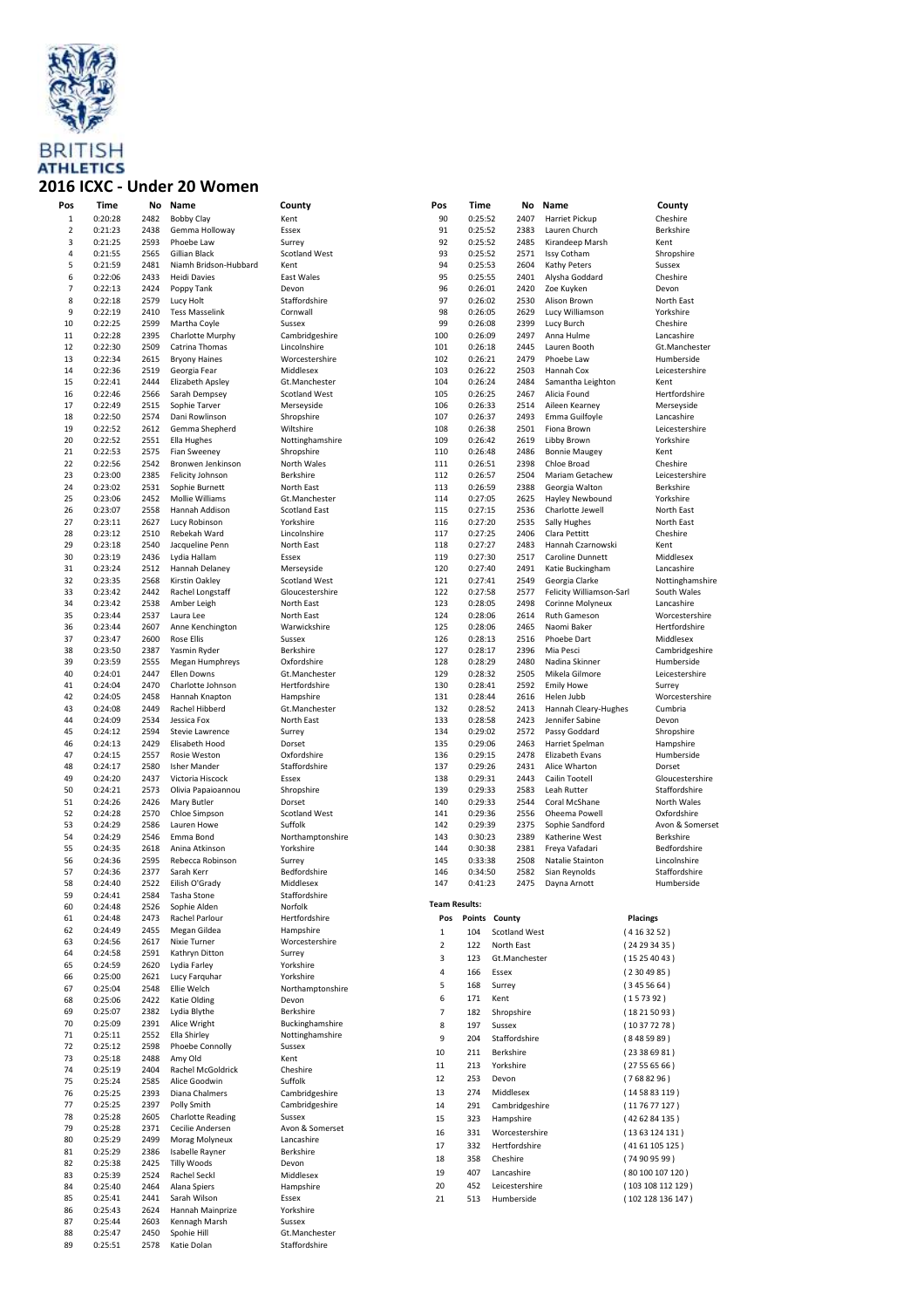

#### **2016 ICXC - Under 20 Men**

| Pos            | Time    | No             | Name                    | County               | Pos | Time    | No           | Name                   | County               |
|----------------|---------|----------------|-------------------------|----------------------|-----|---------|--------------|------------------------|----------------------|
| $\mathbf 1$    | 0:26:49 | 266            | <b>Gus Cockle</b>       | Surrey               | 90  | 0:31:14 | 150          | Alex Percy             | Leicestershire       |
| $\overline{2}$ | 0:27:11 | 130            | William Fuller          | Kent                 | 91  | 0:31:15 | 74           | James Hiscock          | Essex                |
|                |         |                |                         |                      |     |         |              |                        |                      |
| 3              | 0:27:16 | 167            | Paulos Asgodom          | Middlesex            | 92  | 0:31:24 | 225          | Ross Gray              | <b>Scotland West</b> |
| 4              | 0:27:18 | 104            | Mahamed Mahamed         | Hampshire            | 93  | 0:31:26 | 76           | Adam Jordan            | Essex                |
| 5              | 0:27:25 | 224            | Euan Gillham            | <b>Scotland West</b> | 94  | 0:31:28 | 3            | Mike Proffitt          | Avon & Somerset      |
| 6              | 0:27:32 | 316            | Jonathan Shields        | Yorkshire            | 95  | 0:31:29 | 196          | John Howe              | North East           |
| $\overline{7}$ | 0:27:48 | 147            | Ben Dijkstra            | Leicestershire       | 96  | 0:31:32 | 22           | <b>Jake Davies</b>     | Cambridgeshire       |
|                |         |                |                         | Yorkshire            |     |         |              |                        |                      |
| 8              | 0:27:49 | 307            | <b>Emile Cairess</b>    |                      | 97  | 0:31:36 | 261          | Joshua Thompson        | Suffolk              |
| 9              | 0:27:50 | 120            | Harry Powell            | Humberside           | 98  | 0:31:38 | 114          | Oliver Formby          | Hertfordshire        |
| 10             | 0:27:50 | 240            | Ciaran Lewis            | South Wales          | 99  | 0:31:38 | 298          | Sion Lewis             | West Wales           |
| $11\,$         | 0:27:52 | 320            | Liam Burthem            | Cheshire             | 100 | 0:31:40 | 98           | <b>Matt Sutton</b>     | Gt.Manchester        |
| 12             |         | 275            | Stephen Ferroni         |                      | 101 |         | 59           |                        | Dorset               |
|                | 0:27:56 |                |                         | Sussex               |     | 0:31:41 |              | <b>Thomas East</b>     |                      |
| 13             | 0:27:56 | 258            | John Millar             | Suffolk              | 102 | 0:31:44 | 285          | Jerome Austin          | Warwickshire         |
| 14             | 0:28:07 | 267            | George Gathercole       | Surrey               | 103 | 0:31:45 | 284          | Kelton Aldridge        | Warwickshire         |
| 15             | 0:28:13 | 269            | Thomas Holden           | Surrey               | 104 | 0:31:47 | 53           | William Dax            | Devon                |
| 16             | 0:28:14 | $\overline{2}$ | Luke Prior              | Avon & Somerset      | 105 | 0:31:51 | 48           | Joel Paisley           | Derbyshire           |
|                |         |                |                         |                      |     |         |              |                        |                      |
| 17             | 0:28:24 | 309            | Jay Ferns               | Yorkshire            | 106 | 0:31:56 | 209          | Jack Hope              | Northamptonshire     |
| 18             | 0:28:41 | 305            | Daniel Stock            | Worcestershire       | 107 | 0:31:59 | 323          | Chris Fance            | Cheshire             |
| 19             | 0:28:46 | 193            | James Cripwell          | North East           | 108 | 0:32:04 | 40           | Mark Sullivan          | Cumbria              |
| 20             | 0:28:47 | 159            | James McCrae            | Lincolnshire         | 109 | 0:32:04 | 96           | Luke Piper             | Gt.Manchester        |
| 21             | 0:28:49 | 310            | James Habergham         | Yorkshire            | 110 | 0:32:05 | 30           | Ryan Everett           | Cumbria              |
|                |         |                |                         |                      |     |         |              |                        |                      |
| 22             | 0:28:52 | 91             | Euan Gilchrist          | Gt.Manchester        | 111 | 0:32:06 | $\mathbf{1}$ | Joe Connors            | Avon & Somerset      |
| 23             | 0:28:53 | 109            | Bonnor Sullivan         | Hampshire            | 112 | 0:32:07 | 212          | <b>Conall McNally</b>  | Nottinghamshire      |
| 24             | 0:28:55 | 263            | <b>William Bardsley</b> | Surrey               | 113 | 0:32:07 | 239          | Nicholas Jones         | South Wales          |
| 25             | 0:29:03 | 249            | Harry Halford           | Staffordshire        | 114 | 0:32:08 | 153          | Daniel Crow            | Lincolnshire         |
|                |         |                |                         |                      |     |         |              |                        |                      |
| 26             | 0:29:05 | 178            | James Wooldridge        | Middlesex            | 115 | 0:32:20 | 259          | Christopher Morton     | Suffolk              |
| 27             | 0:29:11 | 273            | Neil Wellard            | Surrey               | 116 | 0:32:21 | 191          | Christopher Bell       | North East           |
| 28             | 0:29:15 | 297            | Ryan Jenkins            | West Wales           | 117 | 0:32:23 | 14           | David Clark            | Buckinghamshire      |
| 29             | 0:29:15 | 155            | Alex Hampson            | Lincolnshire         | 118 | 0:32:25 | 116          | Jacob Hine             | Hertfordshire        |
|                |         |                |                         |                      |     |         |              |                        |                      |
| 30             | 0:29:17 | 186            | Logan Smith             | Norfolk              | 119 | 0:32:27 | 132          | Alexander Lindfield    | Kent                 |
| 31             | 0:29:18 | 268            | Nathan Gibson           | Surrey               | 120 | 0:32:32 | 242          | <b>Alex Price</b>      | South Wales          |
| 32             | 0:29:20 | 123            | Joshua Taylor-Brown     | Humberside           | 121 | 0:32:32 | 9            | Adam Wilson            | Avon & Somerset      |
| 33             | 0:29:25 | 113            | Jamie Dee               | Hertfordshire        | 122 | 0:32:33 | 49           | Jamie Barnett          | Devon                |
|                |         |                |                         |                      |     |         |              |                        |                      |
| 34             | 0:29:35 | 125            | <b>Stuart Brown</b>     | Kent                 | 123 | 0:32:34 | 311          | Peter Jarvis           | Yorkshire            |
| 35             | 0:29:38 | 253            | Sebastian Anthony       | Suffolk              | 124 | 0:32:34 | 278          | James Martin           | Sussex               |
| 36             | 0:29:38 | 139            | Jack Hindle             | Lancashire           | 125 | 0:32:49 | 302          | Peter Dear             | Worcestershire       |
| 37             | 0:29:41 | 10             | Alex Hanson             | Berkshire            | 126 | 0:32:50 | 17           | James Kingston         | Buckinghamshire      |
|                |         |                |                         |                      |     |         |              | Jack Dickenson         |                      |
| 38             | 0:29:43 | 19             | Charles Wheeler         | Buckinghamshire      | 127 | 0:32:51 | 303          |                        | Worcestershire       |
| 39             | 0:29:46 | 124            | Jamie Atkins            | Kent                 | 128 | 0:32:55 | 230          | Hayden Beebee          | Shropshire           |
| 40             | 0:29:46 | 58             | Jake Smith              | Devon                | 129 | 0:32:56 | 112          | Michael Carr           | Hertfordshire        |
| 41             | 0:29:47 | 248            | Gareth Griffiths        | Staffordshire        | 130 | 0:32:57 | 282          | <b>Billy White</b>     | Sussex               |
|                |         |                |                         |                      |     |         |              |                        |                      |
| 42             | 0:29:50 | 68             | Jack Turner             | East Wales           | 131 | 0:32:59 | 15           | Peter Finn             | Buckinghamshire      |
| 43             | 0:29:53 | 313            | Chris Law               | Yorkshire            | 132 | 0:33:00 | 52           | Joe Chamberlain        | Devon                |
| 44             | 0:29:54 | 13             | Dan Rickards            | Berkshire            | 133 | 0:33:06 | 149          | Finn Miskin-Young      | Leicestershire       |
| 45             | 0:29:55 | 283            | Jack Woods              | Sussex               | 134 | 0:33:08 | 157          | Thomas Hubbard         | Lincolnshire         |
| 46             | 0:29:58 | 148            | Amrik Gill              | Leicestershire       | 135 | 0:33:11 | 207          | <b>Edward Cannell</b>  | Northamptonshire     |
|                |         |                |                         |                      |     |         |              |                        |                      |
| 47             | 0:30:05 | 277            | Jack Leitch             | Sussex               | 136 | 0:33:15 | 26           | Harry Topham           | Cambridgeshire       |
| 48             | 0:30:05 | 198            | Mark Smith              | North East           | 137 | 0:33:16 | 195          | Sam Garratt            | North East           |
| 49             | 0:30:05 | 20             | George Wheeler          | Buckinghamshire      | 138 | 0:33:25 | 44           | Sam Broomhead          | Derbyshire           |
| 50             | 0:30:06 | 56             | Patrick Livingstone     | Devon                | 139 | 0:33:31 | 293          | Joe McLeod             | Warwickshire         |
|                |         |                |                         |                      |     |         |              |                        |                      |
| 51             | 0:30:07 | 11             | Callum O'Neil           | Berkshire            | 140 | 0:33:46 | 145          | Callum Ross            | Lancashire           |
| 52             | 0:30:10 | 217            | Gavin Bryson            | <b>Scotland East</b> | 141 | 0:33:48 | 126          | Connor Burford         | Kent                 |
| 53             | 0:30:14 | 146            | Nathan Townsend         | Lancashire           | 142 | 0:33:49 | 287          | Johnathon Brown        | Warwickshire         |
| 54             | 0:30:20 | 160            | Daniel Skinner          | Lincolnshire         | 143 | 0:33:50 | 102          | Jamie Ingrouille       | Hampshire            |
| 55             | 0:30:21 | 171            | Mukhtar Farah           | Middlesex            | 144 | 0:33:52 | 24           | Mohammad Khurshid      |                      |
|                |         |                |                         |                      |     |         |              |                        | Cambridgeshire       |
| 56             | 0:30:22 | 67             | Gabriel Kay             | East Wales           | 145 | 0:34:02 | 81           | Jack Fleet             | Gloucestershire      |
| 57             | 0:30:23 | 57             | Owen Parkin             | Devon                | 146 | 0:34:18 | 75           | Adam Houchell          | Essex                |
| 58             | 0:30:24 | 101            | Daniel Galpin           | Hampshire            | 147 | 0:34:47 | 301          | Ashleigh Bentley       | Worcestershire       |
| 59             | 0:30:26 | 308            | William Collumb         | Yorkshire            | 148 | 0:34:59 | 234          | <b>Charlie Rogers</b>  | Shropshire           |
|                |         |                |                         |                      |     |         |              |                        |                      |
| 60             | 0:30:30 | 292            | Dean Mawby              | Warwickshire         | 149 | 0:35:12 | 110          | <b>Edward Anders</b>   | Hertfordshire        |
| 61             | 0:30:32 | 108            | <b>Bryn Smith</b>       | Hampshire            | 150 | 0:35:15 | 60           | Niall Instone          | Dorset               |
| 62             | 0:30:33 | 216            | Alexander Miell-Ingram  | Oxfordshire          | 151 | 0:35:21 | 185          | Joshua Shorrock        | Norfolk              |
| 63             | 0:30:34 | 33             | Noah Hurton             | Cumbria              | 152 | 0:35:21 | 152          | Michael Cawood         | Lincolnshire         |
| 64             | 0:30:35 | 161            | <b>Bradley Spurdens</b> | Lincolnshire         | 153 | 0:35:42 | 42           | Thomas Barnes          | Derbyshire           |
|                |         |                |                         |                      |     |         |              |                        |                      |
| 65             | 0:30:37 | 188            | <b>Ben Spratling</b>    | Norfolk              | 154 | 0:35:57 | 254          | Antonio Capasso        | Suffolk              |
| 66             | 0:30:37 | 211            | <b>Ben Musgrove</b>     | Northamptonshire     | 155 | 0:36:03 | 164          | Nathan Parry           | Merseyside           |
| 67             | 0:30:38 | 138            | Christopher Ala Durney  | Lancashire           | 156 | 0:36:47 | 39           | Joseph Smith           | Cumbria              |
| 68             | 0:30:40 | 315            | Alex Robinson           | Yorkshire            | 157 | 0:37:08 | 204          | Ashley Williams        | North Wales          |
|                |         |                | Jason Sotheran          |                      |     |         |              |                        | Warwickshire         |
| 69             | 0:30:42 | 63             |                         | Dorset               | 158 | 0:37:44 | 286          | <b>Matthew Bayliss</b> |                      |
| 70             | 0:30:44 | 85             | Jacob Pickering         | Gloucestershire      | 159 | 0:38:32 | 250          | Jack Hancock           | Staffordshire        |
| 71             | 0:30:48 | 289            | <b>Stanley Doxey</b>    | Warwickshire         | 160 | 0:38:42 | 41           | Alfie Bailey           | Derbyshire           |
| 72             | 0:30:48 | 136            | Callum Davidson         | Lancashire           | 161 | 0:39:04 | 154          | Declan Godfrey         | Lincolnshire         |
| 73             | 0:30:49 | 64             | Daniel Trickett         | Dorset               |     |         | 163          |                        | Merseyside           |
|                |         |                |                         |                      | 162 | 0:39:59 |              | Hugo Kearsey           |                      |
| 74             | 0:30:52 | 106            | Aidan Pierce            | Hampshire            | 163 | 0:40:40 | 243          | John Wardle            | South Wales          |
| 75             | 0:30:56 | 199            | Jack Tallentire         | North East           | 164 | 0:40:49 | 121          | <b>Edward Prew</b>     | Humberside           |
| 76             | 0:30:56 | 16             | <b>Bill Hughes</b>      | Buckinghamshire      |     |         |              |                        |                      |
| 77             | 0:30:57 | 134            | Cameron Payas           | Kent                 |     |         |              |                        |                      |
|                |         |                |                         |                      |     |         |              |                        |                      |
| 78             | 0:30:59 | 100            | Declan Toomey           | Gt.Manchester        |     |         |              |                        |                      |
| 79             | 0:31:03 | 173            | Manish Kunwar           | Middlesex            |     |         |              |                        |                      |
| 80             | 0:31:05 | 270            | Joshua Knight           | Surrey               |     |         |              |                        |                      |
| 81             | 0:31:06 | 232            | Oscar Dickins           | Shropshire           |     |         |              |                        |                      |
|                |         |                |                         |                      |     |         |              |                        |                      |
| 82             | 0:31:06 | 79             | Joseph Ray              | Essex                |     |         |              |                        |                      |
| 83             | 0:31:07 | 61             | Fergus Johnson          | Dorset               |     |         |              |                        |                      |
| 84             | 0:31:07 | 69             | Daniel Ashley           | Essex                |     |         |              |                        |                      |
| 85             | 0:31:10 | 127            | Declan Burton           | Kent                 |     |         |              |                        |                      |
| 86             | 0:31:10 | 166            | Callum Seymour          |                      |     |         |              |                        |                      |
|                |         |                |                         | Merseyside           |     |         |              |                        |                      |
| 87             | 0:31:11 | 21             | Amittai Ben-Israel      | Cambridgeshire       |     |         |              |                        |                      |
| 88             | 0:31:11 | 144            | Connor Richardson       | Lancashire           |     |         |              |                        |                      |
| 89             | 0:31:11 | 175            | James Millett           | Middlesex            |     |         |              |                        |                      |
|                |         |                |                         |                      |     |         |              |                        |                      |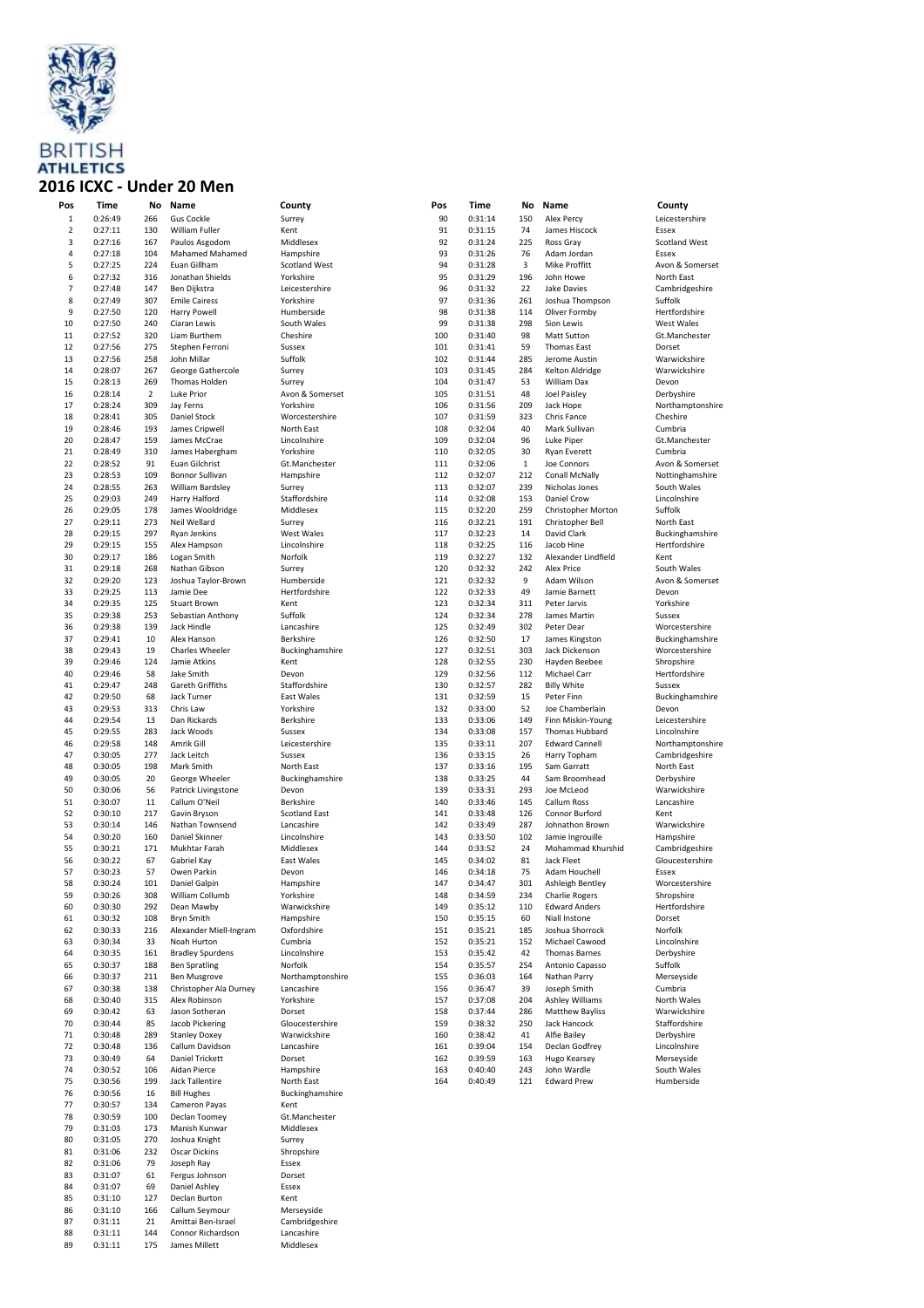#### **2016 ICXC - Under 20 Men**

| Pos                  | Time | No Name         | County            | Pos | <b>Time</b> | No Name | County |
|----------------------|------|-----------------|-------------------|-----|-------------|---------|--------|
| <b>Team Results:</b> |      |                 |                   |     |             |         |        |
| Pos                  |      | Points County   | <b>Placings</b>   |     |             |         |        |
| $\mathbf{1}$         | 52   | Yorkshire       | (681721)          |     |             |         |        |
| $\overline{2}$       | 54   | Surrey          | (1141524)         |     |             |         |        |
| 3                    | 146  | Hampshire       | (4235861)         |     |             |         |        |
| 4                    | 152  | Kent            | (2343977)         |     |             |         |        |
| 5                    | 163  | Middlesex       | (3265579)         |     |             |         |        |
| 6                    | 167  | Lincolnshire    | (20295464)        |     |             |         |        |
| $\overline{7}$       | 228  | Lancashire      | (36536772)        |     |             |         |        |
| 8                    | 228  | Sussex          | (124547124)       |     |             |         |        |
| 9                    | 237  | North East      | (19487595)        |     |             |         |        |
| 10                   | 251  | Devon           | (405057104)       |     |             |         |        |
| 11                   | 260  | Suffolk         | (133597115)       |     |             |         |        |
| 12                   | 276  | Leicestershire  | (74690133)        |     |             |         |        |
| 13                   | 280  | Buckinghamshire | (384976117)       |     |             |         |        |
| 14                   | 309  | Gt.Manchester   | (22 78 100 109)   |     |             |         |        |
| 15                   | 326  | Dorset          | (697383101)       |     |             |         |        |
| 16                   | 336  | Warwickshire    | (60 71 102 103)   |     |             |         |        |
| 17                   | 342  | Avon & Somerset | (1694111121)      |     |             |         |        |
| 18                   | 350  | Essex           | (82849193)        |     |             |         |        |
| 19                   | 378  | Hertfordshire   | (33 98 118 129)   |     |             |         |        |
| 20                   | 406  | South Wales     | (10113120163)     |     |             |         |        |
| 21                   | 417  | Worcestershire  | (18125127147)     |     |             |         |        |
| 22                   | 437  | Cumbria         | (63108110156)     |     |             |         |        |
| 23                   | 463  | Cambridgeshire  | (87 96 136 144)   |     |             |         |        |
| 24                   | 556  | Derbyshire      | (105 138 153 160) |     |             |         |        |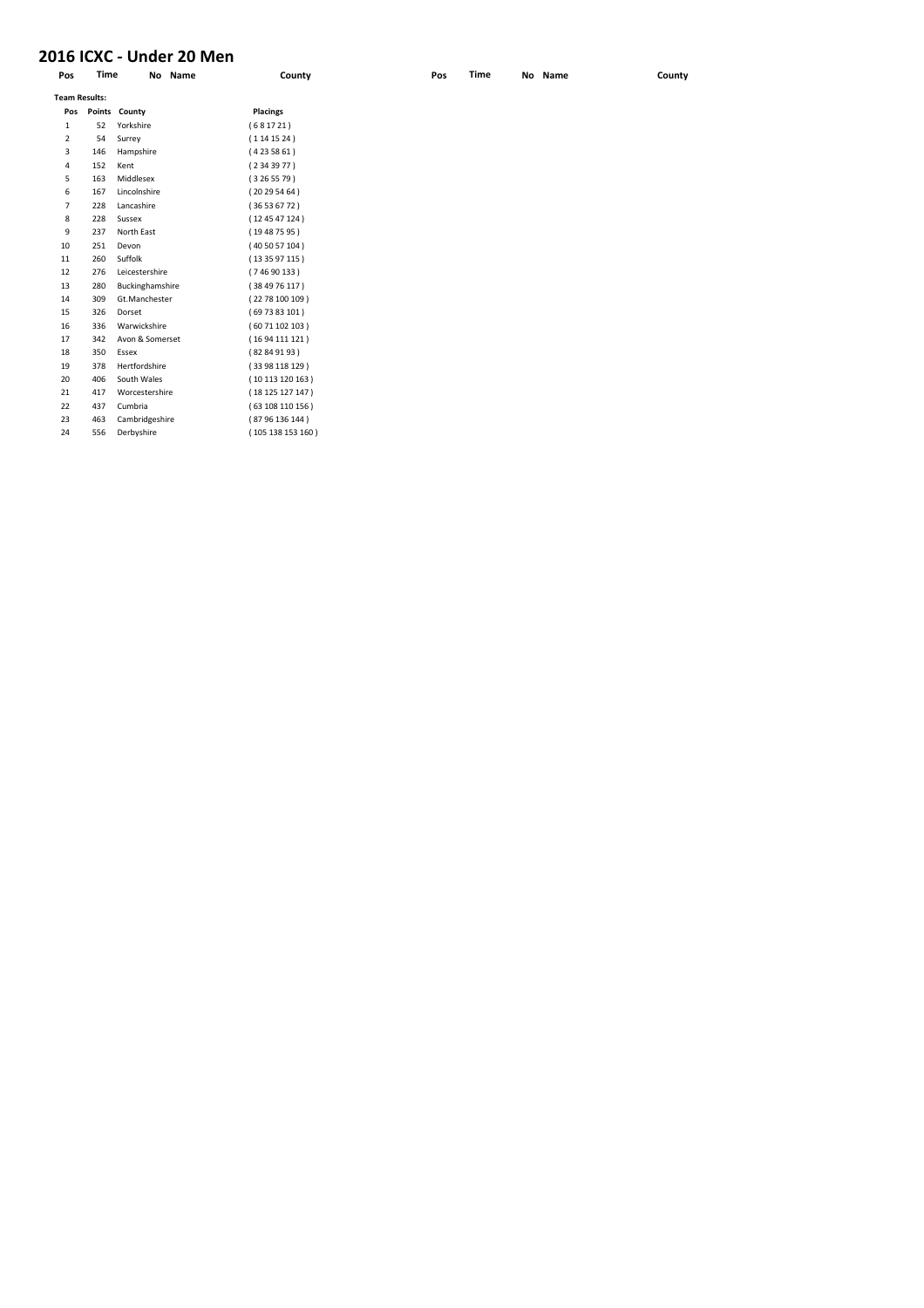

#### **ATHLETICS 2016 ICXC - Senior Women**

| Pos            | Time    | No   | Name                    | County                    | Pos | Time    | No   | Name                 | County                        |
|----------------|---------|------|-------------------------|---------------------------|-----|---------|------|----------------------|-------------------------------|
| $\mathbf{1}$   | 0:29:02 | 1168 | Kate Avery              | North East                | 90  | 0:34:06 | 1087 | Joanne Nelson        | Lancashire                    |
| $\overline{2}$ | 0:29:16 | 4846 | Elle Vernon             | <b>Stockport Harriers</b> | 91  | 0:34:07 | 1054 | Sophie Lee           | Humberside                    |
| 3              | 0:29:57 | 1033 | Louise Small            | Hampshire                 | 92  | 0:34:08 | 1091 | Christina Singleton  | Lancashire                    |
| 4              | 0:30:12 | 1392 | <b>Claire Duck</b>      | Yorkshire                 | 93  | 0:34:08 | 1309 | Rose Nicholson       | Suffolk                       |
|                |         |      |                         |                           |     |         |      |                      |                               |
| 5              | 0:30:52 | 986  | Jess Judd               | Essex                     | 94  | 0:34:09 | 1067 | <b>Elkie Mace</b>    | Kent                          |
| 6              | 0:30:57 | 1326 | Steph McCall            | Surrey                    | 95  | 0:34:12 | 1399 | Caroline Lambert     | Yorkshire                     |
| 7              | 0:30:58 | 1181 | Rosie Smith             | North East                | 96  | 0:34:12 | 1022 | Katie White          | Gt.Manchester                 |
| 8              | 0:31:06 | 825  | Charlotte Green         | Avon & Somerset           | 97  | 0:34:15 | 1225 | Sarah Rendell        | Oxfordshire                   |
| 9              | 0:31:07 | 1316 | Georgie Bruinvels       | Surrey                    | 98  | 0:34:16 | 1148 | Jo Singer            | Middlesex                     |
| 10             | 0:31:09 | 1388 | Alexandra Bell          | Yorkshire                 | 99  | 0:34:19 | 987  | Sally Judd           | Essex                         |
| 11             | 0:31:10 | 879  | Victoria Knight         | Cambridgeshire            | 100 | 0:34:20 | 1238 | Halina Rees          | <b>Scotland East</b>          |
| 12             | 0:31:19 | 1390 | Julie Briscoe           | Yorkshire                 | 101 | 0:34:21 | 1031 | <b>Ellie Monks</b>   | Hampshire                     |
| 13             | 0:31:19 | 1073 | <b>Bryony Proctor</b>   | Kent                      | 102 | 0:34:23 | 989  | Laura Shewbridge     | Essex                         |
| 14             | 0:31:24 | 1040 | Elizabeth Janes         | Hertfordshire             | 103 | 0:34:29 | 1251 | Sharon Muir          | <b>Scotland West</b>          |
| 15             | 0:31:29 | 992  | Stacey Ward             | Essex                     | 104 | 0:34:30 | 858  | Naomi Mitchell       | Berkshire                     |
| 16             | 0:31:34 | 1112 | Abbie Donnelly          | Lincolnshire              | 105 | 0:34:31 | 1078 | Hannah Bateson       | Lancashire                    |
| 17             | 0:31:36 | 1384 | Chloe Richardson        | Worcestershire            | 106 | 0:34:31 | 1045 | Lucy Waterlow        | Hertfordshire                 |
|                | 0:31:37 | 931  |                         |                           |     | 0:34:32 | 1375 |                      | Worcestershire                |
| 18<br>19       |         |      | Tamara Armoush          | Derbyshire                | 107 |         | 1041 | Molly Browne         |                               |
|                | 0:31:47 | 1333 | Emma MacReady           | Sussex                    | 108 | 0:34:33 |      | Jo Kent              | Hertfordshire                 |
| 20             | 0:31:49 | 1030 | Sarah Mercier           | Hampshire                 | 109 | 0:34:33 | 1125 | Rachael Fairclough   | Merseyside                    |
| 21             | 0:31:50 | 854  | Charlotte Firth         | Berkshire                 | 110 | 0:34:37 | 1071 | Tina Oldershaw       | Kent                          |
| 22             | 0:31:50 | 842  | Rosie Keane             | Bedfordshire              | 111 | 0:34:40 | 1203 | Jenny Evans          | Nottinghamshire               |
| 23             | 0:31:53 | 1289 | <b>Tessa Clarke</b>     | Staffordshire             | 112 | 0:34:41 | 1219 | Josephine Harrison   | Oxfordshire                   |
| 24             | 0:31:58 | 1303 | Charlotte Christensen   | Suffolk                   | 113 | 0:34:46 | 1080 | Caroline Betmead     | Lancashire                    |
| 25             | 0:31:59 | 1395 | <b>Helen Glover</b>     | Yorkshire                 | 114 | 0:34:47 | 899  | Kate Titlow          | Cheshire                      |
| 26             | 0:32:02 | 1097 | Anne Holyland           | Leicestershire            | 115 | 0:34:47 | 1084 | Alisha Johnson       | Lancashire                    |
| 27             | 0:32:02 | 1346 | Eleanor Fowler          | Warwickshire              | 116 | 0:34:48 | 1310 | Suzie Read           | Suffolk                       |
| 28             | 0:32:04 | 1400 | Katie Walshaw           | Yorkshire                 | 117 | 0:34:50 | 1218 | Hannah Hale          | Oxfordshire                   |
| 29             | 0:32:07 | 1267 | Claire Martin           | Shropshire                | 118 | 0:34:51 | 1133 | Alex O'Brien         | Merseyside                    |
| 30             | 0:32:12 | 1236 | Louise Mercer           | <b>Scotland East</b>      | 119 | 0:34:51 | 1306 | Angie Handy-Joiner   | Suffolk                       |
| 31             | 0:32:14 | 1230 | Rachael Dunn            | <b>Scotland East</b>      | 120 | 0:34:55 | 844  | Claire McMahon-Aldie | Bedfordshire                  |
| 32             | 0:32:15 | 1175 | Danielle Hodgkinson     | North East                | 121 | 0:34:55 | 1127 | Catherine Howard     | Merseyside                    |
| 33             | 0:32:23 | 1176 | Emma Holt               | North East                | 122 | 0:34:56 | 1010 | Luisa Candioli       | Gt.Manchester                 |
|                |         |      | Louise Rudd             |                           |     |         |      |                      |                               |
| 34             | 0:32:24 | 1019 |                         | Gt.Manchester             | 123 | 0:34:58 | 833  | Bev Whitfield        | Avon & Somerset               |
| 35             | 0:32:25 | 1026 | Jessica Chen            | Hampshire                 | 124 | 0:34:58 | 874  | Carla Brown          | Cambridgeshire                |
| 36             | 0:32:26 | 1123 | Rachael Burns           | Merseyside                | 125 | 0:35:00 | 994  | Liza Barry           | Gloucestershire               |
| 37             | 0:32:27 | 1394 | Hannah Fletcher         | Yorkshire                 | 126 | 0:35:03 | 1331 | Rachel Gifford       | Sussex                        |
| 38             | 0:32:30 | 885  | Claire Wilson           | Cambridgeshire            | 127 | 0:35:03 | 1286 | <b>Alex Binley</b>   | Staffordshire                 |
| 39             | 0:32:32 | 852  | Philippa Bowden         | Berkshire                 | 128 | 0:35:05 | 911  | Alice Rogers         | Cornwall                      |
| 40             | 0:32:34 | 1314 | Katie Bingle            | Surrey                    | 129 | 0:35:06 | 1302 | Elisa Bostock        | Suffolk                       |
| 41             | 0:32:37 | 1046 | Victoria Webster        | Hertfordshire             | 130 | 0:35:06 | 1347 | Katherine Hodgson    | Warwickshire                  |
| 42             | 0:32:38 | 1149 | Hannah Viner            | Middlesex                 | 131 | 0:35:08 | 1115 | Cloe Hubbard         | Lincolnshire                  |
| 43             | 0:32:39 | 923  | <b>Bethanie Murray</b>  | Cumbria                   | 132 | 0:35:12 | 1298 | Deborah Thomas       | Staffordshire                 |
| 44             | 0:32:42 | 856  | Jessica Franklin        | Berkshire                 | 133 | 0:35:12 | 1259 | Michelle Clarke      | Shropshire                    |
| 45             | 0:32:43 | 1216 | Jess Gibbon             | Oxfordshire               | 134 | 0:35:13 | 1226 | Frankie Snare        | Oxfordshire                   |
| 46             | 0:32:43 | 1083 | <b>Emily Japp</b>       | Lancashire                | 135 | 0:35:15 | 827  | Katie Hughes         | Avon & Somerset               |
| 47             | 0:32:44 | 1157 | Kelly Grant             | Norfolk                   | 136 | 0:35:15 | 1076 | Sarah Shepheard      | Kent                          |
| 48             | 0:32:46 | 1391 | Hannah Brown            | Yorkshire                 | 137 | 0:35:16 | 1029 | Laura McCarthy       | Hampshire                     |
| 49             | 0:32:48 | 1239 |                         | <b>Scotland East</b>      | 138 | 0:35:16 | 1318 | Fiona De Mauny       |                               |
|                |         |      | Angela Richardson       |                           |     |         |      |                      | Surrey                        |
| 50             | 0:32:50 | 878  | Katy Hedgethorne        | Cambridgeshire            | 139 | 0:35:17 | 1066 | Claire Day           | Kent                          |
| 51             | 0:32:52 | 990  | Sarah Stradling         | Essex                     | 140 | 0:35:23 | 961  | Nikki Sandell        | Dorset                        |
| 52             | 0:32:53 | 1323 | Claire Grima            | Surrey                    | 141 | 0:35:26 | 1096 | Claire Fitzpatrick   | Leicestershire                |
| 53             | 0:32:54 | 1389 | <b>Helen Berry</b>      | Yorkshire                 | 142 | 0:35:26 | 4841 | Stephanie Lawrie     | Victoria Park City of Glasgow |
| 54             | 0:32:54 | 1088 | Louisa Powell-Smith     | Lancashire                | 143 | 0:35:26 | 956  | Tregenza Heidi       | Dorset                        |
| 55             | 0:32:55 | 892  | Carol Elizabeth Parsons | Cheshire                  | 144 | 0:35:28 | 861  | Sarah Urwin-Mann     | Berkshire                     |
| 56             | 0:32:56 | 1227 | Jessica Webb            | Oxfordshire               | 145 | 0:35:29 | 1064 | Chloe Bird           | Kent                          |
| 57             | 0:32:57 | 890  | Sarah Murphy            | Cheshire                  | 146 | 0:35:30 | 1017 | Kirsty Johnson       | Gt.Manchester                 |
| 58             | 0:32:58 | 835  | Alice Burgin            | Bedfordshire              | 147 | 0:35:36 | 1170 | Georgia Campbell     | North East                    |
| 59             | 0:32:59 | 883  | Claire Somerton         | Cambridgeshire            | 148 | 0:35:39 | 1122 | Georgina Weston      | Lincolnshire                  |
| 60             | 0:33:07 | 1322 | Laura Gent              | Surrey                    | 149 | 0:35:41 | 900  | Helen Whitby         | Cheshire                      |
| 61             | 0:33:13 | 1197 | Rebecca Hall            | Northamptonshire          | 150 | 0:35:46 | 912  | Niki Smith           | Cornwall                      |
| 62             | 0:33:13 | 1206 | Lori Marshall           | Nottinghamshire           | 151 | 0:35:48 | 1345 | Kelly Edwards        | Warwickshire                  |
| 63             | 0:33:16 | 1242 | Fiona Thompson          | <b>Scotland East</b>      | 152 | 0:35:49 | 979  | Gemma Barry          | Essex                         |
| 64             | 0:33:18 | 1173 | Mary Ferrier            | North East                | 153 | 0:35:51 | 1193 | Kelly Barnett        | Northamptonshire              |
| 65             | 0:33:18 | 942  | Hannah Blair            | Devon                     | 154 | 0:35:52 | 884  | Rachel Sweatt        | Cambridgeshire                |
| 66             | 0:33:21 | 1172 | Alison Dargie           | North East                | 155 | 0:35:53 | 1293 | Lynne Hill           | Staffordshire                 |
| 67             | 0:33:23 | 1315 | Isabel Brinsden         | Surrey                    | 156 | 0:35:55 | 906  | Joanna Herd          | Cornwall                      |
|                |         | 1044 | Victoria Walker         |                           |     |         | 865  | Gemma Childs         |                               |
| 68             | 0:33:24 |      |                         | Hertfordshire             | 157 | 0:35:56 |      |                      | Buckinghamshire               |
| 69             | 0:33:29 | 1231 | Rachel Haines           | <b>Scotland East</b>      | 158 | 0:35:58 | 1361 | Helen Marshall       | West Wales                    |
| 70             | 0:33:30 | 1320 | Gabi Eglen              | Surrey                    | 159 | 0:35:58 | 1151 | Hannah Wells         | Middlesex                     |
| $71\,$         | 0:33:33 | 1292 | Lucy Hayes              | Staffordshire             | 160 | 0:36:00 | 1141 | <b>Emma Burgess</b>  | Middlesex                     |
| 72             | 0:33:34 | 864  | Lara Bromilow           | Buckinghamshire           | 161 | 0:36:01 | 1300 | Audrey Wilson        | Staffordshire                 |
| 73             | 0:33:35 | 1248 | Ruth Joss               | <b>Scotland West</b>      | 162 | 0:36:02 | 1335 | Katherine O'Hara     | Sussex                        |
| 74             | 0:33:37 | 993  | Jo Wilkinson            | Essex                     | 163 | 0:36:02 | 887  | Katie Latham         | Cheshire                      |
| 75             | 0:33:38 | 1147 | Ashley Scott-Wilson     | Middlesex                 | 164 | 0:36:03 | 965  | Lauren Cooper        | East Wales                    |
| 76             | 0:33:40 | 984  | Emma Houchell           | Essex                     | 165 | 0:36:04 | 1153 | Nicola Alford        | Norfolk                       |
| 77             | 0:33:43 | 1330 | Isobel Coomber          | Sussex                    | 166 | 0:36:06 | 1210 | Rebecca Taylor       | Nottinghamshire               |
| 78             | 0:33:44 | 1266 | Sarah MacKness          | Shropshire                | 167 | 0:36:08 | 1081 | Gail Griffiths       | Lancashire                    |
| 79             | 0:33:47 | 1135 | Helen Sahgal            | Merseyside                | 168 | 0:36:10 | 1063 | Sarah Belaon         | Kent                          |
| 80             | 0:33:49 | 897  | Kate Spilsbury          | Cheshire                  | 169 | 0:36:13 | 1008 | Beth Wynn            | Gloucestershire               |
| 81             | 0:33:49 | 1154 | Jo Andrews              | Norfolk                   | 170 | 0:36:15 | 822  | Julia Bailey         | Avon & Somerset               |
| 82             | 0:33:55 | 1145 | Rebecca Piggott         | Middlesex                 | 171 | 0:36:16 | 1185 | Gemma Brown          | North Wales                   |
|                |         |      |                         |                           |     |         |      |                      |                               |
| 83             | 0:33:56 | 1229 | Ellie Buchan            | <b>Scotland East</b>      | 172 | 0:36:21 | 882  | Siobhan Skinner      | Cambridgeshire                |
| 84             | 0:33:58 | 1090 | Karen Shimmin           | Lancashire                | 173 | 0:36:22 | 1101 | Emma Neil            | Leicestershire                |
| 85             | 0:33:58 | 1032 | Louise Perrio           | Hampshire                 | 174 | 0:36:22 | 1376 | Sarah Conway         | Worcestershire                |
| 86             | 0:33:59 | 1328 | Hannah Thomas           | Surrey                    | 175 | 0:36:23 | 1273 | Sara Willhoit        | Shropshire                    |
| 87             | 0:34:01 | 950  | Cleo Perry              | Devon                     | 176 | 0:36:28 | 1074 | Amber Reed           | Kent                          |
| 88             | 0:34:02 | 1039 | Rebekah Gardiner        | Hertfordshire             | 177 | 0:36:32 | 1336 | <b>Bobby Searle</b>  | Sussex                        |
| 89             | 0:34:05 | 1290 | Aimee Fithern           | Staffordshire             | 178 | 0:36:34 | 1130 | <b>Emily Kearney</b> | Merseyside                    |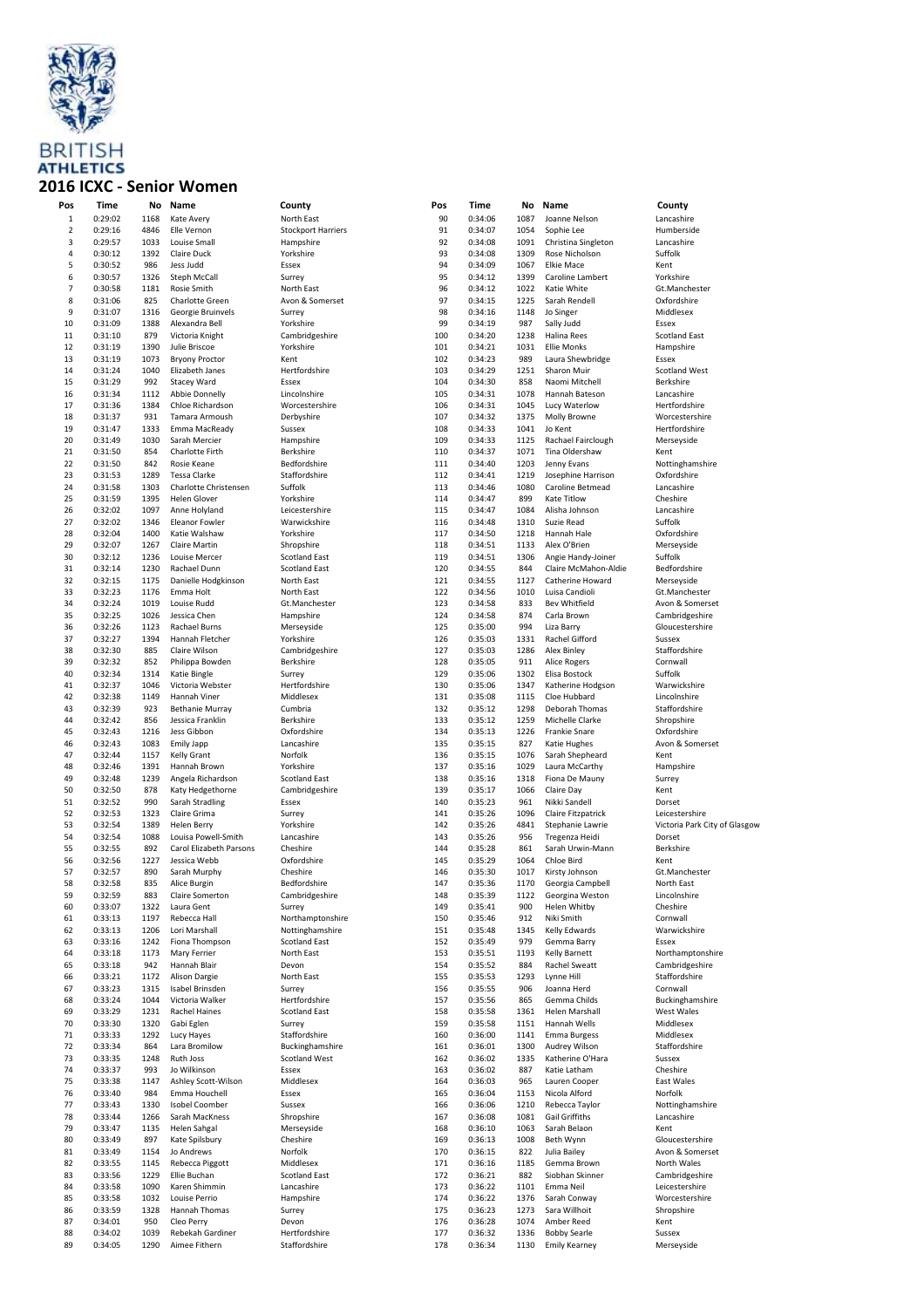#### **2016 ICXC - Senior Women**

| Pos        | Time               | No           | Name                                    | County                                  | Pos            | Time                 | No Name              | County            |
|------------|--------------------|--------------|-----------------------------------------|-----------------------------------------|----------------|----------------------|----------------------|-------------------|
| 179        | 0:36:34            | 1212         | Sarah Worley                            | Nottinghamshire                         |                |                      |                      |                   |
| 180        | 0:36:35            | 1291         | Sally Gray                              | Staffordshire                           |                | <b>Team Results:</b> |                      |                   |
| 181        | 0:36:37            | 1171         | Josie Cram                              | North East                              | Pos            |                      | Points County        | Placings          |
| 182        | 0:36:39            | 1368         | Denise Grech                            | Wiltshire                               | $\mathbf{1}$   | 116                  | Yorkshire            | (4 10 12 25 28 37 |
| 183        | 0:36:41            | 1020         | Hayley Simpson                          | Gt.Manchester                           | $\overline{2}$ | 203                  | North East           | (1732336466)      |
| 184        | 0:36:48            | 1343         | Andrea Deathridge                       | Warwickshire                            | 3              | 234                  | Surrey               | (6940526067)      |
| 185        | 0:36:52            | 895          | Georgina Ross                           | Cheshire                                | 4              | 320                  | Essex                | (5 15 51 74 76 99 |
| 186        | 0:36:54            | 857          | Anna Godfrey                            | Berkshire                               | 5              | 325                  | <b>Scotland East</b> | (30 31 49 63 69 8 |
| 187        | 0:36:54            | 1009         | Helen Armitage                          | Gt.Manchester                           | 6              | 381                  | Hampshire            | (3 20 35 85 101 1 |
| 188        | 0:36:56            | 1271<br>1249 | Lucie Tait-Harris                       | Shropshire                              | 7              | 425                  |                      |                   |
| 189<br>190 | 0:36:58<br>0:37:01 | 1204         | Alexandra Lamond<br>Christine Heaton    | <b>Scotland West</b><br>Nottinghamshire |                |                      | Hertfordshire        | (14 41 68 88 106  |
| 191        | 0:37:02            | 877          | Rebecca Frake                           | Cambridgeshire                          | 8              | 436                  | Cambridgeshire       | (11 38 50 59 124  |
| 192        | 0:37:02            | 1214         | Sarah Davies                            | Oxfordshire                             | 9              | 471                  | Lancashire           | (46 54 84 90 92 1 |
| 193        | 0:37:07            | 1095         | Laura Davison                           | Leicestershire                          | 10             | 538                  | Berkshire            | (21 39 44 104 144 |
| 194        | 0:37:08            | 863          | Natasha Baker                           | Buckinghamshire                         | 11             | 561                  | Oxfordshire          | (45 56 97 112 117 |
| 195        | 0:37:09            | 1220         | Emma Huepfl                             | Oxfordshire                             | 12             | 597                  | Staffordshire        | (23 71 89 127 132 |
| 196        | 0:37:09            | 967          | Nettie Dumayne                          | East Wales                              | 13             | 616                  | Middlesex            | (42 75 82 98 159  |
| 197        | 0:37:10            | 1118         | Rachael Nathan                          | Lincolnshire                            | 14             | 618                  | Cheshire             | (55 57 80 114 149 |
| 198        | 0:37:10            | 908          | Jenny Nash                              | Cornwall                                | 15             | 637                  | Kent                 | (13 94 110 136 13 |
| 199        | 0:37:11            | 1260         | Rachel Coupe                            | Shropshire                              | 16             | 641                  | Merseyside           | (36 79 109 118 12 |
| 200        | 0:37:12            | 1355         | <b>Heddwen Daniel</b>                   | West Wales                              | 17             | 682                  | Suffolk              | (24 93 116 119 12 |
| 201        | 0:37:12            | 1305         | Davina Greenwell                        | Suffolk                                 | 18             | 768                  | Gt.Manchester        | (34 96 122 146 18 |
| 202        | 0:37:14            | 1119         | Lucinda Pitcher                         | Lincolnshire                            | 19             | 802                  | Shropshire           | (29 78 133 175 18 |
| 203        | 0:37:15            | 896          | Helen Smith                             | Cheshire                                |                |                      |                      |                   |
| 204        | 0:37:17            | 1183         | Amie Bagnall                            | North Wales                             | 20             | 920                  | Nottinghamshire      | (62 111 166 179 1 |
| 205        | 0:37:18            | 954          | Josie Wilson                            | Devon                                   | 21             | 929                  | Lincolnshire         | (16 131 148 1972  |
| 206        | 0:37:24            | 1187         | Ceri Cook                               | North Wales                             | 22             | 976                  | Leicestershire       | (26 141 173 193 2 |
| 207        | 0:37:27            | 1015<br>999  | <b>Bethany Hirst</b><br>Karlien Heyrman | Gt.Manchester                           | 23             | 1005                 | Worcestershire       | (17 107 174 224 2 |
| 208<br>209 | 0:37:30<br>0:37:33 | 909          | <b>Emily Newton</b>                     | Gloucestershire<br>Cornwall             | 24             | 1056                 | Cornwall             | (128 150 156 198  |
| 210        | 0:37:35            | 853          | Victoria Duncan                         | Berkshire                               | 25             | 1157                 | Gloucestershire      | (125 169 208 213  |
| 211        | 0:37:41            | 1272         | <b>Tracie Trueman</b>                   | Shropshire                              |                |                      |                      |                   |
| 212        | 0:37:53            | 1202         | Catherine Charlton                      | Nottinghamshire                         |                |                      |                      |                   |
| 213        | 0:37:55            | 995          | Joanne Fifield                          | Gloucestershire                         |                |                      |                      |                   |
| 214        | 0:38:03            | 1006         | Rachel Vines                            | Gloucestershire                         |                |                      |                      |                   |
| 215        | 0:38:06            | 901          | Jenny Almey                             | Cornwall                                |                |                      |                      |                   |
| 216        | 0:38:08            | 943          | Marilyn Blair                           | Devon                                   |                |                      |                      |                   |
| 217        | 0:38:10            | 940          | Lucy Taylor                             | Derbyshire                              |                |                      |                      |                   |
| 218        | 0:38:13            | 867          | Kirstie Elliot                          | Buckinghamshire                         |                |                      |                      |                   |
| 219        | 0:38:17            | 927          | Lucy Stobbart                           | Cumbria                                 |                |                      |                      |                   |
| 220        | 0:38:21            | 975          | Georgie Prior                           | East Wales                              |                |                      |                      |                   |
| 221        | 0:38:23            | 1100         | Kristie Matthia                         | Leicestershire                          |                |                      |                      |                   |
| 222        | 0:38:24            | 1099         | Wendy Lockton                           | Leicestershire                          |                |                      |                      |                   |
| 223<br>224 | 0:38:29            | 1070<br>1386 | <b>Emily McKane</b>                     | Kent                                    |                |                      |                      |                   |
| 225        | 0:38:30<br>0:38:36 | 1194         | Sarah Watson-Armstron<br>Sarah Baxby    | Worcestershire<br>Northamptonshire      |                |                      |                      |                   |
| 226        | 0:38:40            | 959          | <b>Becky Neal</b>                       | Dorset                                  |                |                      |                      |                   |
| 227        | 0:38:41            | 1105         | <b>Holly Smith</b>                      | Leicestershire                          |                |                      |                      |                   |
| 228        | 0:38:43            | 1003         | Rachel See                              | Gloucestershire                         |                |                      |                      |                   |
| 229        | 0:38:57            | 934          | Melissa Denman                          | Derbyshire                              |                |                      |                      |                   |
| 230        | 0:39:01            | 960          | Sarah Orr                               | Dorset                                  |                |                      |                      |                   |
| 231        | 0:39:03            | 925          | Jill Seddon                             | Cumbria                                 |                |                      |                      |                   |
| 232        | 0:39:05            | 932          | <b>Esther Broughton</b>                 | Derbyshire                              |                |                      |                      |                   |
| 233        | 0:39:22            | 1261         | Jacqui Gears                            | Shropshire                              |                |                      |                      |                   |
| 234        | 0:39:24            | 963          | Joy Wright                              | Dorset                                  |                |                      |                      |                   |
| 235        | 0:39:32            | 1120         | Kerry Stainton                          | Lincolnshire                            |                |                      |                      |                   |
| 236        | 0:39:38            | 969          | Lisa Jeffrey                            | East Wales                              |                |                      |                      |                   |
| 237        | 0:39:42            | 1269         | Alison Preece                           | Shropshire                              |                |                      |                      |                   |
| 238        | 0:39:43            | 1121         | Sophia Tucker                           | Lincolnshire                            |                |                      |                      |                   |
| 239        | 0:39:45            | 1385         | <b>Emily Seward</b>                     | Worcestershire                          |                |                      |                      |                   |
| 240        | 0:39:45            | 1369         | Sarah Elizabeth Warren                  | Wiltshire                               |                |                      |                      |                   |
| 241        | 0:39:52            | 935          | Nicky Dick                              | Derbyshire                              |                |                      |                      |                   |
| 242        | 0:40:08            | 1058         | Claire Walsh                            | Humberside                              |                |                      |                      |                   |
| 243        | 0:40:36<br>0:41:24 | 1188         | <b>Hayley Evans</b><br>Anna Borecka     | North Wales                             |                |                      |                      |                   |
| 244<br>245 |                    | 1374<br>1199 | Trudi Pike                              | Worcestershire<br>Northamptonshire      |                |                      |                      |                   |
| 246        | 0:41:28<br>0:41:57 | 1102         | Katherine Perkins                       | Leicestershire                          |                |                      |                      |                   |
| 247        | 0:42:21            | 1196         | Jessica Gordon                          | Northamptonshire                        |                |                      |                      |                   |
| 248        | 0:42:55            | 1363         | Angharad Starr                          | West Wales                              |                |                      |                      |                   |
| 249        | 2:05:46            | 1116         | Anna Mongan                             | Lincolnshire                            |                |                      |                      |                   |
|            |                    |              |                                         |                                         |                |                      |                      |                   |

| County                             |
|------------------------------------|
| Nottinghamshire                    |
| Staffordshire                      |
| North East                         |
| Wiltshire                          |
| Gt.Manchester                      |
| Warwickshire                       |
| Cheshire                           |
| Berkshire                          |
| Gt.Manchester                      |
| Shropshire                         |
| <b>Scotland West</b>               |
| Nottinghamshire                    |
| Cambridgeshire                     |
| Oxfordshire                        |
| Leicestershire<br>Buckinghamshire  |
| Oxfordshire                        |
| <b>East Wales</b>                  |
| Lincolnshire                       |
| Cornwall                           |
| Shropshire                         |
| West Wales                         |
| Suffolk                            |
| Lincolnshire                       |
| Cheshire                           |
| North Wales                        |
| Devon                              |
| North Wales                        |
| Gt.Manchester                      |
| Gloucestershire                    |
| Cornwall                           |
| Berkshire                          |
| Shropshire                         |
| Nottinghamshire                    |
| Gloucestershire<br>Gloucestershire |
| Cornwall                           |
| Devon                              |
| Derbyshire                         |
| Buckinghamshire                    |
| Cumbria                            |
| East Wales                         |
| Leicestershire                     |
| Leicestershire                     |
| Kent                               |
| Worcestershire                     |
| Northamptonshire                   |
| Dorset                             |
| Leicestershire                     |
| Gloucestershire                    |
| Derbyshire                         |
| Dorset                             |
| Cumbria                            |
| Derbyshire                         |
| Shropshire                         |
| Dorset                             |
| Lincolnshire<br><b>East Wales</b>  |
| Shropshire                         |
| Lincolnshire                       |
| Worcestershire                     |
| Wiltshire                          |
| Derbyshire                         |
| Humberside                         |
| North Wale                         |

| Pos                  | <b>Time</b>   | No<br>Name           | County                   |
|----------------------|---------------|----------------------|--------------------------|
| <b>Team Results:</b> |               |                      |                          |
| Pos                  | <b>Points</b> | County               | <b>Placings</b>          |
| 1                    | 116           | Yorkshire            | (4 10 12 25 28 37)       |
| $\overline{2}$       | 203           | North Fast           | (1732336466)             |
| 3                    | 234           | Surrey               | (6940526067)             |
| 4                    | 320           | Essex                | (515 51 74 76 99)        |
| 5                    | 325           | <b>Scotland East</b> | (303149636983)           |
| 6                    | 381           | Hampshire            | (3203585101137)          |
| $\overline{7}$       | 425           | Hertfordshire        | (14416888106108)         |
| 8                    | 436           | Cambridgeshire       | (11 38 50 59 124 154)    |
| 9                    | 471           | Lancashire           | (46 54 84 90 92 105)     |
| 10                   | 538           | <b>Berkshire</b>     | (21 39 44 104 144 186)   |
| 11                   | 561           | Oxfordshire          | (45 56 97 112 117 134)   |
| 12                   | 597           | Staffordshire        | (23 71 89 127 132 155)   |
| 13                   | 616           | Middlesex            | (42 75 82 98 159 160)    |
| 14                   | 618           | Cheshire             | (55 57 80 114 149 163)   |
| 15                   | 637           | Kent                 | (13 94 110 136 139 145)  |
| 16                   | 641           | Merseyside           | (36 79 109 118 121 178)  |
| 17                   | 682           | Suffolk              | (24 93 116 119 129 201)  |
| 18                   | 768           | Gt.Manchester        | (34 96 122 146 183 187)  |
| 19                   | 802           | Shropshire           | (29 78 133 175 188 199)  |
| 20                   | 920           | Nottinghamshire      | (62 111 166 179 190 212) |
| 21                   | 929           | Lincolnshire         | (16 131 148 197 202 235) |
| 22                   | 976           | Leicestershire       | (26 141 173 193 221 222) |
| 23                   | 1005          | Worcestershire       | (17 107 174 224 239 244) |
| 24                   | 1056          | Cornwall             | (128 150 156 198 209 215 |

#### **Pos Points County Placings**  $( 4 10 12 25 28 37 )$  $( 1 7 32 33 64 66 )$ ( 6 9 40 52 60 67 ) ( 5 15 51 74 76 99 )  $(303149636983)$ ( 3 20 35 85 101 137 )  $( 14 41 68 88 106 108 )$  $(11\,38\,50\,59\,124\,154)$  $(4654849092105)$  $(213944104144186)$ ( 45 56 97 112 117 134 )  $( 23 71 89 127 132 155 )$  $(42 75 82 98 159 160)$  $(55 57 80 114 149 163)$ ( 13 94 110 136 139 145 ) ( 36 79 109 118 121 178 ) ( 24 93 116 119 129 201 ) (34 96 122 146 183 187) 802 Shropshire ( 29 78 133 175 188 199 ) ( 62 111 166 179 190 212 ) ( 16 131 148 197 202 235 ) 976 Leicestershire ( 26 141 173 193 221 222 ) 24 128 150 156 198 209 215<br>24 125 169 208 213 214 228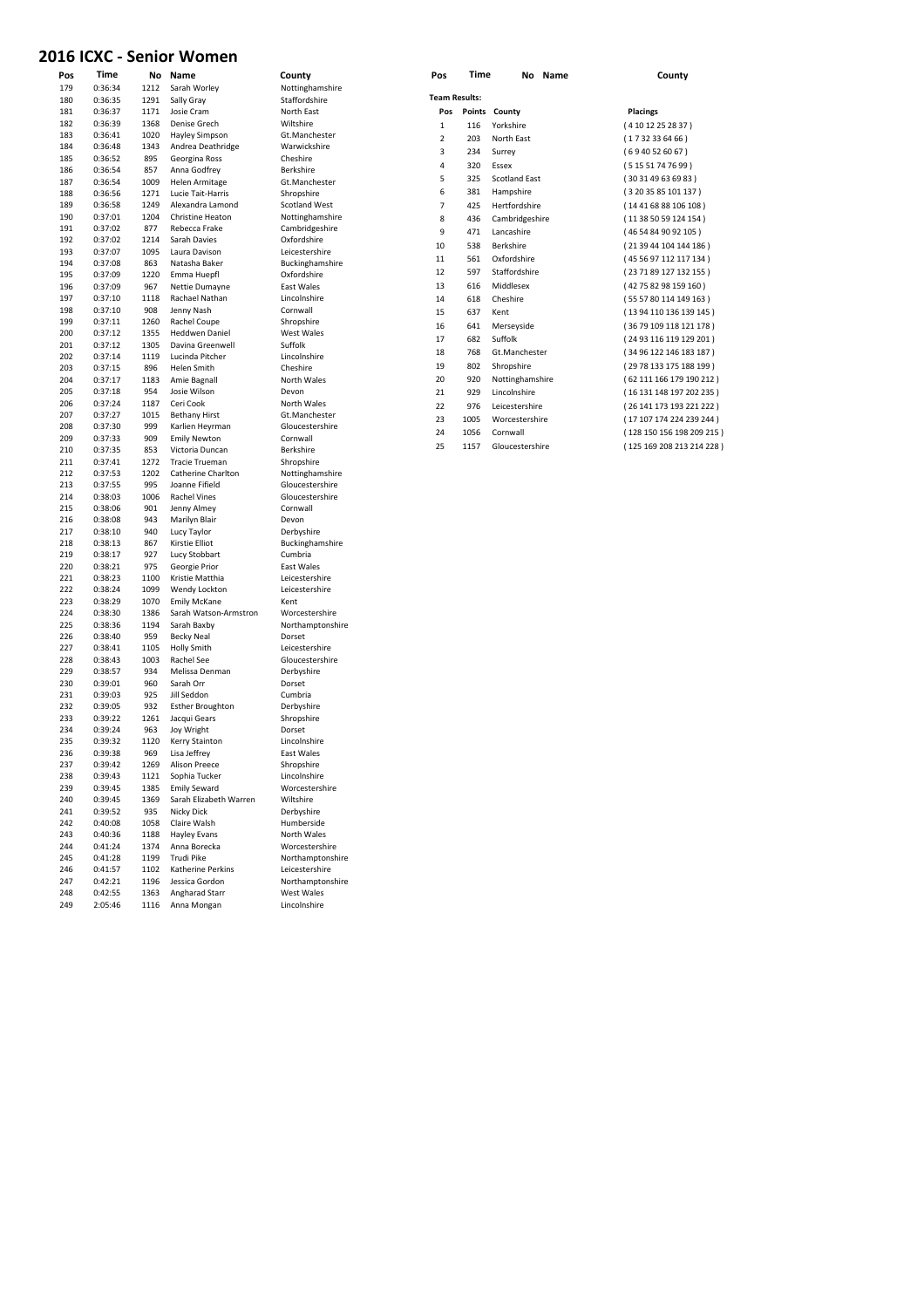

#### **Pos Time No Name County Pos Time No Name County 2016 ICXC - Senior Men**<br>Pos Time No Name 0:37:13 4660 Dewi Griffiths West Wales Adam Hickey 3 0:37:50 4480 Jonathan Taylor North East<br>4 0:38:31 4412 Sam Stabler Leicestersh 4 0:38:31 4412 Sam Stabler Leicestershire<br>5 0:38:43 4341 Alexander Teuten Hampshire Alexander Teuten Hampshire<br>1990 Kyreme Surrey<br>1991 Ben Connor Derbyshire 0:38:53 4623 Kojo Kyreme Surrey 0:38:55 4240 Ben Connor Derbyshire 8 0:38:59 4482 Phil Wylie North East ordshire 0:39:06 4449 Chris Smith Middlesex 0:39:07 4476 Callum Johnson North East 0:39:09 4438 Mohamed Aadan Middlesex n & Somerset<br>th East 0:39:22 4468 Carl Avery North East land East 0:39:37 4439 Tom Aldred Middlesex

| ь        | 0:38:53            | 4623         | Kojo Kyreme                          | Surrey                      |
|----------|--------------------|--------------|--------------------------------------|-----------------------------|
| 7        | 0:38:55            | 4240         | Ben Connor                           | Derbyshire                  |
| 8        | 0:38:59            | 4482         | Phil Wylie                           | North East                  |
| 9        | 0:39:01            | 4526         | Steve Naylor                         | Oxfordshire                 |
| 10       | 0:39:06            | 4449         | Chris Smith                          | Middlesex                   |
| 11       | 0:39:07            | 4476         | Callum Johnson                       | North East                  |
| 12       | 0:39:09            | 4438         | Mohamed Aadan                        | Middlesex                   |
| 13       | 0:39:12            | 4129         | Owain Jones                          | Avon & Somerset             |
| 14       | 0:39:22            | 4468         | Carl Avery                           | North East                  |
|          |                    |              |                                      |                             |
| 15       | 0:39:24            | 4538         | Michael Ferguson                     | <b>Scotland East</b>        |
| 16       | 0:39:37            | 4439         | Tom Aldred                           | Middlesex                   |
| 17       | 0:39:44            | 4704         | Steve Bayton                         | Yorkshire                   |
| 18       | 0:39:45            | 4374         | <b>Ben Cole</b>                      | Kent                        |
| 19       | 0:39:48            | 4474         | Greg Jayasuriya                      | North East                  |
| 20       | 0:39:54            | 4705         | Alan Buckley                         | Yorkshire                   |
| 21       | 0:39:55            | 4396         | Patrick Dever                        | Lancashire                  |
| 22       | 0:40:02            | 4716         | Joshua Woodcock-Shaw                 | Yorkshire                   |
| 23       | 0:40:07            | 4475         | Daniel Jenkin                        | North East                  |
|          |                    |              |                                      |                             |
| 24       | 0:40:11            | 4539         | Alex Hendry                          | <b>Scotland East</b>        |
| 25       | 0:40:13            | 4544         | <b>Ben Stevenson</b>                 | <b>Scotland East</b>        |
| 26       | 0:40:16            | 4132         | Rowan Preece                         | Avon & Somerset             |
| 27       | 0:40:21            | 4380         | George Duggan                        | Kent                        |
| 28       | 0:40:24            | 4212         | Mark Jenkin                          | Cornwall                    |
| 29       | 0:40:34            | 4214         | Peter Le Grice                       | Cornwall                    |
| 30       | 0:40:36            | 4635         | <b>Howard Bristow</b>                | Sussex                      |
| 31       | 0:40:37            | 4545         | <b>Scott Stirling</b>                | <b>Scotland East</b>        |
|          |                    |              |                                      |                             |
| 32       | 0:40:42            | 4487         | Iolo Hughes                          | North Wales                 |
| 33       | 0:40:44            | 4535         | Dale Colley                          | <b>Scotland East</b>        |
| 34       | 0:40:45            | 4354         | Mark Pearce                          | Hertfordshire               |
| 35       | 0:40:46            | 4185         | William MacKay                       | Cambridgeshire              |
| 36       | 0:40:47            | 4395         | Robert Danson                        | Lancashire                  |
| 37       | 0:40:49            | 4445         | <b>Richard Phillips</b>              | Middlesex                   |
| 38       | 0:40:50            | 4317         | Scott Evans                          | Gt.Manchester               |
| 39       | 0:40:50            | 4346         | Phillip Crout                        | Hertfordshire               |
| 40       | 0:40:55            | 4675         | Nyle Clinton                         | Wiltshire                   |
|          |                    |              |                                      |                             |
| 41       | 0:40:58            | 4194         | Glenn Watts                          | Cambridgeshire              |
| 42       | 0:40:59            | 4636         | Max Dumbrell                         | Sussex                      |
| 43       | 0:41:00            | 4285         | Tom Beedell                          | Essex                       |
| 44       | 0:41:00            | 4655         | Patrick Roddy                        | Warwickshire                |
| 45       | 0:41:01            | 4631         | Jake Waldron                         | Surrey                      |
| 46       | 0:41:04            | 4385         | <b>Neil Phillips</b>                 | Kent                        |
| 47       | 0:41:07            | 4127         | <b>Josh Davies</b>                   | Avon & Somerset             |
| 48       | 0:41:08            | 4191         | Steven Robinson                      | Cambridgeshire              |
| 49       | 0:41:10            | 4624         | James McMullan                       | Surrey                      |
| 50       | 0:41:10            | 4633         |                                      |                             |
|          |                    |              | James Baker                          | Sussex                      |
| 51       | 0:41:10            | 4481         | <b>Lewis Timmins</b>                 | North East                  |
| 52       | 0:41:18            | 4206         | Chris Smithard                       | Cheshire                    |
| 53       | 0:41:19            | 4235         | Alisdair Russell                     | Cumbria                     |
| 54       | 0:41:20            | 4331         | Matthew Bennett                      | Hampshire                   |
| 55       | 0:41:21            | 4703         | Dave Archer                          | Yorkshire                   |
| 56       | 0:41:22            | 4520         | James Chettle                        | Oxfordshire                 |
| 57       | 0:41:24            | 4469         | Robert Balmbara                      | North East                  |
| 58       | 0:41:27            | 4674         | <b>Ben Brewster</b>                  | Wiltshire                   |
| 59       | 0:41:28            | 4641         | Paul Navesey                         | Sussex                      |
|          |                    |              |                                      |                             |
| 60       | 0:41:29            | 4261         | Jamie Grose                          | Dorset                      |
| 61       | 0:41:33            | 4180         | <b>Steve Tuttle</b>                  | Buckinghamshire             |
| 62       | 0:41:35            | 4220         | Colin Snook                          | Cornwall                    |
| 63       | 0:41:37            | 4422         | Joe Wilkinson                        | Lincolnshire                |
| 64       | 0:41:39            | 4382         | Robert Jackaman                      | Kent                        |
| 65       | 0:41:40            | 4700         | Joe Smith                            | Worcestershire              |
| 66       | 0:41:44            | 4654         | Andrew Peat                          | Warwickshire                |
| 67       | 0:41:46            | 4202         | Nigel Martin                         | Cheshire                    |
|          |                    |              |                                      |                             |
| 68       | 0:41:49            | 4406         | Chris Jordan                         | Leicestershire              |
| 69       | 0:41:49            | 4387         | Daniel Watt                          | Kent                        |
| 70       | 0:41:50            | 4625         | Peter Mills                          | Surrey                      |
| 71       | 0:41:51            | 4145         | Richard Henderson                    | Bedfordshire                |
| 72       | 0:41:53            | 4573         | Paul Ward                            | Shropshire                  |
| 73       | 0:41:54            | 4377         | <b>Timothy Corby</b>                 | Kent                        |
| 74       | 0:41:56            | 4289         | Angus Holford                        | Essex                       |
| 75       | 0:41:57            | 4397         | William Onek                         | Lancashire                  |
| 76       | 0:41:58            | 4521         | Jonathan Cornish                     | Oxfordshire                 |
|          |                    |              |                                      |                             |
| 77       | 0:41:58            | 4131         | Felix McGrath                        | Avon & Somerset             |
| 78       | 0:41:59            | 4300         | Harry Bishop                         | Gloucestershire             |
| 79       |                    | 4414         | Nathaniel Walker                     | Leicestershire              |
|          | 0:41:59            |              |                                      |                             |
| 80       | 0:41:59            | 4157         | Simon Millett                        | Berkshire                   |
| 81       | 0:42:00            | 4638         | Dean Heneghan                        | Sussex                      |
| 82       | 0:42:01            |              | 4490 Daniel Kashi                    | North Wales                 |
|          |                    |              |                                      |                             |
| 83       | 0:42:01            | 4392         | Alan Corlett                         | Lancashire                  |
| 84       | 0:42:01            | 4642         | James Turner                         | Sussex                      |
| 85       | 0:42:02            | 4451         | <b>Hugh Torry</b>                    | Middlesex                   |
| 86       | 0:42:02            | 4471         | <b>Harry Coates</b>                  | North East                  |
| 87       | 0:42:03            | 4198         | Stuart Doyle                         | Cheshire                    |
| 88<br>89 | 0:42:03<br>0:42:04 | 4323<br>4401 | <b>Tom McGuinness</b><br>Robert Webb | Gt.Manchester<br>Lancashire |

| Pos        | Time               | No           | Name                                  | County                            |
|------------|--------------------|--------------|---------------------------------------|-----------------------------------|
| 90         | 0:42:04            | 4329         | Phil Williams                         | Gt.Manchester                     |
| 91<br>92   | 0:42:05<br>0:42:06 | 4429<br>4634 | Ben Johnson<br>Rhys Boorman           | Merseyside<br>Sussex              |
| 93         | 0:42:14            | 4713         | <b>Connor Milnes</b>                  | Yorkshire                         |
| 94         | 0:42:19            | 4226         | Jeff Cunningham                       | Cumbria                           |
| 95         | 0:42:21            | 4399         | <b>Tim Raynes</b>                     | Lancashire                        |
| 96         | 0:42:22            | 4456         | <b>Michael Eccles</b>                 | Norfolk                           |
| 97         | 0:42:22            | 4497         | William Gardner                       | Northamptonshire                  |
| 98<br>99   | 0:42:23<br>0:42:24 | 4188<br>4528 | Patrick O'Hare<br>Julian Richardson   | Cambridgeshire<br>Oxfordshire     |
| 100        | 0:42:25            | 4330         | Matthew Arnold                        | Hampshire                         |
| 101        | 0:42:25            | 4225         | Ross Campbell                         | Cumbria                           |
| 102        | 0:42:28            | 4522         | Paul Fernandez                        | Oxfordshire                       |
| 103        | 0:42:28            | 4407         | Tom Mahon                             | Leicestershire                    |
| 104        | 0:42:32            | 4209         | James Wignall<br>Simon Fisher         | Cheshire<br>Oxfordshire           |
| 105<br>106 | 0:42:34<br>0:42:37 | 4523<br>4400 | Chris Singleton                       | Lancashire                        |
| 107        | 0:42:38            | 4629         | <b>Ben Savill</b>                     | Surrey                            |
| 108        | 0:42:41            | 4647         | <b>Philip Gould</b>                   | Warwickshire                      |
| 109        | 0:42:42            | 4221         | Adam Thomas                           | Cornwall                          |
| 110        | 0:42:42            | 4158         | Alex Muir                             | Berkshire                         |
| 111        | 0:42:44            | 4540         | Donald MacAulay                       | Scotland East                     |
| 112<br>113 | 0:42:45<br>0:42:46 | 4416<br>4607 | Anthony Woodward<br><b>Tom Eames</b>  | Leicestershire<br>Suffolk         |
| 114        | 0:42:46            | 4394         | Thomas Corrigan                       | Lancashire                        |
| 115        | 0:42:47            | 4122         | Jack Bancroft                         | Avon & Somerset                   |
| 116        | 0:42:50            | 4430         | Laurie Luscombe                       | Merseyside                        |
| 117        | 0:42:53            | 4290         | Carwyn Jones                          | Essex                             |
| 118        | 0:42:57            | 4681         | Simon Nott                            | Wiltshire<br>Kent                 |
| 119<br>120 | 0:43:03<br>0:43:04 | 4376<br>4343 | <b>Tom Collins</b><br>Richard Waldron | Hampshire                         |
| 121        | 0:43:04            | 4144         | Stephen Headley                       | Bedfordshire                      |
| 122        | 0:43:05            | 4645         | <b>Thomas Beasley</b>                 | Warwickshire                      |
| 123        | 0:43:05            | 4189         | Oliver Park                           | Cambridgeshire                    |
| 124        | 0:43:06            | 4169         | Jamie Farmer                          | Buckinghamshire                   |
| 125        | 0:43:07            | 4302         | <b>Richard De-Camps</b>               | Gloucestershire                   |
| 126<br>127 | 0:43:08<br>0:43:12 | 4204<br>4363 | Liam Renton<br>Oliver Newton          | Cheshire<br>Humberside            |
| 128        | 0:43:15            | 4173         | <b>Bradley Lawrence</b>               | Buckinghamshire                   |
| 129        | 0:43:16            | 4177         | Patrick Taylor                        | Buckinghamshire                   |
| 130        | 0:43:17            | 4436         | Martin Swensson                       | Merseyside                        |
| 131        | 0:43:19            | 4930         | Jordan Bell                           | <b>Blackhill Bounders</b>         |
| 132        | 0:43:20            | 4455<br>4419 | Dominic Blake                         | Norfolk                           |
| 133<br>134 | 0:43:25<br>0:43:25 | 4450         | Richard Brown<br>Robert Thompson      | Lincolnshire<br>Middlesex         |
| 135        | 0:43:27            | 4340         | <b>Tom Stevens</b>                    | Hampshire                         |
| 136        | 0:43:28            | 4942         | Aidan Smith                           | Oxford Univ / Halla               |
| 137        | 0:43:31            | 4524         | <b>Tegid Jones</b>                    | Oxfordshire                       |
| 138        | 0:43:32            | 4613         | Dominic Oliver                        | Suffolk                           |
| 139<br>140 | 0:43:35<br>0:43:37 | 4639<br>4165 | Harry Leleu<br>Mark Worringham        | Sussex<br>Berkshire               |
| 141        | 0:43:39            | 4605         | Michael Bartram                       | Suffolk                           |
| 142        | 0:43:39            | 4294         | Mark Sandford                         | Essex                             |
| 143        | 0:43:40            | 4166         | Simon Beedell                         | Buckinghamshire                   |
| 144        | 0:43:40            | 4690         | Matthew Harrold                       | Worcestershire                    |
| 145        | 0:43:40            | 4525         | Matthieu Marshall                     | Oxfordshire                       |
| 146<br>147 | 0:43:42<br>0:43:45 | 4286<br>4337 | Tom Cammack<br>Abdi Mahamed           | Essex<br>Hampshire                |
| 148        | 0:43:48            | 4295         | Christopher Sellens                   | Essex                             |
| 149        | 0:43:50            | 4182         | Alastair Hodges                       | Cambridgeshire                    |
| 150        | 0:43:52            | 4161         | Robert Tan                            | Berkshire                         |
| 151        | 0:43:52            | 4326         | David Rich                            | Gt.Manchester                     |
| 152        | 0:43:55            | 4653         | Dean Parker                           | Warwickshire                      |
| 153<br>154 | 0:43:56<br>0:43:56 | 4123<br>4241 | Oliver Beale<br>Colin Davenport       | Avon & Somerset<br>Derbyshire     |
| 155        | 0:43:57            | 4126         | Alexa Crossland                       | Avon & Somerset                   |
| 156        | 0:43:57            | 4503         | Luke Montgomery                       | Northamptonshire                  |
| 157        | 0:43:58            | 4672         | Heath Bampton                         | Wiltshire                         |
| 158        | 0:43:59            | 4257         | James Pugsley                         | Devon                             |
| 159        | 0:44:00            | 4171         | Christopher Hearn                     | Buckinghamshire                   |
| 160<br>161 | 0:44:01<br>0:44:02 | 4134<br>4529 | Robert Stewart<br>Maxwell Robinson    | Avon & Somerset<br>Oxfordshire    |
| 162        | 0:44:07            | 4272         | <b>Elliott Hardee</b>                 | East Wales                        |
| 163        | 0:44:08            | 4402         | Steven Gibson                         | Leicestershire                    |
| 164        | 0:44:08            | 4408         | Chris McMillan                        | Leicestershire                    |
| 165        | 0:44:09            | 4462         | Oliver Maskell                        | Norfolk                           |
| 166        | 0:44:12            | 4255         | <b>Simon Minting</b>                  | Devon                             |
| 167<br>168 | 0:44:14<br>0:44:15 | 4143<br>4318 | Andrew Headley<br>Ed Fazakerley       | Bedfordshire<br>Gt.Manchester     |
| 169        | 0:44:16            | 4677         | Damian Hall                           | Wiltshire                         |
| 170        | 0:44:18            | 4183         | Anthony Johnson                       | Cambridgeshire                    |
| 171        | 0:44:19            | 4701         | Richard White                         | Worcestershire                    |
| 172        | 0:44:22            | 4388         | Andy Barron                           | Lancashire                        |
| 173        | 0:44:26            | 4652         | Stephen Page                          | Warwickshire                      |
| 174<br>175 | 0:44:27<br>0:44:27 | 4404<br>4517 | <b>Ben Harding</b><br>Kristian Watson | Leicestershire<br>Nottinghamshire |
| 176        | 0:44:29            | 4611         | Jonathan Ling                         | Suffolk                           |
| 177        | 0:44:31            | 4205         | Matthew Smith                         | Cheshire                          |
| 178        | 0:44:35            | 4568         | Peter Middleton                       | Shropshire                        |

 0:42:04 4329 Phil Williams Gt.Manchester Merseyside 0:42:14 4713 Connor Milnes Yorkshire Cumbria Lancashire Northamptonshire Cambridgeshire Oxfordshire Hampshire Cumbria Oxfordshire Leicestershire Cheshire Oxfordshire **Lancashire** Cornwall **Berkshire** Scotland Fast 0:42:45 4416 Anthony Woodward Leicestershire Suffolk 0:42:46 4394 Thomas Corrigan Lancashire 0:42:47 4122 Jack Bancroft Avon & Somerset Merseyside Wiltshire<br>Kent Hampshire 1211 panner<br>Bedfordshire Warwickshire Cambridgeshire Buckinghamshire Gloucestershire Cheshire Humberside Bucking hamshire Bucking hamshire 0:43:17 4436 Martin Swensson Merseyside .<br>Blackhill Bounders 133.13.1.<br>Lincolnshire Middlesex Hampshire nampsime<br>Oxford Univ / Hallamshire H Oxfordshire 0:43:35 4639 Harry Leleu Sussex **Berkshire** Buckinghamshire Worcestershire 1161 Dxfordshire<br>1455 Essex Hampshire<br>Essex 0:43:50 4182 Alastair Hodges Cambridgeshire **Berkshire**  0:43:52 4326 David Rich Gt.Manchester Warwickshire Avon & Somerset 116.1 & Son 0:43:57 4126 Alexa Crossland Avon & Somerset 0:43:59 4257 James Pugsley Devon Buckinghamshire 0:44:01 4134 Robert Stewart Avon & Somerset 11611 a.Son East Wales 0:44:08 4402 Steven Gibson Leicestershire Leicestershire<br>Norfolk 1674:1.<br>Bedfordshire Gt.Manchester worcestershire Lancashire 0:44:26 4652 Stephen Page Warwickshire Leicestershire **Nottinghamshire** 116 cc.... Cheshire Shropshire